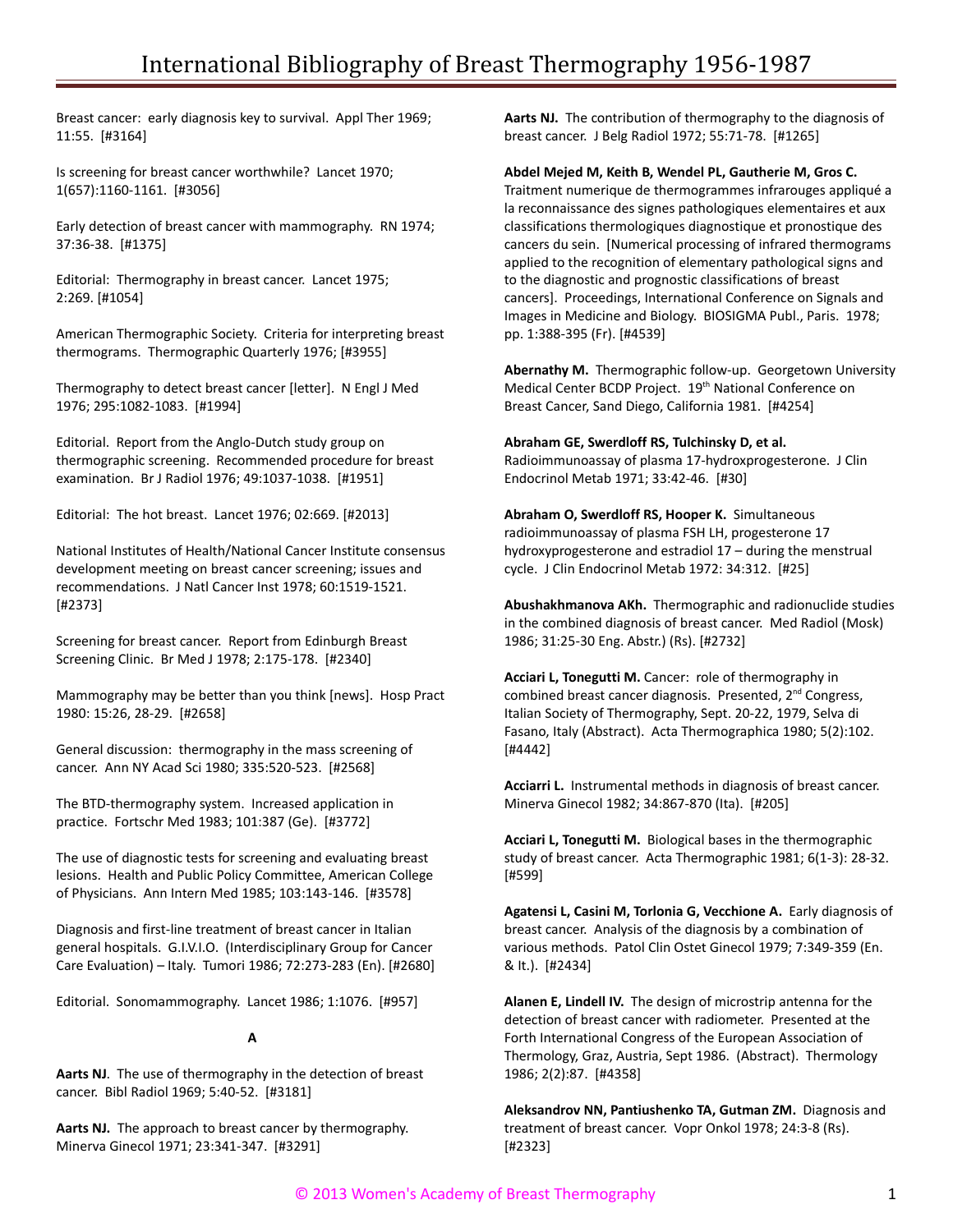**Alikhodzhaeva AS.** Termograficheskie osobennosti molochnykh zhelez u devushek s normal nym menstrual nym tsiklom I pri disfunktsional nykh krovotecheniiakh. [Thermographic characteristics of the breasts in girls with normal menstrual cycle and in dysfunctional hemorrhages]. Sov Med 1976; (6): 126-128 (Rs). [#1912]

**Alipov VI.** Thermovision in obstetrics and gyneocology. Akush Ginekol (Mosk) 1978; (8):4-7 (Rs). [#2308]

**Alipov VI, Kolodina LN, Chernova SD.** Use of thermovision in assessing lactation. Akush Ginekol (Mosk) 1980; (2):13-15 (Eng. Abstr.) (Rs). [#2645]

**Allain YM, Thierree RA.** Thermography in Agathermovision. Gynecol Prat 1972; 23:185-187 (Fr.) [#3342]

**Almendral Ac, Brun delReR, Herbst S, Stucki D.** Probleme der Diagnose von Brusterkrankungen. [Diagnostic problems of the mammary diseases]. Ther Umsch 1976; 33:773-780 (Engl.Abstr.) (Ge). [#1922]

**Alonso de Miguel M.** Programs for the detection of gynecologic cancer. Rev Esp Oncol 1984; 31:465-476 (Eng.Abstr.) (Sp). [#3793]

**Altschuler C.** Thermographic follow-up of treated breast cancer. Presented, 2<sup>nd</sup> Congress, Italian Society of Thermography, Sept. 20-22, 1979 Selva di Fasano, Italy (Abstract). Acta Thermographica 1980; 5(2): 103-104. [#4453]

**Altschuler C, Giraud D, Meline F, Amalric R, Spitalier JM.** Adenofibromes mammaires et telethermographie. Senologia 1976; 1(2):70. [#4832]

**Amalric F, Giraud D, Altschuler C, Amalric R, Spitalier JM.**  Infra-red thermographic follow-up after breast cancer curative radiotherapy. Acta Thermographica 1979; 4(2):54-59. [#532]

**Amalric R.** La Telethermographie Dynamique des Carcinomes Mammaires. Rev Fr de Gynecol Obstet 1973; 68:401. [#1241]

**Amalric R.** Report of the Ad Hoc Committee on Mammography. Submitted to Canadian Association of Radiologists. J Can Assoc Radiol 1974; 25(1). [#431]

**Amalric R.** Thermographic policy in breast cancer (abstract). Acta Thermographica 1977; 2(3): 178. [#4012]

**Amalric R.** Telethermography and breast cancer: indications and limitations (abstract). Acta Thermographica 1977; 2(3): 178. [#4009]

**Amalric R.** Risques thermographiques. Risques cancer chez la femme Numero special Mediterranee Medicale 1980; (222): 19- 22. [#4800]

**Amalric R, Altschuler C, Ayme Y, Spitalier JM.** Thermographic surveillance following radiation therapy for carcinoma of the

breast. In: **Marchant DJ, Nyirjesy I** eds. Breast Disease. Grune and Stratton, New York. 1979; pp. 211-219. [#4803]

**Amalric R, Ayme Y, Altschuler C, Giraud D, Spitalier JM.** L'interet pratique de la telethermographie dynamique dans les carcinomes mammaires. Gazette Medicale de France 1973; 80(33):5351-5365. [#4842]

**Amalric R, Ayme Y, Brandone H, Giraud D, Thomassin L, Amalric F, Spitalier JM.** Thermographie infra-rouge des cancers du sein. Une experience de plus de 10 ans portant sur plus de 3800 cas consecutifs. Radiologie, Springer ed Berlin 1984; 4(5):247-251. [#4849]

**Amalric R, Ayme Y, Brandone H, Santamaria F, Spitalier JM.** Diagnostic et traitements actuels des cancers du sein. Numero special de la Mediteranee Medicale 1982; (274):9-29. [#4792]

**Amalric R, Brandone H, Ayme Y, Amalric F, Spitalier JM.** Diagnostic et traitement des cancers du sein de petite taille. Methodes et resultants. Bull Soc Fr Cancerologie Privee 1984; 3(8):29-37. [#4789]

**Amalric R, Brandone H, Robert F, Altschuler C, Spitalier JM, Ingrand J, Deschanel J.** Dynamic telethermography of 2,200 breast cancers. Acta Thermographica 1978; 3(1-2):46-52. [#497]

**Amalric R, Clement R, Santamaria F.** La radiographie simple dans les tumeurs du sein. J Radiol Electrol 1957; 9-10:992-994 (Fr). [#4409]

**Amalric R, Clement R, Santamaria F, Ayme Y, Brandone H, Clerc S, Pollet JF, d'Estienne d'Orves, Spitalier JM.** Radiotherapie curative a esperance conservatrice des cancers du sein operables – 403 cas de 5 ans. Bull du Cancer 1976; 63:239-248 (Fr). [#4430]

**Amalric R, Clement R, Santamaria F, et al.** Classification des images tumorales malignes en radiologie mammaire. J Radiol Electrol 1967; 48:697. [#4266]

**Amalric R, et al.** Cesiumtheraphie des Cancers du Sein. Cancer. Masson & Cie (Editeurs, Paris), 1973. [#1242]

**Amalric R, Gautherie M, Hobbins WB, Stark A, Thierree RA.** Avenie des fammes a thermogramme infrarouge mammaire anormal isole. [The future of women with isolated abnormal infrared thermogram of the breast]. Nouv Presse Med 1981; 10:3153-3155 (Eng.Abstr.) (Fr). [#2958]

**Amalric R, Giraud C, Altschuler J, Deschanel J, Spitalier JM.** Analytical, Synthetic and dynamic classification of mammary thermograms. Sixth seminar on dynamic telethermography, Marseilles, France, May 24-27 1977. [#26]

**Amalric R, Giraud D, Altschuler C, Amalric F, Spitalier JM, Brandone H, Ayme Y, Abed K, Paoli JM, Burmeister R.** Infra-red thermography and prognosis of operable breast cancer (794 fiveyear consecutive cases). Presented, 2<sup>nd</sup> Congress, Italian Society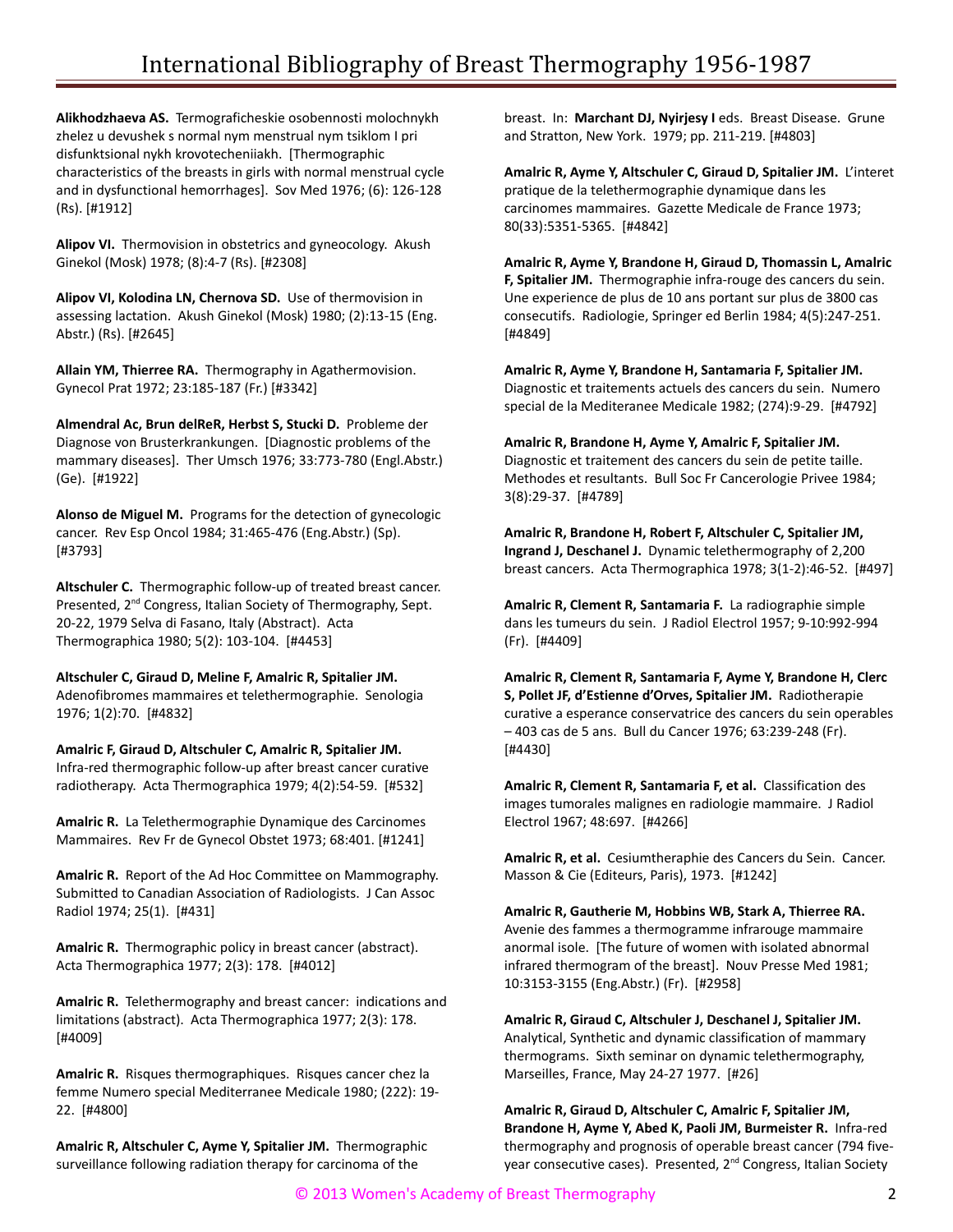of Thermography, Sept. 20-22, 1979, Selva di Fasano, Italy (Abstract). Acta Thermographica 1980; 5(2): 107. [#4461]

**Amalric R, Giraud D, Altschuler C, Amalric F, Spitalier JM, Brandone H, Ayme Y, Gardiol AA.** Does infrared thermography truly have a role in present-day breast cancer management? Prog Clin Biol Res 1982; 107:269-278. [#191]

**Amalric R, Giraud D, Altschuler C, Deschanel J, Spitalier JM.** Analytical, synthetic and dynamic classification of mammary thermograms. Acta Thermographica 1978; 3(1-2): 5-17. [#490]

**Amalric R, Giraud D, Altschuler C, Magami P, Kurtz JM, Spitalier JM, Brandone H, Ayme Y, Herman L, El-Ghazawy IMH.** The contribution of infra-red thermography to the integrated diagnosis of early breast cancer. In: **Gautherie M, Albert E, Keith L** eds. Thermal assessment of breast health. Chapter 16. M.T.P.Press, Lancaster. 1984; pp. 150-155. [#4236]

**Amalric R, Giraud D, Altschuler C, Spitalier JM.** La telethermographie dynamique dans les tumeurs du sein. Revue Francaise de Gynecol et d'Obst 1974; 69(12):705-711. [#4836]

**Amalric R, Giraud D, Altschuler C, Spitalier JM.** Thermography in diagnosis of breast disease. Bibli Radiol 1975; 6:65-76. [#769]

**Amalric R, Giraud D, Altschuler C, Spitalier JM.** Fiabilite et valeur de la telethermographie mammaire. Mediterranee Med 1976; 4:61-64 No. 111. [#4029]

**Amalric R, Giraud D, Altschuler C, Spitalier JM.** Value and interest of dynamic telethermography in detection of breast cancer. Acta Thermographica 1976; 1(2):89-96. [#520]

**Amalric R, Giraud D, Altschuler C, Spitalier JM, Brandone H, Ayme Y.** Thermographie infra-rouge du cancer minimal du sein. La Vie Medicale 1980; 10(3):817-820. [#4798]

**Amalric R, Giraud D, Altschuler C, Spitalier JM, Brandone H, Ayme Y, Paoli JM, Pollet JF, Burmeister R.** Infra-red thermography of breast cancers. An 8-year experience (diagnosis, detection, prognosis, follow-up). In: **Smith, Alvarez CA** eds. Advances in Medical Oncology, Research and Education. Vol. 2, Cancer Control. Pergamon Press, New York, Oxfor. 1979; pp. 193-200. [#4804]

**Amalric R, Giraud D, Altschuler C, Thomassin L, Spitalier JM.** Place de la categorie TH3 en pathologie mammaire. Mediterranee Medicale 1975; 76:95-104 (Fr). [#3829]

**Amalric R, Giraud D, Ayme Y, Mouton F, Spitalier JM.** Les erreurs de la thermographie infra-rouge dans les tumeurs du sein. Mediterranee Medicale 1978; (176):43-48. [#4814]

## **Amalric R, Giraud D, Brandone H, Ayme Y, Spitalier JM.**

Detection by infra-red rays of the infra-clinical breast cancers. Presented, 2<sup>nd</sup> Congress, Italian Society of Thermography, Sept. 20-22, 1979, Selva di Fasano, Italy (Abstract). Acta Thermographica 1980; 5(2):111. [#4466]

**Amalric R, Giraud D, Brandone H, Lieutaud R, Spitalier JM.** Detection par telethermographie dynamique des cancers du sein impalpables. Medicorama 1974; 14:13-17. [#4410]

**Amalric R, Giraud D, Deschanel J, Altschuler C, Spitalier JM.** Classification des images thermovisuelles mammaires. Mediterranee Medicale 1973; 2:113-129. [#3210]

**Amalric R, Giraud D, Thomassin L, Altschuler C, Agopian B, Spitalier JM.** Gradients thermiques de 1000 cancers du sein categorie T2 (U.I.C.C.). Mediterranee Medicale 1977; (142):55- 62. [#4824]

**Amalric R, Giraud D, Thomassin L, Altschuler C, Amalric F, Spitalier JM, Brandone H, Ayme Y, Pollet JF.** Les thermogrammes mammaires infra-rouges anormaux, isoles et persistants. Le plus haut facteur de risqué cancer connu. Mediterranee Medicale 1981; (244):25-30. [#4797]

**Amalric R, Giraud D, Thomassin L, Altschuler C, Amalric F, Spitalier JM, Brandone H, Ayme Y, Pollet JF.** The persistently abnormal isolated infra-red thermogram: the highest risk of breast cancer. Acta Thermographica 1982; 7(2):91-95. [#689]

**Amalric R, Giraud D, Thomassin L, Altschuler C, Spitalier JM.** Detection of subclinical breast cancers by infra-red thermography. Oncology News 1982; 8(4):1-7. [#4796]

**Amalric R, Giraud D, Thomassin L, Amalric F, Spitalier JM.** La surveillance locale combinee des traitements conservateurs des cancers du sein operables. Place de la thermographie infrarouge. In: **Pujol H, DuBois JB** eds. Les traitements conservateurs du cancer du sein. Vigot, Paris. 1985; pp. 125- 127. [#4847]

**Amalric R, Giraud D, Thommassin L, Altschuler C, Spitalier JM.** Detection of subclinical breast cancers by infrared thermography. In: **Ring EFJ, Phillips B** eds. Recent Advances in Medical Thermology. Plenum Press, New York, London. 1984; pp. 575- 579. [#879]

**Amalric R, Levraud J, Giraud D, Altschuler C, Mouton F.** Infrared thermography in France. Acta Thermographica 1978; 3(1- 2):95-99. [#505]

**Amalric R, Nyirjesy I.** Analytic classification of breast thermograms and their relationship to breast carcinoma. In: **Marchant DJ, Nyirjesy I** eds. Breast Disease. Grune & Stratton, New York. 1979; pp. 173-185. [#155]

**Amalric R, Pietra JC, Altschulelr C, Giraud D, Spitalier JM.** Thermovision of breast cancers of rapid growth. J Radiol Electrol Med 1974; 55:926-927 (Fr). [#1224]

**Amalric R, Pollet JF, Robert F, Altschuler C, Giraud D, Spitalier**

**JM.** Cameras rapides a infra-rouges devant 1000 cancers du sein. Mediterranee Medicale 1974; 40:99-111. [#3426]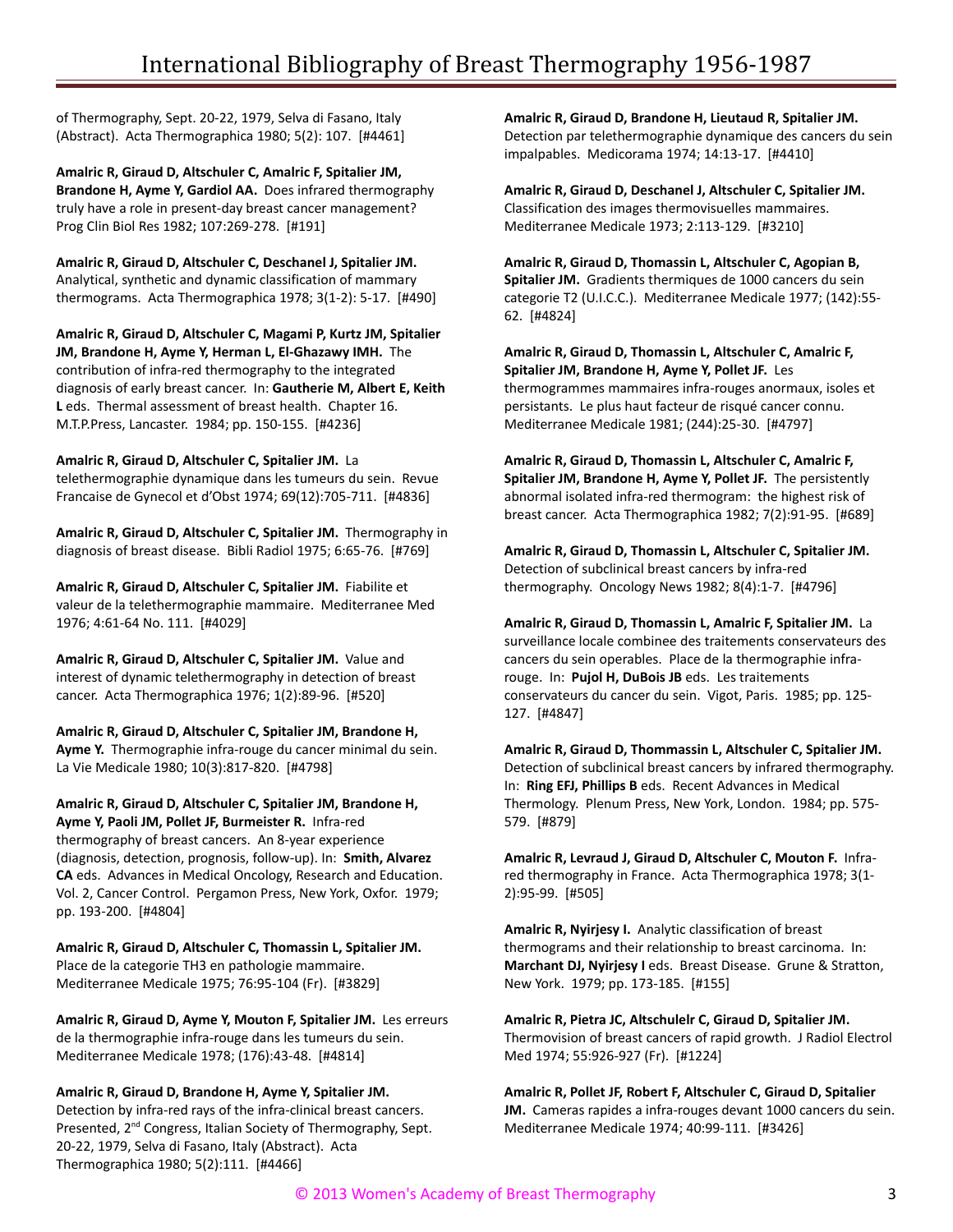#### **Amalric R, Roux G, Altschuler C, Spitalier JM.**

Telethermographie dynamique des tumeurs osseuses malignes primitives. Paris, Expansion Scientifique. Cahiers d'enseignement de la SOFCOT 1977; 5:63-74. [#4449]

**Amalric R, Santamaria F, Giraud D, et al.** Fiabilite de la senographie dans les cancers du sein (etude statistique de plus 6,000 tumeurs avec controle histologique. Senologia 1981; 6:147. [#4265]

**Amalric R, Santamaria F, Robert F, Seigle J, Altschuler C, Kurtz JM, Spitalier JM, Brandone J, Ayme Y, Pollet JF, Burmeister R, Abed R**. Radiation therapy with or without primary limited surgery for operable breast cancer; a 20-years experience at the Marseille Cancer Institute. Cancer 1982; 49:30. [#4276]

**Amalric R, Santamaria F, Robert F, Seigle J, Pietra JC, Spitalier JM, et al.** Resultats de la radiotherapie curative avec chirurgie differee dans les cancers du sein operables. In: **Pujol H, DuBois JB** eds. Les traitments conservateurs du cancer du sein. Vigot, Paris. 1985; pp. 81-84. [#4848]

**Amalric R, Spitalier JM.** Dynamic telethermography in Clinical Oncology. AGA Thermovision Seminar in Touilouse in April 1972, and at the 2<sup>nd</sup> Dynamic Telethermography Seminar in Bordeaux in May 1973. (English). 1973. [#449]

**Amalric R, Spitalier JM.** Dynamic telethermography in clinical oncology. Nouv Presse Med 1973; 2(16):1049-1052 (Fr). [#1455]

**Amalric R, Spitalier JM.** Thermovision des cancers du sein de petite taille. Gazette Med France 1975; 82:4727-4734 (Fr). [#4412]

**Amalric R, Spitalier JM.** La surveillance telethermographique des cancers du sein irradies. Jour de Gynecologie – Obstetrique 1975; 4:2. [#4428]

**Amalric R, Spitalier JM.** Resultados de la termografia. In: **Uriburu JV** eds. La Mama. Lopez, Buenos Aires. 1977; page (1) 87. [#4816]

**Amalric R, Spitalier JM.** Telethermographie du sein. Encyclopedie Medico-Chirurgicale, Gynecologie, Paris. 1979; page 810, M10, 11. [#4806]

**Amalric R, Spitalier JM.** Thermography in breast neoplasms. Eight yers of clinical experience. Diagnosis, detection, prognosis, monitoring. Pol Przeg Rad Med Nukl 1980; 44(1):13-17. [#4799]

**Amalric R, Spitalier JM.** Surveillance par thermographie infrarouge des Mastopathies Benignes. Masson, Paris. 1982; pp. 154-164. [#4793]

**Amalric R, Spitalier JM.** Le necessaire, l'utile et le superflu. Bull Soc Fr Cancerologie Privee 1984; 2(6):41-46. [#4790]

**Amalric R, Spitalier JM.** A topical view of the value of infrared thermography in breast cancer. In: **Zander J, Baltzer J, Springer** eds. Early Breast Cancer. Berlin, Heidelberg. 1985; pp. 195-202. [#4788]

**Amalric R, Spitalier JM, Alvarez-Gardiol A.** En los canceres mammarios es necessario realizar termografia infra-roja? Revista de la Facultad de Ciencas Medicas, Universidad Nacional de Rosario (Argentina) 1982; 14(4):50-57. [#4791]

**Amalric R, Spitalier JM, Deschanel J.** Les difficultes du diagnostic thermovisuel mammaire. Mediterranee Medicale 1973; 2:157- 164. [#3281]

**Amalric R, Spitalier JM, Giraud D, Thomassin L.** Fiabilite de la thermographie infra-rouge mammaire. (Reliability of infrared breast thermography.) Presented at the Fourth International Congress of the European Association of Thermology, Graz, Austria, Sept 1986. (Abstract). Thermology 1986; 2(2):73. [#4307]

**Amalric R, Spitalier JM, Giraud JM, Altschuler C.** Thermography in the diagnosis of breast cancer. Proceedings,  $1<sup>st</sup>$  European Congress on Thermography. Bibl Radiol 1975; 6:65-77. [#3990]

**Amalric R, Spitalier JM, Levraud J, Altschuler C.** Les images thermovisuelles des cancers du sein et leur classification. Corse Mediterr Medicale 1972; 216:13-22 (Fr). [#3137]

**Amalric R, Spitalier JM, Levraud J, Pollet JF.** Thermovision mammaire après cesiumtherapie curative premiere des cancers du sein. Corse Mediterranee Medicale 1971; 107:95-101 (Fr). [#2919]

**Amalric R, Spitalier JM, Pollet JF, Levraud J.** Current place of thermovision in carcinology. J Radiol Electrol Med Nucl 1973; 54: 173-175 (Fr). [#3491]

**Amalric R, Spitalier SM, Siegle J.** Dynamic telethermography as an aid in oncology for defining the treatment area. Dynamic Telethermography in Clinical Oncology. Sud-Regie, Asnieres, France. 1973; pp. 45-48. [#4253]

**Amalric R, Thomassin L, Altschuler C, Spitalier JM.** The future of the abnormal isolated thermograms. Presented at the  $8<sup>th</sup>$ Seminaire de Telethermographie, Lyon, June 26-28 (abstract). Acta Thermographica 1980; 5(3):153. [#922]

**Ambrosini A, Dalla Pria S, De Patre P.** Detection of cancer of the breast. Mammography and/or thermography. Minerva Ginecol 1971; 23:604-606 (It). [#3253]

**Amici F, De Nigris E.** Current methods of instrumental diagnosis in breast pathology. Minerva Med 1984; 75:223-226 (It). [#3922]

**Anderson DE.** A high-risk group for breast cancer. Tex Med 1975; 71:86-90. [#1279]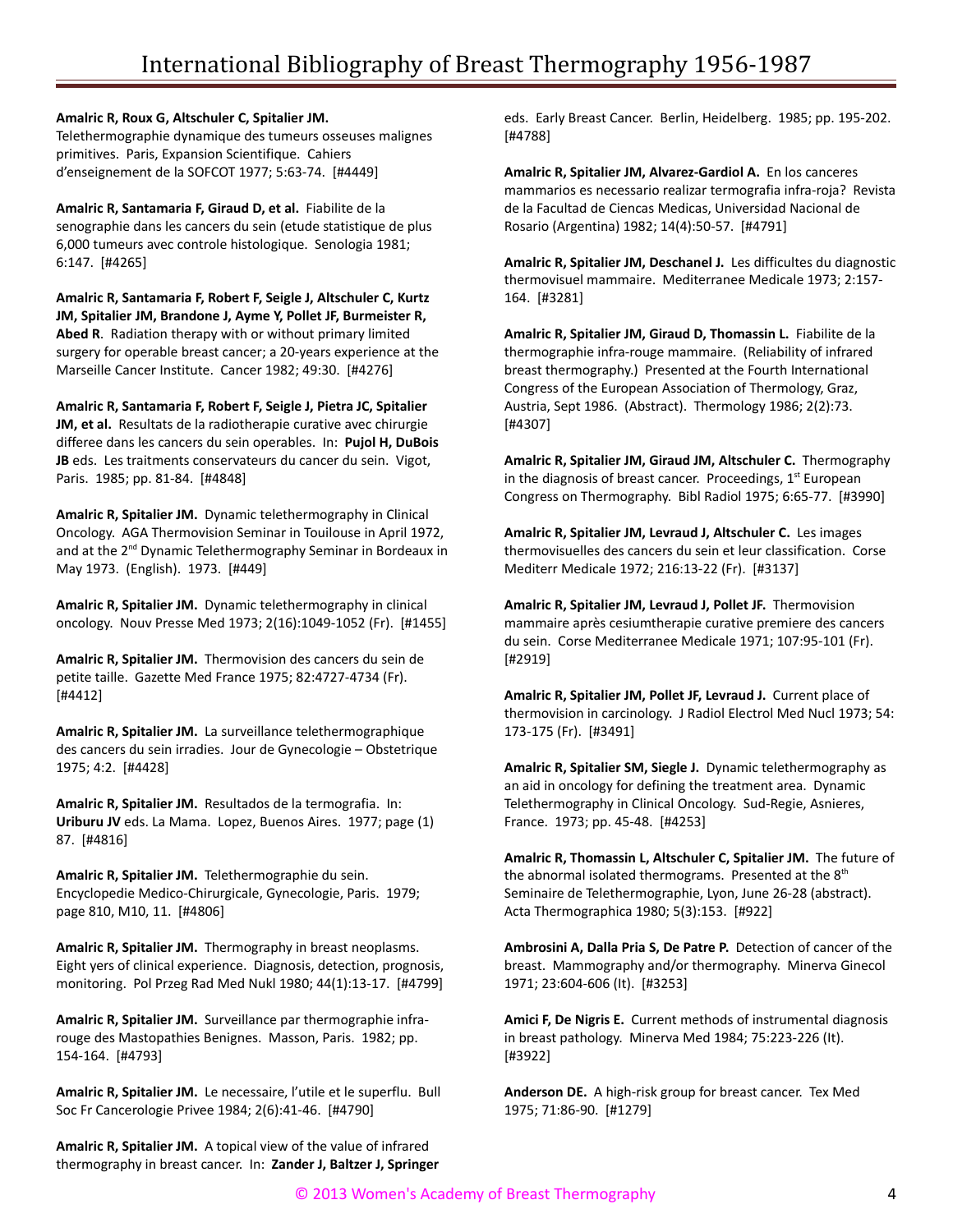**Andreoli D, Baldissera E, Bernasconi D, Giani G, Pizzolato V.** Validity of contact thermography in breast diagnosis. Minerva Med 1980; 71:1925-1930 (Eng.Abstr.) (It). [#2615]

**Arai K, Sato S, Sekine R, Waseda T, Fujita K, Nagasawa A.** Thermography of reconstructed breast. BioMed Therm 1983; 3(1):45-46 (Eng.Abstr.) (Ja). [#4704]

**Arai K, Shigeno Y, Sato S, Fujita K, Nagasawa A.** Primary reconstructed breast thermography. BioMed Therm 1984; 4(1):45-47 (Eng.Abstr.) (Ja). [#4674]

**Arns A.** Peri-operative thermography of the female breast. Presented at the Fourth International Congress of the European Association of Thermology, Graz, Austria, Sept 1986. (Abstract). Thermology 1986; 2(2):74. [#4311]

**Atsumi K.** Medical thermography. Gan No Rinsho 1968; 14:835- 836 (Ja). [#1178]

**Ayme Y, Amalric R, Altschuler C, Spitalier JM.** The role of thermography in the detection of occult carcinomas of the breast. In: **Marchant DJ, Nyirjesy I** eds. Breast Disease. Grune and Stratton, New York. 1979; pp. 187-191. [#4801]

#### **B**

**Bacon M.** Mammatherm: A weapon in the fight against breast cancer. Can Nurse 1976; 72:23-25. [#2042]

**Baggs WJ, Amor RL.** Thermographic screening for breast cancer in a gynecologic practice. Obstet Gynecol 1979; 54:156-162. [#2513].

**Baggs WJ, Amor RL.** The value of thermography in breast cancer screening: results in 4072 consecutive patients age 35 and older. In: **Gautherie M, Albert E, Keith L** eds. Thermal assessment of breast health. Chapter 15. MTP Pres, Ltd., Lan. 1984; pp. 142- 149. [#4235]

**Bailar JC.** Mammography: a contrary view. Ann Inter Med 1976; 84:77-84. [#1126]

**Bailey A, Davey J, Pentney H, Tucker A, Wright HB.** Screening for breast cancer – a report of II 654 examinations. Clin Oncol 1976; 2:317-322. [#1907]

**Bakan JA, Schaab CK.** Liquid crystal microcapsule medical device used for thermographic examination of the human female breast. Appl Biochem Biotechnol 1984; 10:289-299. [#3813]

**Baker L, et al.** Breast cancer detection demonstration project: five year summary report. CA 1982; 32:194. [#4273]

**Baker LH, Chin TD, Wagner KV.** Progress in screening for early breast cancer. J Surg Oncol 1985; 30:96-102. [#1037] **Barker RR.** Current trends in the early detection and surgical management of primary breast cancer. Johns Hopkins Med J 1974; 134:7+-83. [#1791]

**Balestrazzi A, Lattanzio V, Giardina C.** Primary lymphoma of the breast; a case study. Acta Thermographica 1982; 7(2):101-104. [#691]

**Ballicu P.** Results of a mass screening programme in breast cancer using thermography. Presented, 2<sup>nd</sup> Congress, Italian Society of Thermography, Sept. 20-22, 1979, Selva di Fasano, Italy (Abstract). Acta Thermographica 1980; 5(2):109-110. [#4464]

**Barash IM, Pasternack BS, Venet L, Wolff WI.** Quantitative thermography as a predictor of breast cancer. Cancer 1973; 31:769-776. [#3510]

**Barker JR.** Heat flow simulations for breasts with cancer. Report, University of Bath, England 1976. [#4448]

**Barker UR.** Calculation of the effects of edema on breast thermograms. Acta Thermographica 1980; 5(3): 147-149. [#559]

**Barnes RB, Gershon-Cohen J.** Thermomastography. J Einstein Med Cent 1963; 11:107. [#1436]

**Barraclough BM, Picker RH, Barraclough BH.** Toward breast screening. Australas Radiol 1985; 29:181-184. [#1633]

**Barrett AH, Myers PC, Sadowsky NL.** Microwave thermography in the detection of breast cancer. AJR 1980; 134:365-368. [#2659]

**Barth V, Deininger HK, Wollgens P.** Clinical aspects, mammography, cytology, stamp-biopsy, and thermography in breast diagnostics. Fortschr Geb Roentgenstr Nuklearmed 1973; Suppl. (0):201-202 (Ge). [#1244]

**Barth V, Muller R, Deininger HK, Wollgens P.** Klinik, Mammographie, Zytologie, Standbiopsi und Plattenthermographie in der erweiterten Mammadiagnostik. [Clinical picture, mammography, cytology, punch biopsy and plate thermography in extended mammary diagnosis]. Dtsch Med Wochenschr 1974: 99:175-180 (Eng.Abstr.)(Ge). [#1776]

**Bartl W, Euller A, Pfersmann C, Bernaschek G, Breitenecker G.** Diagnosis of breast cancer in the clinical stage T1. Wien Klin Wochenschr 1984; 96:722-727 (Eng.Abstr.)(Ge). [#3817]

**Bassett LW, Gold RH** eds. Mammography, thermography and ultrasound in breast cancer detection. Grune & Stratton, Inc., New York 1982. [#4920]

**Bauer M, Fournier VD, Schulz-Wendtland R, Kubli F, Spah U.** Results of contact thermography using the BTD System in 1500 patients with 100 mammary carcinomas. In: **Ring EFJ, Phillips B** eds. Recent Advances in Medical Thermology. Plenum Press, New York. 1984; pp. 613-617. [#887]

**Bazhenova AP, Ostrovtsev LD, Kasianova IV, Mazurin VG.** Role of comprehensive mass prophylactic examinations in detecting breast cancer. Vestn Khir 1979; 122:97-100 (Eng.Abstr.) (Rs). [#2544]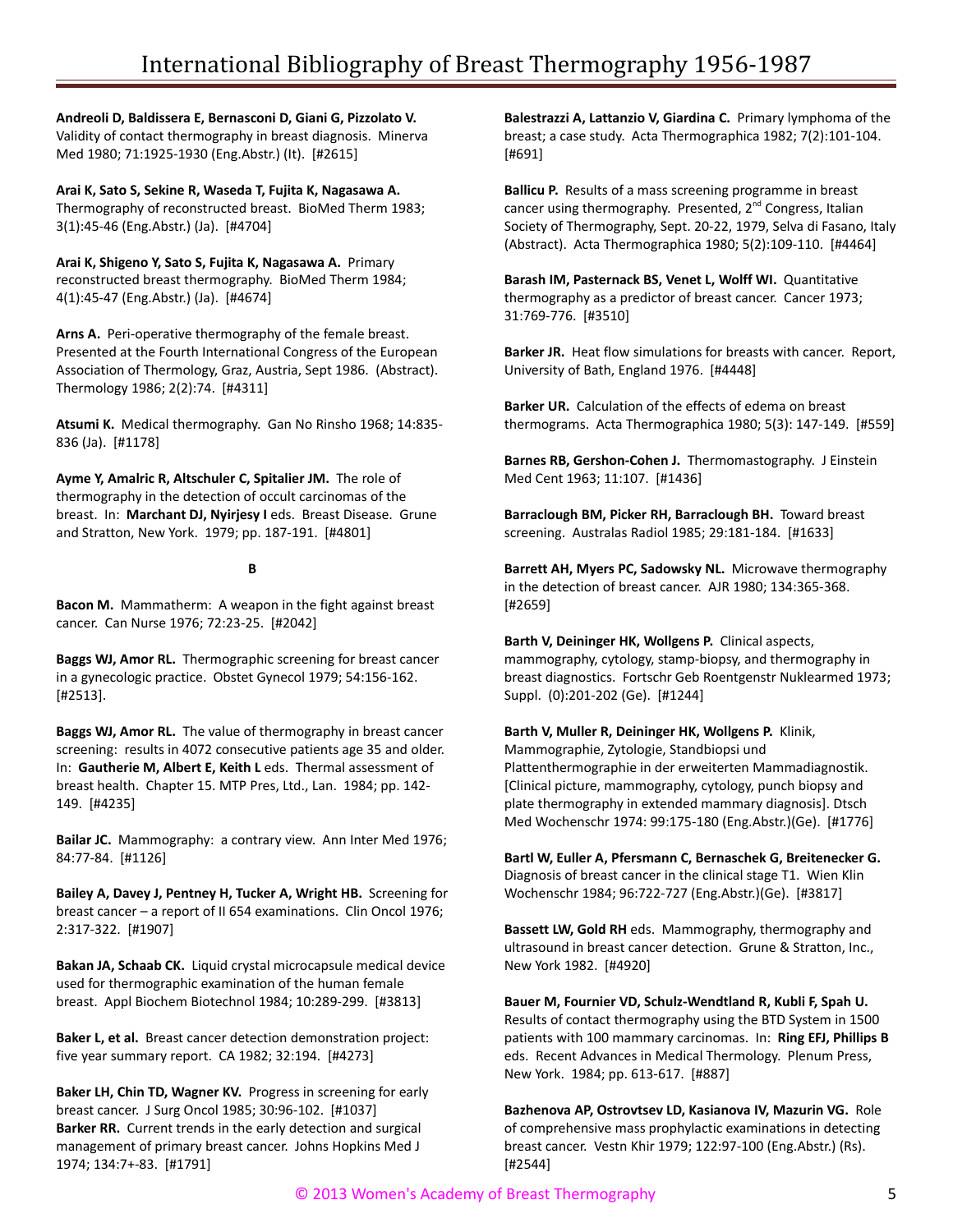**Beauduin M, Pluygers E.** Assessing growth activity in the primary tumour of breast. J Belge Radiol 1979; 62:381-386 (Eng.Abstr.)(Fr). [#2433]

**Becher R.** The present state of the art in diagnosis and therapy of cancer of the breast. Rontgenblatter 1982; 35:211-217 (Eng.Abstr.)(Ge). [#3637]

**Beeckman P, De Smedt E, Gunawan O, Van Damme W.** The contribution of real time echography to the diagnosis and management of palpable soft tissue lumps of the breast. J Belge Radiol 1979; 62:207-210. [#2466]

**Belliveau NJ.** Thermography and mammography in breast cancer. Union Med Can 1971; 100:2190-2194 (Eng.Abstr.)(Fr). [#3212]

**Belliveau NJ.** Thermography and mammography in breast cancer. J Radiol Electro Med Nucl 1972; 53:13 (Fr). [#1266]

**Berger GS, Keith LG.** Screening for breast cancer and costeffectiveness of thermal diagnostic techniques. Prog Clin Biol Res 1982; 107:839-849. [#170]

**Berger SM, Curcio BM, Gershon-Cohen J, Isard HJ.** Mammographie localization of unsuspected breast cancer. Am J Roentgenol 1966; 96:1046-1052. [#4456]

**Bergonzi S, Gardani GS, Viganotti G.** Contact thermography of the breast: a comparative study. Presented, 2<sup>nd</sup> Congress, Italian Society of Thermography, Sept. 20-22, 1979, Selva di Fasano, Italy (Abstract). Acta Thermographica 1980; 5(2):108-109. [#4463]

**Bergonzi S, Viganotti G, Guzzon A, Gardani G, Coopmans DeYoldi G.** Angiosarcoma of the breast: mammographic and thermographic study of 4 cases. Radiol Med (Torino) 1982; 68:45-50 (Eng.Abstr.)(It). [#3654]

**Berta V.** The role of self-examination and of contact thermography in breast cancer screening. Acta Thermographica 1981; 6(1-3):74-75. [#608]

**Berta V, Perelli Ercolini M, Manenti A.** Contact thermography in the early diagnosis of tumors of the breast. Chir Ital 1979; 31:90- 94 (Eng.Abstr.)(It). [#2411]

**Besson P.** Thermographic discordances in breast exploration. Presented at the 1<sup>st</sup> Canadian Symposium on Thermography, Quebec. (Abstract). Acta Thermographica 1977; 2(1):56. [#4070]

**Besson P, Cambier L, Farasse B.** Spinal thermography in the detection of breast cancer extension (initial results). Lille Med 1978; 23:570-573 (Fr). [#2298]

**Bianchi SD, Gatti G, Liboni W, Mecozzi B.** Morphological and functional evaluation of normal and pathological vascularisation of the breast. Presented at the 2<sup>nd</sup> Congress, Italian Society of

Thermology, Sept. 20-22, 1979, Selva di Fasano, Italy (Abstract). Acta Thermographica 1980; 5(2):119. [#4485]

**Bianchi SD, Gatti G, Mecozzi B, Liboni W.** Thermography, diaphanoscopy and doppler echography in the morphological and functional study of breast vascularisation. Presented  $-8$ <sup>th</sup> Seminaire de Telethermographie, Lyon, June 26-28 (Abstract). Acta Thermographica 1980; 5(3):177. [#1878]

**Bienbaum SF.** Breast temperature as a test for pregnancy. Obstet Gyn NY 1966; 27:378. [#766]

**Birnbaum SJ, Kliot DA.** Breast temperature as a test for pregnancy. Preliminary Report. Obstet Gynecol 1966; 27:378- 380. [#1616]

**Birsner JW, Gershon-Cohen J.** Diagnostic scoring system for mammary carcinoma. Acta Radiol Ther Phys Biol 1973; 12:387- 396. [#1837]

**Bjurstam N, Hedberg K, Hultborn KA, Johansson NT, Johnsen C.** Diagnosis of breast carcinoma. An evaluation of clinical examination, mammography, thermography and aspiration biopsy in breast disease. Prog Surg 1974; 13:1-65. [#1343]

**Blackwell CW, Farrell C.** Cancer of the breast. Mammography and thermography. Major Probl Clin Surg 1979; 5:113-156. [#2516]

**Bocci A, Sismondi P, Giardina G, Mano MP, Saluzzo F.** Staging and identification of therapeutic categories. Minerva Ginecol 1982; 34:909-912 (It). [#204]

**Bodo M, Bak M.** Aspiration cytodiagnostics of breast tumours. Arch Geschwulstoforsch 1984; 54:219-224 (En). [#3871]

**Bodo M, Dobrossy L, Daubner K, Rahoti P.** Aspiration cytodiagnosis of breast tumors. Vopr Onkol 1978; 24:16-23 (Eng.Abstr.)(Rs). [#2286]

**Bogin IuN, Benenson MP, Bogdanov AB, Arkhangelskii VI.** Significance of thermography (thermoscopy) in the diagnosis of cancer of the breast. Klin Med (Mosk) 1971; 49:57-60 (Rs). [#3221]

**Bogin IuN, Popov EA.** Thermography in the differential diagnosis of breast neoplasms. Khirurgiia (Mosk) 1974; (8):20-23 (Eng.Abstr.)(Rs). [#1225]

**Bogin IuN, Shapiro NA, Shunaeva BU, Bogdanov AV, Poltoratskaia LP.** Combined use of thermography, bioecholocation and aspiration biopsy in the diagnosis of breast diseases. Klin Med (Mosk) 1979; 57:47-50 (Rs). [#2488]

**Bogin IuN, Shapiro NA, Shunaeva BU, Popov EA, Poltoratskaya LP, Tergevondian NM, Kuleshova TN.** Combined diagnosis: telethermography, echography and aspiration biopsy in breast disease. Acta Thermographica 1979; 4(2):51-53. [#531]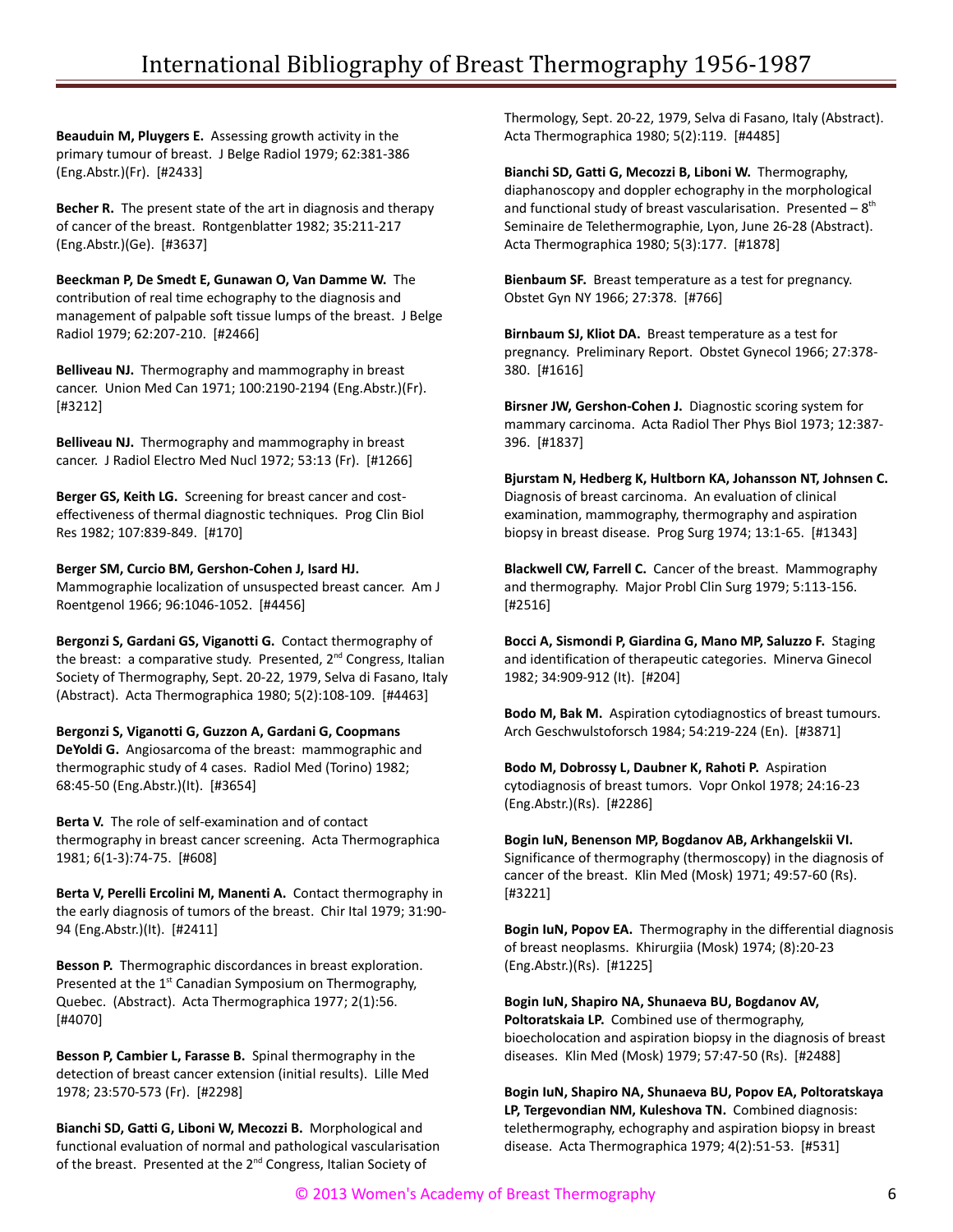**Bogin IuN, Shunaeva BU, Bogdanov AV, Shapiro NA, Popov EA, Dobrova AS.** Thermography with glycemia test used in the diagnosis of breast diseases. Khirurgiia (Mosk) 1978; (4):16-19 (Eng.Abstr.)(Rs). [#2372]

**Boquoi E, Kreuzer G.** Die Stellung der Feinnadelbiopsie im Rahmen modernen Mammadiagnostik. [The importance of fine needle biopsy in modern breast diagnosis]. Arch Geschwulstforsch 1977; 47:616-623 (Eng.Abstr.) (Ge). [#2084]

**Borisov EA.** Prospects for thermography in the diagnosis of tumors. Med Tekh 1980; (4):26-28 (Eng.Abstr.)(Rs). [#2596]

**Borten M, DiLeo LA, Friedman EA.** Temporal variations of breast temperature by cholesteric liquid crystal contact plate thermography. Surg Gynecol Obstet 1983; 156:785. [#41]

**Borten M, DiLeo LA, Friedman EA.** Cholesteric liquid crystal breast thermography-correlation of breast temperature with basal body temperature in ovulatory women. Thermology 1985; 1(1):8-11. [#19]

**Borten M, Friedman EA, DiLeo LA.** Cholesteric liquid crystal contact plate thermography – interbreast temperature differences in ovulatory women. Thermology 1985; 1(1):12-14. [#28]

**Borten M, Friedman EA, DiLeo LA.** Cholesteric liquid crystal contact plate thermography – 3. Alcohol induced breast changes. Thermology 1985; 1(1):15-19. [#39]

**Borten M, Ransil BJ, DiLeo LA, Friedman EA.** Equilibration between breast surface and ambient temperature by liquid crystal thermography. J Reprod Med 1984; 29:665-669. [#3848]

**Borten M, Ransil BJ, DiLeo LA, Friedman EA.** Regional differences in breast surface temperature by liquid crystal thermography. Thermology 1986; 1(4):216-220. [#422]

**Bosche H.** Methods of breast examination for a timely diagnosis. Cesk Radiol 1969; 23:9-14 (Ge). [#3159]

**Bosiger P, Scaroni F.** A microprocessor-assisted thermography system for the online analysis of thermograms and dynamic thermogram sequences. Prog Clin Biol Res 1982; 107:329-337. [#187]

**Bosiger P, Scaroni P, Geser M.** Microprocessor – assisted breast thermography. In: **Ring EFJ, Phillips B** eds. Recent Advances in Medical Thermology. Plenum Press, New York. 1984; pp. 215- 221. [#828]

**Bothmann GA.** Zur Diagnose des Mammakarzinoms mittels thermographischer Verfahren: Tel-Thermovision, Platten-Thermographie. [Diagnosis of breast carcinoma with thermographic methods: tel-thermovision, plate thermography]. Fortschr Med 1976; 94:285-287 (Eng.Abstr.)(Ge). [#2049]

**Bothmann GA.** Contact thermography and breast cancer. Acta Thermographica 1981; 6(1-3):56-63. [#605]

**Bothmann GA.** Plate thermography in practice. Fortschr Med 1984; 102:407-408 (Eng.Abstr.)(Ge). [#3901]

**Bothmann GA.** Liquid crystal thermography of the breast. Eur J Gynaecol Oncol 1986; 7:88-92. [#2697]

**Bothmann GA, Bussche Uvd, Kubli F, Seybold G.** Liquid crystal thermography: a new method of diagnosing breast cancer. Dtsch Med Wochenschr 1974; 99(15):730-734 (Eng.Abstr.)(Ge). [#1226]

**Bothmann GA, Haag D, Wurster K, Rummel HH.** Beziehungen zwischen metrischen, zyto – und histomorphologischen Faktoren und thermographischen Befunden beim Mammakarzinom. (Correlations between metric, cyto and histomorphological factors and thermographic findings in breast neoplasms). Schweiz Med Wochenschr 1976; 106:1122-1127 (Eng.Abstr.)(Ge). [#1938]

Bothmann GA, Kubli F. Fluid-crystal thermography. Fjortschr Med 1974; 92(2):48-49 (Ge). [#1021]

**Bothmann GA, Kubli F.** Plate thermography in the assessment of changes in the female breast. 2. Clinical and thermographic results. Fortschr Med 1984; 102:390-393 (Eng.Abstr.)(Ge). [#3902]

**Bothmann GA, Kubli F.** Plate thermography in the assessment of changes in the female breast. 1. The value of malignancy criteria using Tricoire's technique. Fortschr Med 1984; 102:385-389 (Eng.Abstr.)(Ge). [#3903]

**Botsford TW.** The early diagnosis of breast cancer. CA 1966; 16:161. [#1420]

**Bourjat P, Gautherie M.** La thermographie infrarouge. [Infrared thermography]. Feuillets d'Electroradiologie 1968; 44:1-12 (Fr). [#4497]

**Bourjat P, Gautherie M.** Thermographie der Mammakarzinome. [Thermography of breast cancers]. Electromedica 1972; 1:17-20 (Ge). [#4515]

**Bournival B, Pau C.** Etude radiologique et thermographie de 52 cas de cancer du sein histologiquement prouves. [X-ray and thermographic study of 52 cases of histologically verified breast cancer]. Union Med Can 1977; 106:1140-1142 (Eng.Abstr.)(Fr). [#2145]

**Bozan J.** Az emlorak szurovizsgalatanak jelentosergerol. [Importance of screening tests for breast cancer]. Orv Hetil 1978; 119(1):55 (Hu). [#2398]

**Bermond A, Schmitt M, Micolle F, Ismael M, Rochet Y.** Thermography in the prognosis of breast cancer and its relationship with lymph nodes invasion. Presented  $-8$ <sup>th</sup>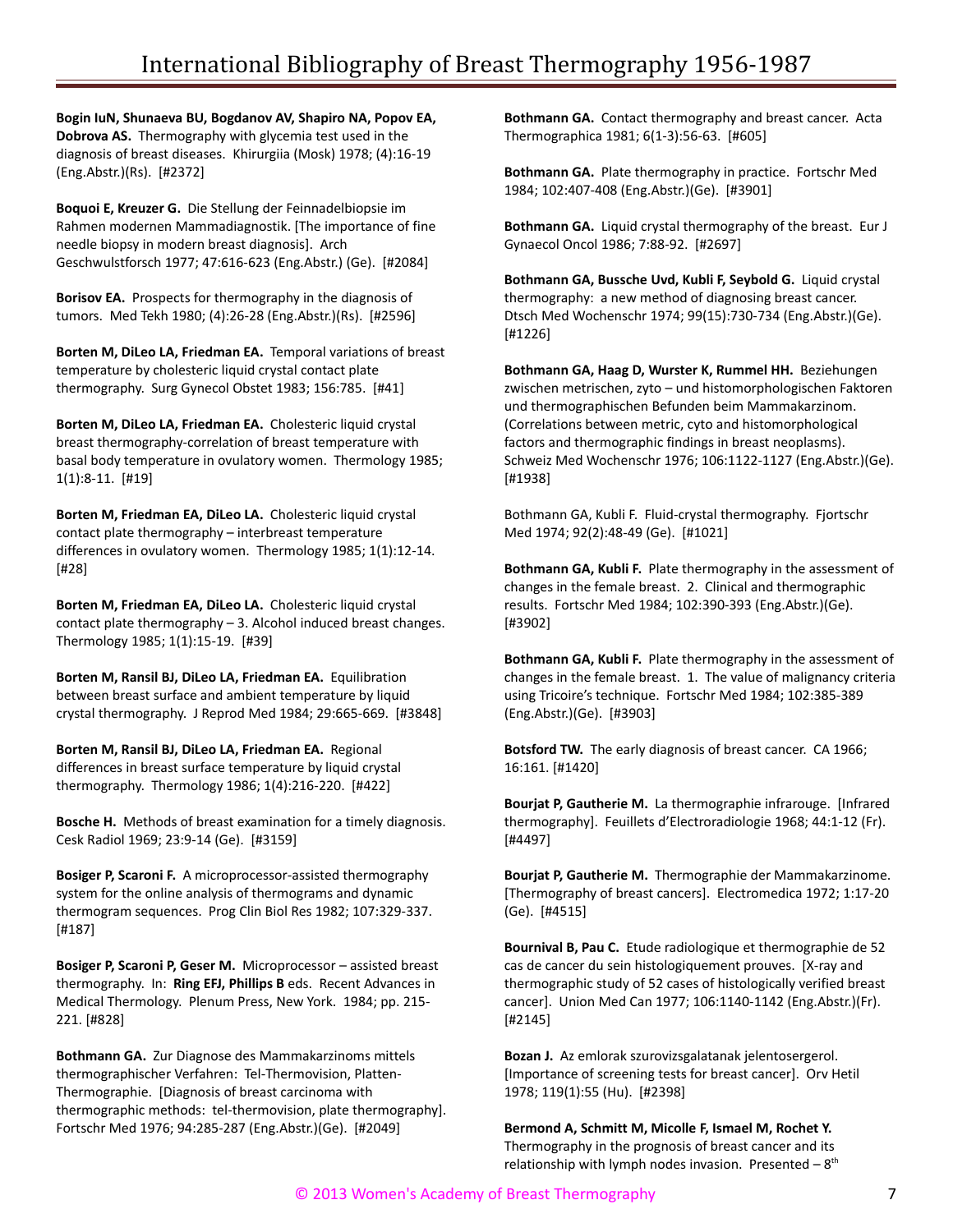Seminaire de Telethermographie, Lyon, June 26-28 (Abstract). Acta Thermographica 1980; 5(3): 176. [#1875]

**Brooks PG, Gart S, Heldfond AJ, Margolin ML, Allen AS.** Measuring the effect of caffeine restriction on fibrocystic breast disease: the role of graphic stress telethermometry as an objective monitor of disease. J Reprod Med 1981; 26:279-282. [#2995]

**Brooks PG, Gart S, Heldfond AJ, Margolin ML, Allen AS.** Breast screening in the primary care office. A plea for early detection. J Reprod Med 1982; 27:685-689. [#213]

**Brown LF.** Early detection of breast cancer using mammography, thermography and xeroradiography. J Natl Med Assoc 1976; 68:391-393. [#1947]

**Brueschke E, Haas C.** Image analysis of medical thermograms. Invest Radiol 1969; 4:28-33. [#3172]

**Brun del Re R, Almendral A, De Grandi P, Hirsch HA, Stucki D.** Ergebnisse der Abklarung von Brustveranderungen im Rahmen einer speziellen Mamma-Sprechstunde. [Results of breastexamination (clinical examination, mammography, telethermography and platerthermography) of a special breastconsultation]. Schweiz Rundsch Med Prax 1976; 65:1393-1397 (Engl.Abstr.)(Ge). [#1943]

**Brun Del Re RMG.** Perspective for further studies concerning the validity of contact thermography in the diagnosis of breast diseases. Acta Thermographica 1981; 6(1-3):63-70. [#606]

**Brunner S.** Problems in screening for breast cancer. Nord Med 1978; 93:63-64 (Da). [#2377]

**Bruzzi P, Puntoni R, Toma S.** Epidemiological issues in breast cancer screening. Acta Thermographica 1981; 6(1-3): 50-56. [#604]

**Bubbmann JF, Loewe KR, Haselberger J.** The diagnosis of breast tumors. Fortschr Med 1973; 91:1251-1256 (Ge). [#3469]

**Buchanan JB, Weisberg BF.** Breast thermography. J Ky Med Assoc 1978; 76:544-546. [#2315]

**Burd LI, Dorin M, Philipose V, Lemons JA.** The relationship of mammary temperature to parturition in human subjects. Amk J Obstet Gynecol 1977; 128(3):272-278. [#2220]

**Burgermeister G.** Breast examination. 7. Mammography and thermography. Zdrav Prac 1971; 21:201-204 (Cz). [#3284]

**Burke P, Fasciano F, Pelissero C, Temporelli A, Spandonari T, Cesana P.** Multiphase instrumental diagnosis of minimal breast cancer. Minerva Med 1983; 74:147-154 (It). [#3788]

**Burn JI.** Diagnostic methods in breast cancer. Proc R Soc Med 1971; 64:254-256. [#3328]

**Byrd BF Jr.** ACS – NCI breast cancer detection demonstration projects – opening of the Nashville project. J Tenn Med Assoc 1975; 68:287-288. [#1277]

**Byrd BF Jr.** Progress report on American Cancer Society/National Cancer Institute Breast Cancer Detection Demonstration Projects. Prog Clin Biol Res 1977; 12:177-188. [#2132]

**Byrne R.** Utilization of thermography as a test indicator in the detection of breast cancer. J Breast 1976; 2:43. [#695]

**Byrne R.** The value of breast thermography as a risk indicator. Presented at the 1<sup>st</sup> Canadian Symposium on Thermography, Quebec. (Abstract). Acta Thermographica 1977; 2(1):55. [#4067]

**Byrne RR.** Correlation of thermography, Xeromannography and biopsy in a community hospital. Preliminary report. Wisc Med J 1974; 73:35-41. [#1227]

**Byrne RR, Yerez JA.** Thermography: the three roles of breast thermography. Appl Radiol 1975; 4:53-56, 97. [#1217]

## **C**

**Cabre L.** BTD (Breast Cancer Thermo Detector): a new method for detecting breast cancer. Rev Enferm 1981; 4:83-84 (Sp). [#2932]

**Cacak RK, Winans DE, Edrich J, Hendee WR.** Millimeter wavelength thermographic scanner. Med Phys 1981; 8:462-465. [#2908]

**Cady B.** Guidelines in the use of cancer detection tests. Surg Clin North Am 1970; 50:699-711. [#1296]

**Cagnatelli C, Grisotti A, Carmenni P.** Telethermographic followup of silicone mammary endoprosthesis. Presented at the European Congress of the International College of Surgeons, Milan, June 16-26 (abstract). Acta Thermographica 1979; 4(2):83. [#186]

**Callies R.** Early diagnosis of breast neoplasms. Med Welt 1979; 30:1540-1546 (Eng.Abstr.)(Ge). [#2428]

**Cancroft E, Goldfarb CR.** Breast scintigraphy as an imaging modality in the diagnosis of breast masses. Semin Nucl Med 1981; 11:289-300. [#2947]

**Cardona G, Cataliotti L, Ciatto S, Rosselli Del Turco M.** Reasons for failure of physical examination in breast cancer detection (analysis of 232 false-negative cases). Tumori 1983; 69:531-537 (En). [#3690]

**Carenza L.** The gynecologist and pathology of the breast. Inaugural lecture. Minerva Ginecol 1982; 34:817-820 (It). [#210]

**Carnaghi PL.** Meaning and probable future of doubtful thermographic readings (TH 3). Presented, 2<sup>nd</sup> Congress, Italian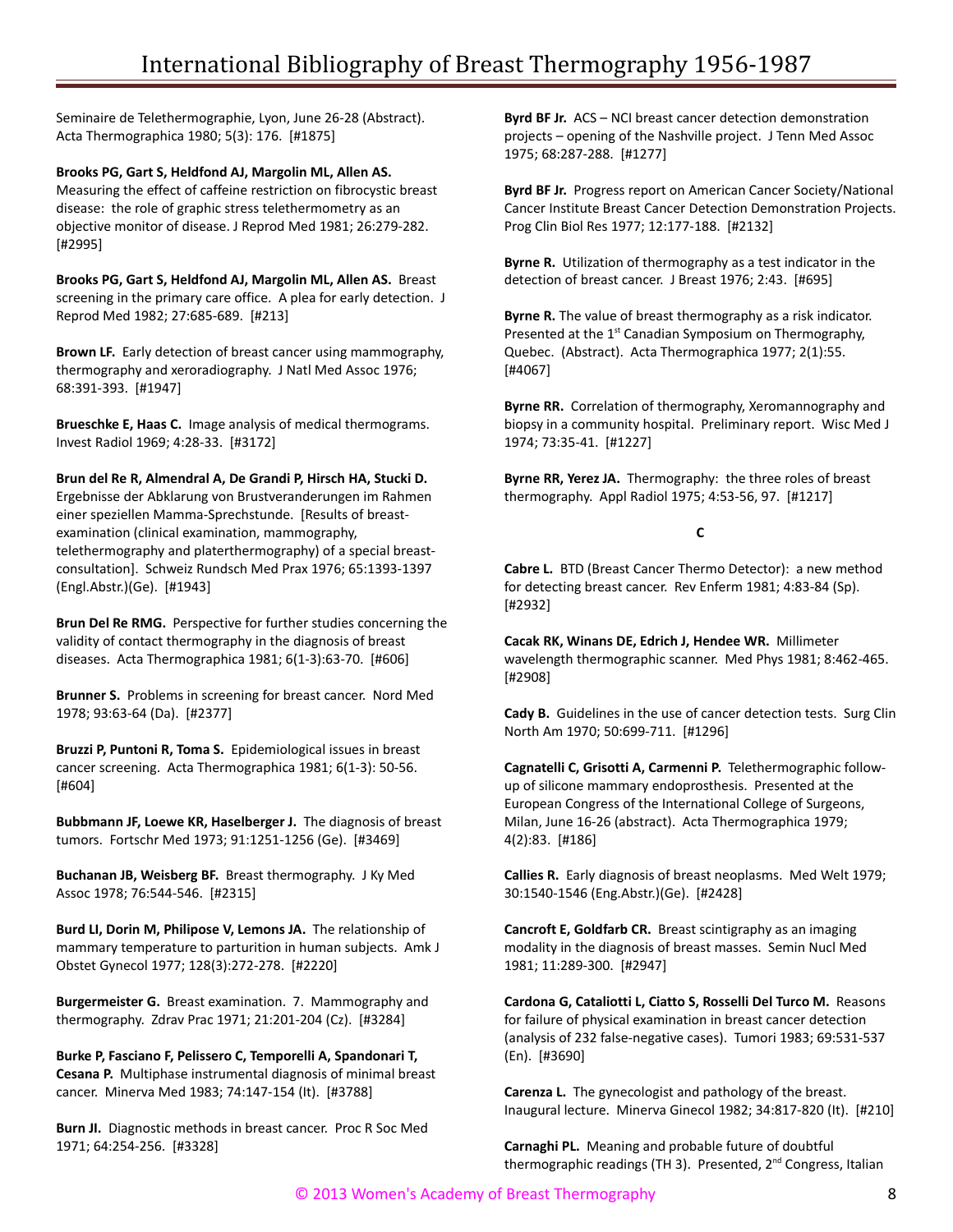Society of Thermography, Sept. 20-22, 1979, Selva di Fasano, Italy (Abstract). Acta Thermographica 1980; 5(2):110. [#4465]

**Cary J, Kalisher L, Sadowsky N, Mikic B.** Thermal evaluation of breast disease using local cooling. Radiology 1975; 115(1):73-77. [#342]

**Castano-Almendral A.** Early diagnosis of breast cancer. Schweiz Rundsch Med Prax 1971; 60:89-92 (Eng.Abstr.)(Ge). [#3283]

**Castano-Almendral A.** The examination of the female breast. Schweiz Rundsch Med Prax 1974; 63:89-92 (Eng.Abstr.)(Ge). [#1501]

**Castano-Almendral A.** Stellung der physikalischen Methoden (Mammographie und Thermographie) bei der Untersuchung der Brust. [The value of physical methods (mammography and thermography) in examining breasts]. Schweiz Rundsch Med Prax 1976; 65:161-163 (Eng.Abstr.)(Ge). [#2058]

**Ceffa GC, Gandini G.** Telethermographic evaluation of the use of acupuncture in fibrocystic dysplasia in the painful phase. Minerva Med 1979; 70:1745-1754 (Eng.Abstr.)(It). [#2527]

**Chadda JS, Greenblatt RB, Ellegood J, Lewis A.** Relationship between biology and thermography in gross cystic disease of the breast. In: **Gautherie M, Albert E, Keith L** eds. Thermal assessment of breast health. Chapter 24. MTP Press, Ltd., Lan. 1984; pp. 241-248. [#4243]

**Chang CH, Sibala JL, Fritz SL, Dwyer SJ3d, Templeton AW.** Specific value of computed tomographic breast scanner (CT/M) in diagnosis of breast diseases. Radiology 1979; 132:647-946. [#2500]

**Chang CH, Sibala JL, Fritz SL, Dwyer SJ3d, Templeton AW, Lin F, Jewell WR.** Computed tomography in detection and diagnosis of breast cancer. Cancer 1980; 46:939-946. [#2604]

**Chang CH, Sibala JL, Fritz SL, Gallagher JH, Dwyer SJ3d, Templeton AW.** Computed tomographic evaluation of the breast. AJR 1978; 131:459-464. [#2333]

**Chang CH, Sibala L, Martin L.** Breast thermography: identification of differential vascular patterns in breast carcinoma. Acta Thermographica 1977; 2(3):138-142. [#523]

**Chardot C.** Diagnosis of breast cancer. Value and futility of paraclinical screening tests. Nouv Presse Med 1981; 10:701-704 (Eng.Abstr.)(Fr). [#3034]

**Charkes ND, Malmud LS, Caswell T, Goldman L, Hall J, Lauby V, Lightfoot W, Maier W, Rosemond G.** Preoperative bone scans. Use in women with early breast cancer. JAMA 1975; 233:516- 518. [#1075]

**Chiantera A, Muto R, Petrella G, Pettinato G, Sodano A, Stoppoloni F, Mazzeo F.** Diagnostic and therapeutic approach to minimal breast cancer. Eur J Gynaecol Oncol 1981; 2:28-32. [#2893]

**Chiricuta I.** Difficulties of early detection and diagnosis of cancer of the breast. Chirurgia (Bucur) 1972; 21:631-643 (Eng.Abstr.) (Ro). [#3393]

**Chiricuta I, Bucur M, Opris I, Bologa S.** The correlative value of thermometry and the glucose tolerance test in cancer of the breast. Rom Med Rev 1971; 15:73-77. [#3262]

**Chiricuta I, et al.** The correlative value of temperature recording and the induced hyperglycemia test in cancer of the breast. Oncol Radiol 1970; 9:453. [#1297]

**Chudacek Z.** Thermography in case of illness of breasts. Cesk Radiol 1974; 28(5):291-295 (Eng.Abstr.)(Cz). [#1228]

**Chudacek Z.** Our first experience with thermography. Cas Lek Cesk 1974; 113(1):7-10 (Eng.Abstr.)(Cz). [#1023]

**Cimpoescu D, Draghici L.** Termometria cutanata in cancerul mamar. [Skin thermometry in breast cancer]. Viata Med (Medii Sanit) 1978; 26(2):35-36. [#674]

**Clark RL.** Mammography – Technique of mammography – results of 2,000 consecutive mammograms – results of reproducibility study in 24 institutions – report on 100 thermographic examinations. Arq Patol 1967; 39:131. [#1411]

**Clark RM.** An approach to the detection and management of early breast cancer. Can Med Assoc J 1973; 108(5):599-602. [#3530]

**Clark RM.** Thermography [letter]. CA 1983; 33:370-372. [#3724]

**Clark RM, Rideout DF, Chart PL.** Thermography of the breasts: experiences in diagnosis and follow-up in a cancer treatment Centre. Acta Thermographica 1978; 3(3):155-161. [#621]

**Colin C.** Pronostic du cancer mammaire in thermographie infrarouge. [Prognosis of breast cancer by infrared thermography]. Electrodiagn Ther 1977; 14:147-152 (Fr). [#2096]

**Colin C.** Diagnostic non sanglant des affections mammaires. Hierarchie des examens. [Nonsurgical diagnosis of breast diseases. Hierachy of the examinations]. J Gynecol Obstet Biol Reprod (Paris) 1977; 6:811-820 (Eng.Abstr.) (Fr). [#2140]

**Colin C.** Value of preoperative examinations in the management of nonmutilating treatment of breast cancer. Rev Med Liege 1979; 34:389 (Fr). [#2498]

**Colin C.** Multidisciplinary approach to breast cancer: accuracy of contact versus infra-red thermography. Acta Thermographica 1981; 6(3-1):85-88. [#613]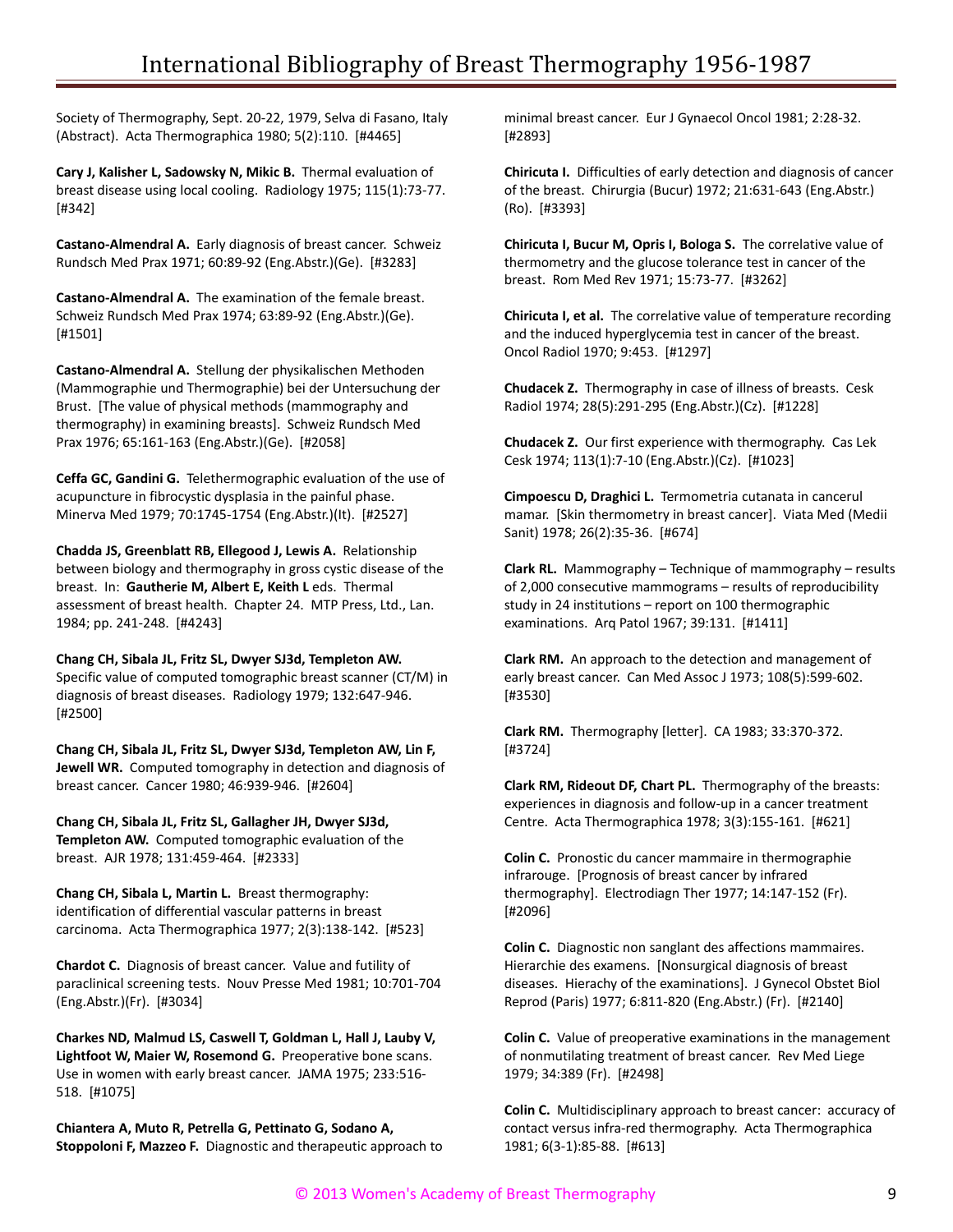**Colin C, Delhez B, Gordenne W, Lacremans A, Pelzer A, Schaaps JP, Zangerle PF.** Le diagnostic non sanglant des affections mammaires. [Noninvasive diagnosis of breast diseases]. Rev Med Liege 1977; 32:513-540 (Fr). [#2129]

**Colin C, Gaspard U, Lambotte R.** Relationship of mastodynia with its endocrine environment and treatment in a double blind trial with lynestrenol. Arch Gynaekol 1978; 255(1):7-13. [#91]

**Colin C, Lambotte R.** Thermography in the study of the breast. Rev Med Liege 1974; 29(5): 129-136 (Fr). [#1229]

**Colin C, Nicolas-Stoffel MD, Lambotte R, Betz EH.** Breast checkup and high risk factors in breast cancer screening. J Radiol Electrol Med Nucl 1978; 59:615-619 (Eng.Abstgr.)(Fr). [#2273]

**Connell JF Jr, Ruzicka FF Jr, Grossi CE, Osborne AW, Conte AJ.** Thermography in the detection of breast cancer. Cancer 1966; 19:83-88. [#2763]

**Coopmans de Yoldi G, Guzzon A, Bergonzi S, Viganotti G, Gardani G, Nessi R, Bossi MC.** Radiological diagnosis in 229 cases of breast fibroadenoma. Radiol Med (Torino) 1981; 67:715-724 (Eng.Abstr.)(It). [#2906]

**Coren GS, Libshitz HI, Patchefsky AS.** Fat necrosis of the breast: mammographic and thermographic findings. Br J Radiol 1974; 47:758-762. [#1371]

**Crymes JE.** Current status of mammography. CRC Crit Rev Diagn Imagine 1979; 11:297-333. [#2491]

**Cunningham L.** Thermographic detection of breast cancer. N Engl J Med 1973; 288:162. [#1246]

**Cunningham L.** The anatomy of the arteries and veins of the breast. J Surg Oncol 1977; 9(1):71-85. [#2244]

**Cupceancu B, Mogos I, Cotruta C.** Tamoxifen responders selection by computerized contact thermography in benign breast disease. Endocrinologie 1986; 24:115-122 (En). [#2681]

**Curcic-Stojkovic O, Knezevic Z.** The use of thermovision in monitoring lactation. Med Pregl 1986; 39:73-75 (Eng.Abstr.)(Sr). [#2696]

**Curley RF, Wallace JD, Mansfield CM, Marsh L.** A system for the evaluation of cancer treatment. Biomed Sci Instrum 1969; 5:153- 161. [#3163]

**Cutler SJ.** Observations on the magnitude and nature of the breast cancer problem. In: **Strax P** eds. Control of Breast Cancer through Mass Screening. PSG Pub. Co., Littleton, MA. 1979; pp. 11-18. [#4267]

**Davey J.** A symposium on mastectomy. Breast cancer screening. Nurs Mirror 1975; 140:43-49. [#1269]

**Davey JB, Greening WP, McKinna JA.** Is screening for cancer worthwhile? Results from a well-woman clinic for cancer detection. Br Med J 1970; 3:696-699. [#1299]

**Davey JB, Pentney H, Richter AM.** The early diagnosis of breast cancer. A further report for the Women's Screening Unit. Practitioner 1974; 213:365-369. [#1468]

**Davey JB, Richter A, Pentney BH.** Correspondence on value of thermography. Brit Med Jour 1972; 2:590. [#4906]

**Davison TW, Ewing KL, Fergason J, Chapman M, Can A, Voorhis CC.** Detection of breast cancer by liquid crystal thermography. A preliminary report. Cancer 1972; 29:1123-1132. [#3428]

**De Maria E, Di Piazza D, Giani F, Quaranta S, Vicariotto F.** Alterations in mammary vascularisation due to use of low dosage pills. Presented at the 2<sup>nd</sup> Congress, Italian Society of Thermography, Sept. 20-22, 1979. Selva di Fasano, Italy (Abstract). Acta Thermographica 1980; 5(2):119. [#4484]

**de Thibault de Boesinghe L, Schelstraete K.** Study of breast turmors by thermography,  $^{67}$  gallium citrate and ECAT using  $^{13}$  Nammonia. In: **Ring EFJ, Phillips B** eds. Recent Advances in Medical Thermology. Plenum Press, New York. 1984; pp. 605- 609. [#885]

**DeFerrari M, Serra GE, Canepara G, Ottaggio L, Toma S.** Chromosomal damages during diagnostic ascertainments. Acta Thermographica 1981; 6(1-3):15-18. [#596]

**Delarue NC.** The challenge of breast cancer. Time for reappraisal of management. B:Emphasis on individualization of treatment. Appl Ther 1969; 11:430. [#1327]

**DeSaxe BM.** Early detection of carcinoma of the breast. S Afr Med J 1969; 43:459. [#1328]

**Di Maggio C, Di Bello A, Pescarini L, Dus R.** Usefulness of thermography in the diagnosis of the lobular carcinoma of the breast. Acta Thermographica 1976; 1(3):196-196. [#580]

**Di Maggio C.** La termografia con fogli colesterinici in patologia mammaria. Radiol Med 1974; 60:28-35 (It). [#1414]

**Di Maggio C, Pescarini L.** Thermography: limits and errors. Presented, 2<sup>nd</sup> Congress, Italian Society of Thermology, Sept. 20-22, 1979, Selva di Fasano, Italy (Abstract). Acta Thermographica 1980; 5(2):104. [#4457]

**Dickreuter W, Stucki D, Brun del Re R, Almendral A.** Benign lesions of the breast which can simulate cancer in plate thermography. Gynakol Rundsch 1981; 211:76-78 (Ge). [#3007]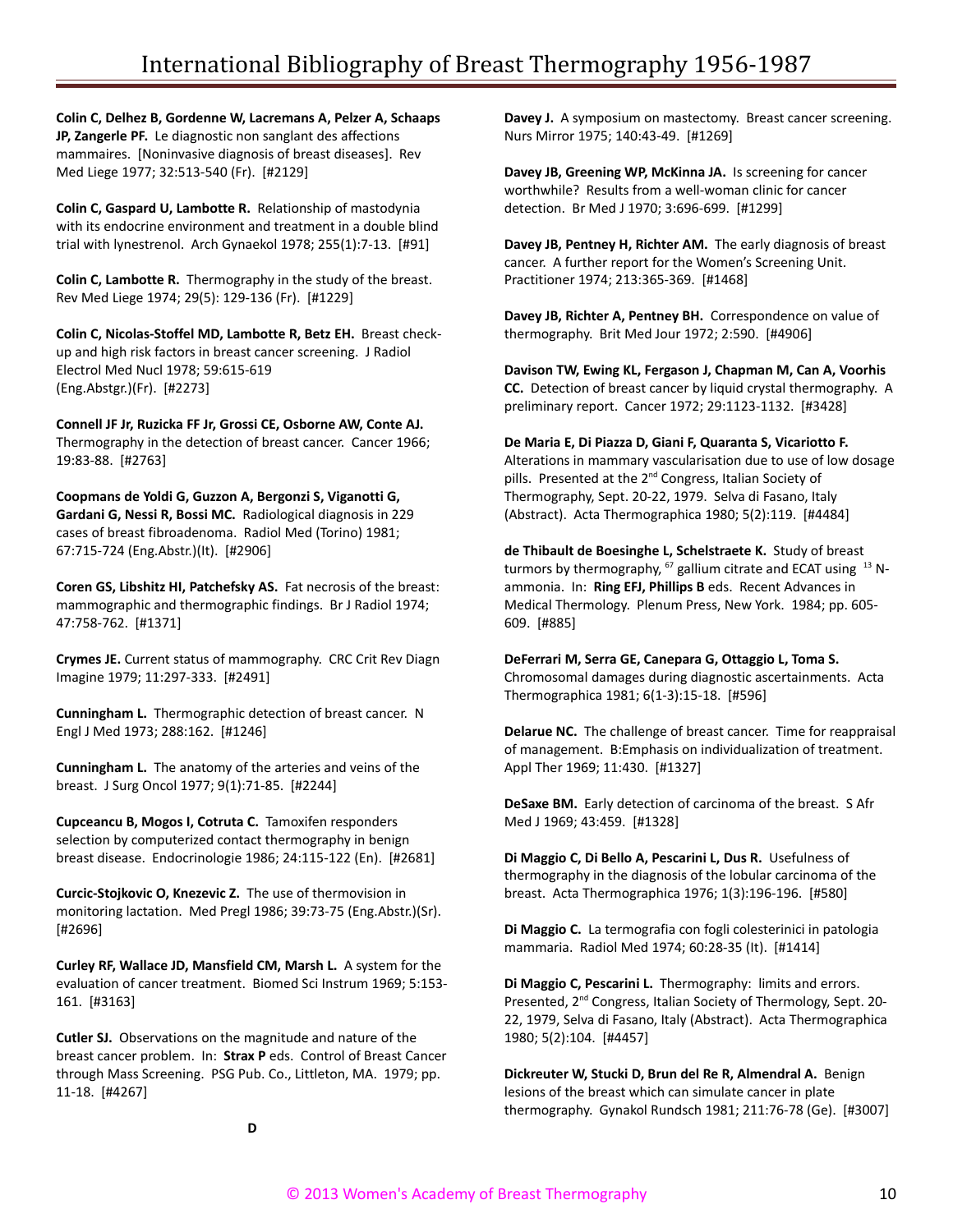**Diethelm L, Buchwald W, Haas JP, Wolf R.** Amplification of the diagnosis of breast carcinoma with the aid of radioisotopes. Strahlentherapie 1966; 131:69-78 (Ge). [#2713]

**Dilhuydy MH, Le Treut A, Durand M, Auril A, Lagarde C.** The importance of thermography in the prognostic evaluation of breast cancer. Acta Thermographica 1978; 3(1-2):130-133. [#510]

**DiPietro S, Re A.** Description and trail of a clinical diagnostic index for the early diagnosis of mammary carcinoma. Tumori 1973; 59:63-75 (Eng.Abstr.)(It). [#3505]

**Dippon R, Streuli HK, Radlowsky O, Fartab M.** Zur

mammographischen und thermographischen Diagnostik des Mammakarzinoms. [Mammographic and thermographic diagnosis of breast cancer]. Helv Chir Acta 1978; 44(5-6):623- 628 (Eng.Abstr.)(Ge). [#2393]

**Dodd GD.** The problem of the isolated positive thermogram. In: **Gallager HS, Wiley J** eds. Early breast cancer. New York 1975. [#4275]

**Dodd GD.** Present status of thermography, ultrasound and mammography in breast cancer detection. Cancer 1977; 39:2796-2805. [#2196]

**Dodd GD, Wallace JD.** The venous diameter ratio in the radiographic diagnosis of breast cancer. Radiol 1968; 90:900- 904. [#1347]

**Dodd GD, Wallace JD, Freundlich IM, Marsh L, Zermino A.** Thermography and cancer of the breast. Cancer 1969; 23:797- 802. [#3168]

**Dodd GD, Zermeno A, Marsh L, Boyd D, Wallace JD.** New developments in breast thermography. High spatial resolution. Cancer 1969; 24:1212-1221. [#3106]

**Dodd GD, Zermeno A, Wallace JD, March LM.** Breast thermography: the state of the art. Curr Probl Radiol 1973; 3(6):1-47. [#4050]

**Dogliotti L, Fioretti P, Melis GB, Mussa A, Angeli A.** Current status of hormonal therapy of fibrocystic breast disease. Ann NY Acad Sci 1986; 464:350-363. [#2688]

**Dolfin G, Luparia E, Rolfo A, Corvetto L, Siliquini GP.** Contact thermography and echography in breast disease: personal experience. Acta Thermographica 1981; 6(1-3):89-90. [#593]

**Donegan WL.** Cancer of the breast. Diagnosis. Major Probl Clin Surg 1979; 5:47-90. [#2515]

**Donegan WL, Spratt JS.** Cancer, Cancer of the Breast, 2<sup>nd</sup> ed. W.B. Saunders Co., Philadelphia 1979. [#696]

**Dowdy AH, Barker WF, Lagasse LD, Sperling L, Zeldis LJ, Longmire WP Jr.** Mammography as a screening method for the examination of large populations. Cancer 1971; 28:1558-1562. [#3242]

**Dowdy AH, et al.** A combined screening program for the detection of carcinoma of the cervix and carcinoma of the breast. Surg Gynecol Obstet 1970; 131:93. [#1300]

**Draper JW, Jones CH.** Thermal patterns of the female breast. Br J Radiol 1969; 42:401-410. [#3130]

**Drevvatne T, Lolmannskog F.** Thermography. Tidsskr Nor Laegeforen 1973; 93:1842-1845 (No). [#3243]

**Dumoulin J.** Mammary thermography. Electrodiagn Ther 1981; 18:111-118 (Fr). [#2962]

**Dyreborg U.** Occult malignant breast tumors demonstrated by mammography. Ugeskr Laeger 1974; 136:2399-2404 (Eng.Abstr.) (Da). [#1466]

**Dyreborg U, Ingstrup HM, Reiter S.** Mammography and thermography as routine methods of investigation. Ugeskr Laeger 1973; 135:754-762 (Eng.Abstr.)(Da). [#3489]

## **E**

**Eckmann L.** Precancerous conditions. Early diagnosis and carcinoma of the breast. Schweiz Rundsch Med Prax 1972; 61:1012-1023 (Ge). [#3349]

**Egan RL.** Mammography, Xerography and thermography of the breast. J Med Assoc Ga 1973; 62:151-152. [#1247]

**Egan RL.** Mammography, xeroradiography, and thermography. Clin Obstet Gynecol 1975; 18:197-209. [#1082]

**Egan RL, Goldstein GT, McSweeney MM.** Conventional mammography, physical examination, thermography and xeroradiography in the detection of breast cancer. Cancer 1977; 39(5):1984-1992. [#2229]

**Ellis H.** Cancer of the breast – the last twenty-five years. Br J Clin Pract 1971; 25:395-402. [#3265]

**Elsen HG.** Die Thermographie der Mamma. Z Allgemeinmed 1970; 46:885 (Ge). [#1301]

**Elsen HG.** Infrared regulatory thermography. ZFA (Stuttgart) 1982; 58:26-31 (Ge). [#3010]

**Engel J-M.** Thermography: the other dimension of diagnosis. Vasoactive substances as a key for the interpretation of surface temperature. Dtsch Med Wochenschr 1981; 106:879-881 (Ge). [#3010]

**Eulenburg R, Lauth G.** Improvement in the early detection of breast cancer by thermography. Rontgenblatter 1986; 39:60-62 (Eng.Abstr.)(Ge). [#2702]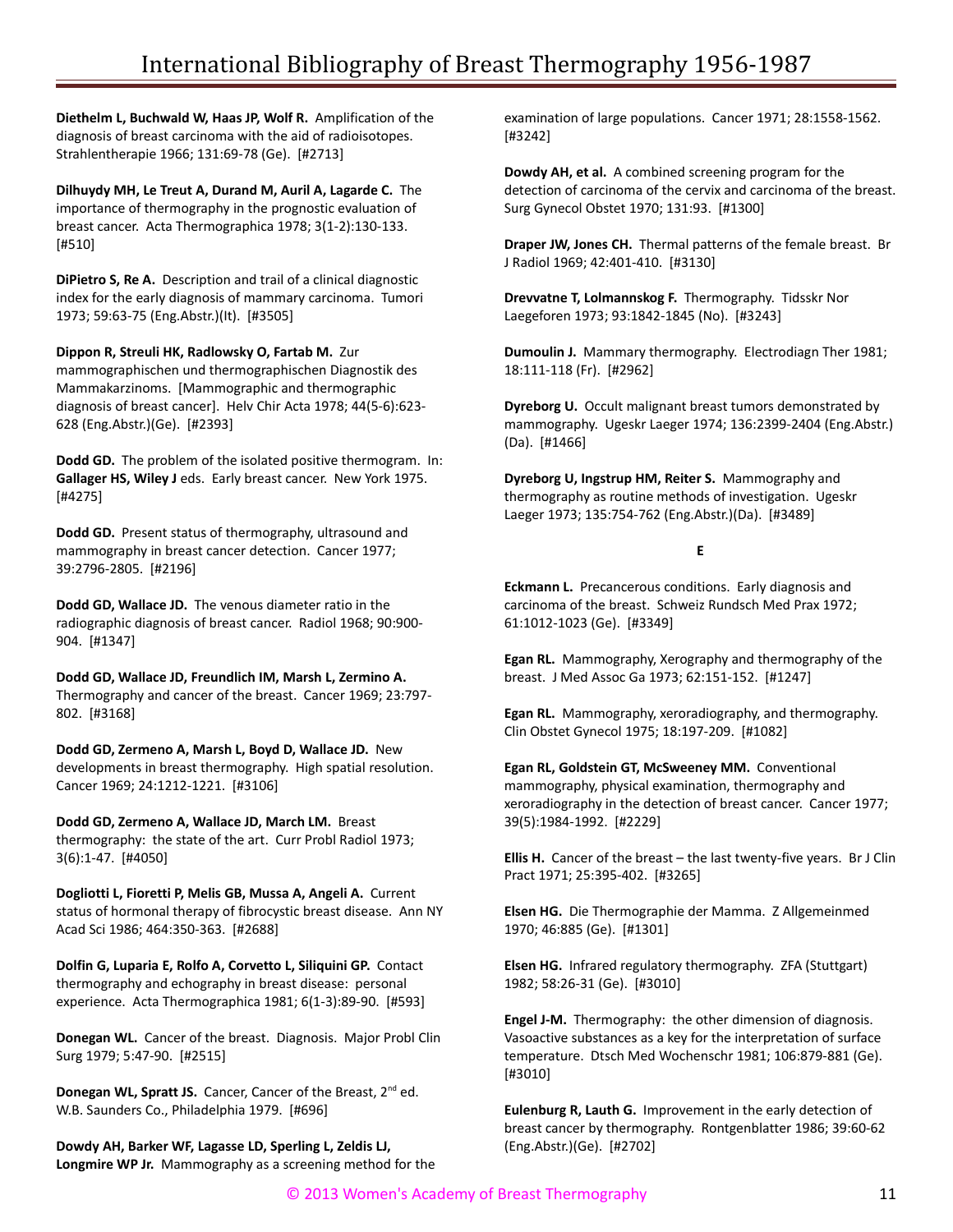**Eulenburg R, Lauth G, Kalbfleisch H.** Unusual malignancies of the breast region. Geburtshilfe Fraunheilkd 1983; 43:387-391 (Eng.Abstr.)(Ge). [#3751]

**Eulenburg R, Nitschke, Dabelstein S, Lauth G.** Value of interoperative preparation radiography for the detection of minimal cancer. Rontgenblatter 1982; 35:267-269 (Eng.Abstr.) (Ge). [#3621]

**Evans KT.** Breast cancer symposium. Points in the practical management of breast cancer. Are physical methods of diagnosis of value? Br J Surg 1969; 56:784-786. [#3123]

**Evans KT, Gravelle, IH.** Thermography. In: **Evans KT, Gravelle IH** eds. Mammography, thermography and ultrasonography in breast disease. Chapter 4. Butterworth, Landon. 1973; pp. 103- 128. [#1248]

**F**

**Farabee JM.** Mammography, thermography offer optimism for breast cancer diagnosis. AORN J 1974; 19:837-842. [#1681]

**Farrell C, Blackwell C, Rodes N.** Missouri breast cancer demonstration project. J Am Med Wom Assoc 1975; 30:297-303. [#747]

**Farrell C, Mansfield C, Wallace JD.** Thermography as an investigative method. Pa Med 1968; 71:38-40. [#2258]

**Farrell C, McFarland WD, Klink EJ Jr, Dwyer SJ3d, Lodwick GS.** Automated interpretation of breast thermograms. Mo Med 1978; 75:222-226. [#2371]

**Ferrell C, Perez-Mesa C, Blackwell C.** Thermographic findings in inflammatory breast cancer. In: **Abernathy M, Uematsu S** eds. Medical Thermology. Amer. Acad. of Thermology, Washington D.C. 1986; pp. 277-280. [#385]

**Farrell C, Wallace JD, Mansfield CM.** The use of thermography in detection of metastatic breast cancer. Am J Roentgenol Radium Ther Nucl Med 1971; 111:148-152. [#3336]

**Fava G, Leonardi G, Pietrojusti M, Viganotti G, Zonca G.** Breast thermography: an approach to pattern recognition. Acta Thermographica 1976; 1(3):183-184. [#570]

**Feasey CM, Evans AL, James WB.** Thermography in breast carcinoma; results of a blind reading trail. Brit J Radiol 1975; 48:791-795. [#2830]

**Feasey CM, James WB, Davison M.** A technique for breast thermography. Br J Radiol 1970; 43:462-465. [#1302]

**Feig SA, Shaber GS, Schwartz GF, Patchefsky A, Libshitz HI, Edeiken J, Nerlinger R, Curley RF, Wallace JD.** Thermography, mammography, and clinical examination in breast cancer screening. Review of 16,000 studies. Radiology 1977; 122(1):123-127. [#2256]

**Feig SA, Wallace JD.** Thermography in breast cancer screening: progress and prospects. Med Instrum 1977; 11(1):21-25. [#2243]

**Ferrara F.** Risk factors in the determination of breast cancer. Minerva Med 1981; 72:1349-1352 (Eng.Abstr.)(It). [#3020]

**Ferraris R, Bruzzo F, Tagliati D.** Current possibilities of early diagnosis of neoplastic lesions of the breast. Minerva Chir 1979; 34:1527-1534 (It). [#2408]

**Fink R, Roeser R, Venet W, Strax P, Venet L, Lacher M.** Effects of news events on response to a breast cancer screening program. Public Health Rep 1978; 93:318-327. [#2337]

**Fiore M, Burke P, Boidi Trotti A, Temporelli A.** Personal experience with thermographic studies of skeletal metastasis of breast cancer. Arch Sci Med (Torino) 1979; 136:289-293 (Eng.Abstr.)(It). [#2442]

**Fischedick O, Plum R.** Mass radiography via mammography in women with enhanced risk of cancer of the breast. Rontgenblatter 1979; 32:242-250 (Eng.Abstr.)(Ge). [#2536]

**Fish FS, Scola Fh.** The breast cancer detection demonstration project at Rhode Island Hospital. RI Med J 1981; 64:555-561. [#2933]

**Fiumicelli A.** The female breast: what diagnostic method? Clin Ter 1985; 115:127-128 (Eng.Abstr.)(It). [#1040]

**Flesch U.** Diagnostic criteria for breast thermography. In: **Engel J-M, Flesch U, Stuttgen G** eds. Thermological Methods. VCH Verlagsgesellschaft, Weinheim, FRG. 1985; pp. 237-242 (En). [#4131]

**Flesch U, Witt H.** A cheap and simple temperature transducer: it's application in monitoring breast disease. In: **Ring EFJ, Phillips B** eds. Recent Advances in Medical Thermology. Plenum Pres, New York. 1984; pp. 315-321. [#841]

**Fochem K, Klumair J.** Current state in the diagnostic possibilities of the female breast. Wien Klin Wochenschr 1973; 85:323-326 (Eng.Abstr.)(Ge). [#3516]

**Fochem K, Pflanzer K.** Eine neue Untersuchungsmoglichkeit der Mamma: Die Platternthermographie. [Plate thermography: a new method of mammary examination (preliminary report)]. Wien Klin Wochenschr 1974; 86(21):664-666 (Eng.Abstr.)(Ge). [#1230]

**Fochem K, Pflanzer K.** The involutional breast in mammography. Wien Klin Wochenschr 1979; 91:648-651 (Eng.Abstr.)(Ge). [#2417]

**Fogher L.** Thermography in ethynodiolodiacetate therapy of fibrocystic mastopathia. Acta Thermographica 1976; 1(3):196- 197. [#581]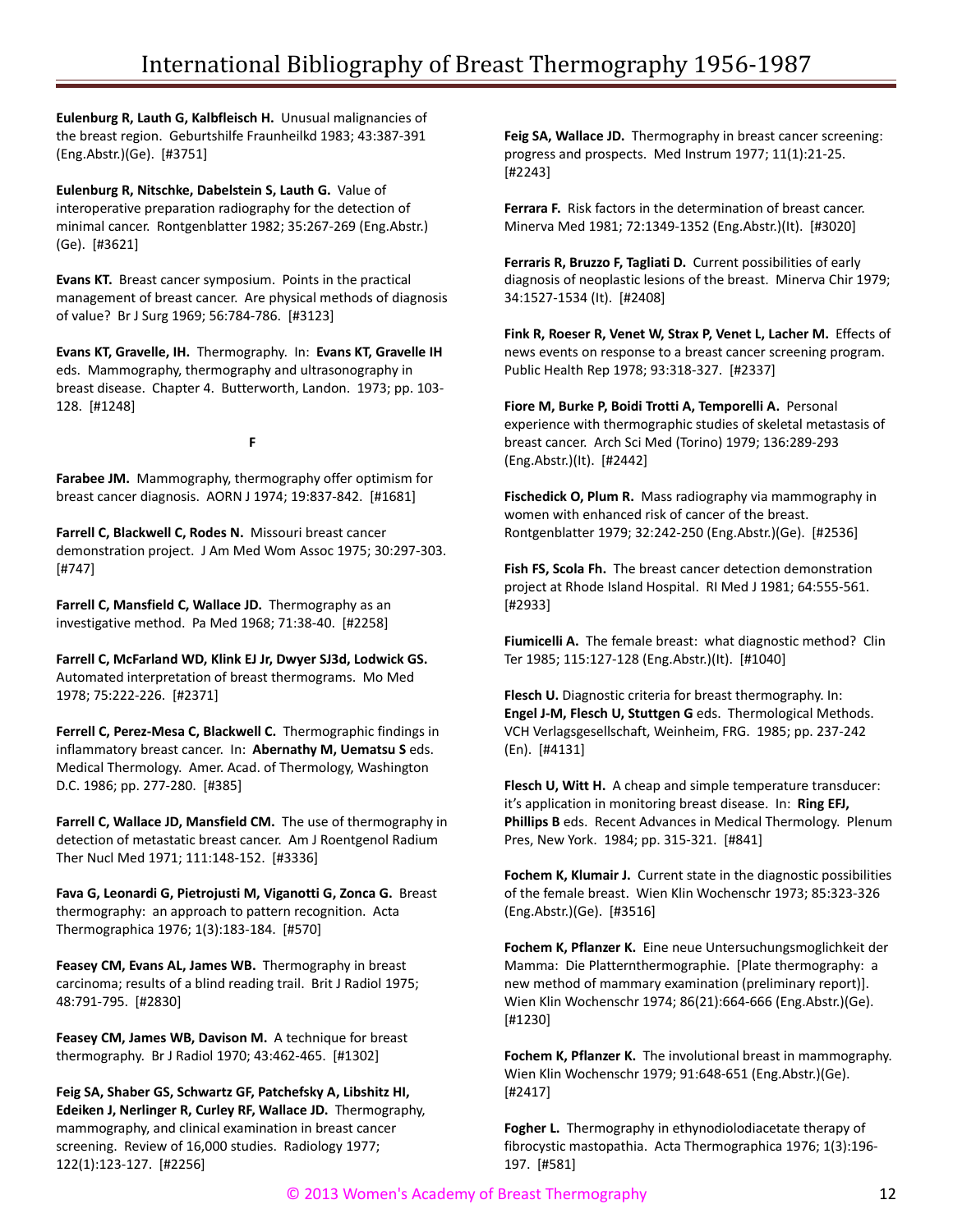**Fogher L.** Thermography of autoplastic transplants and plastic reconstruction after radiation therapy. Acta Thermographica 1976; 1(3):209. [#591]

**Fogher L.** Fundamentals of policy in breast cancer screening. Acta Thermographica 1980; 5(2):125. [#4496]

**Fogher L.** Influence of contraceptives on mammary vascularisation. Presented at the 2<sup>nd</sup> Congress, Italian Society of Thermography, Sept. 20-22, 1979, Selva di Fasano, Italy (Abstract). Acta Thermographica 1980; 5(2):118. [#4483]

**Font-Sastre V Jr, Julia J, Blanes A, Bonilla Musoles F.** Breast cancer screening of the high risk population with clinical examination and thermography. A combination of telethermography and plate thermography. Eur J Gynaecol Oncol 1984; 5:105-109. [#3905]

**Font Sastre V, Soliva E, Ferrer T.** El chequeo mamario mediante la termografia dinamica. Comentario a nuestros 1,000 primeros casos. [Breast check-up by using dynamic thermography. Comments on our 1<sup>st</sup> 1000 cases]. Acta Ginecol (Madr) 1977; 31:225-240 (Sp). [#2112]

**Forrest AP.** Cancer of the breast. Early diagnosis. Br Med J 1970; 1:465-467. [#1303]

**Forrest AP.** Fifteenth Lister Memorial lecture: rationalization of the management of breast cancer. Can J Surg 1971; 14:244-252. [#3301]

**Forrest AP, Gravelle IH.** Diagnosis of cancer of the breast with special reference to mammography and thermography. Practitioner 1969; 203:137-145. [#3133]

**Fournier DV, Adjene M, Hutter J, Muller A, Klapp J, Lorenz U.** Vitesse de croissance de 53 cancers mammaires primitifs et resultants thermographiques. Mediterranee Med 1976; 4:89-99. [#4031]

**Fournier Dvon, Kuttig H, Curland S, Poser H.** Evaluation of thermograms using a computer in the diagnosis of breast carcinoma. Experience with computer evaluation of infrared pictures in the prevention of breast neoplasms. Strahlentherapie 1973; 145:406-414 (Eng.Abstr.)(Ge). [#3513]

**Fournier VD, Kubli F, Klapp J, Weber E, Schneider-Affeld F.** Infrared thermography and breast cancer doubling time. Acta Thermographica 1978; 3(1-2):107-117. [#507]

**Frentz G, Jemec B.** Cholesterol crystal thermography as a diagnostic method in breast tumors. Ugeskr Laeger 1975; 137:742-743 (Eng.Abstr.)(Da). [#1086]

**Freundlich IM. Thermography.** N Engl J Med 1972; 287:880- 881. [#1780]

**Freundlich IM, Wallace JD, Dodd GD.** Thermography and the venous diameter ratio in the detection of the nonpalpable breast carcinoma. Am J Roentgenol Radium Ther Nucl Med 1968; 102:927-932. [#2877]

**Frischbier HJ.** Diagnosis of breast carcinoma. Strahlentherapie 1974; 147:360-364 (Eng.Abstr.)(Ge). [#1505]

**Frischbier HJ.** Value of plate thermography in the diagnosis of breast cancer (news). Dtsch Med Wochenschr 1978; 103:1543- 1544 (Ge). [#2318]

**Fujimori M.** Cancer of the breast in Japan. Gann Monogr. Cancer Res 1979; 22:147. [#4277]

**Fujimori M, Kishi S.** Diagnosis of early cancer of the breast. Surg Ther (Osaka) 1971; 25:365-370 (Ja). [#3224]

**Fujino T, Abe O, Enomoto K.** Primary reconstruction of the breast by free myocutaneous gluteal flap. Int Adv Surg Oncol 1981; 4:127-143. [#2996]

**Furnival IG, Stewart HJ, Weddell JM, Dovey P, Gravelle IH, Evans KT, Forrest APM.** Accuracy of screening methods for the diagnosis of breast disease. Br Med J 1970; 4:461-463. [#1211]

## **G**

**Gabrielli F, Domeniconi R, Adovasio R, Marangoni O.** Bilateral carcinoma of the breast. Minerva Chir 1981; 36:223-230 (Eng.Abstr.)(It). [#3003]

**Gabuniia RI, Lenskaia OP, Bogdasarov IuB, Balter SA, Sakharovskaia VG.** Importance of thermography in the overall examination of oncological patients. Med Tekh 1980; (4):19-21 (Eng.Abstr.)(Rs). [#2598]

**Gallager HS.** Diagnostic imaging of the breast. Monogr Pathol 1984; (25):33-44. [#3885]

**Gallo L-M, Bosiger P.** Computer-supported analysis of vascular patterns in breast thermograms. Presented at the Forth International Congress of the European Association of Thermology, Graz, Austria, Sept. 1986. (Abstract). Thermology 1986; 2(2):73. [#4305]

**Gandini GC, Tamaarozzi R, Toti A.** Interference of soft tissue on thermographic imaging of breast cancer. Presented at the 2<sup>nd</sup> Congress, Italian Society of Thermography, Sept. 20-22, 1979, Selva di Fasano, Italy (Abstract). Acta Thermographica 1980; 5(2):123. [#4491]

**Gandy A, Courtial J, Betsch C, Lemarquand G.** Rapid thermography with great sensitivity. 3. Trial use in diagnosis of mammary tumors. J Radiol Electrol Med Nucl 1967; 48:52-54 (Fr). [#2823]

**Ganssen A.** Medical thermography. Rontgenpraxis 1971; 24:97- 109 (Ge). [#3314]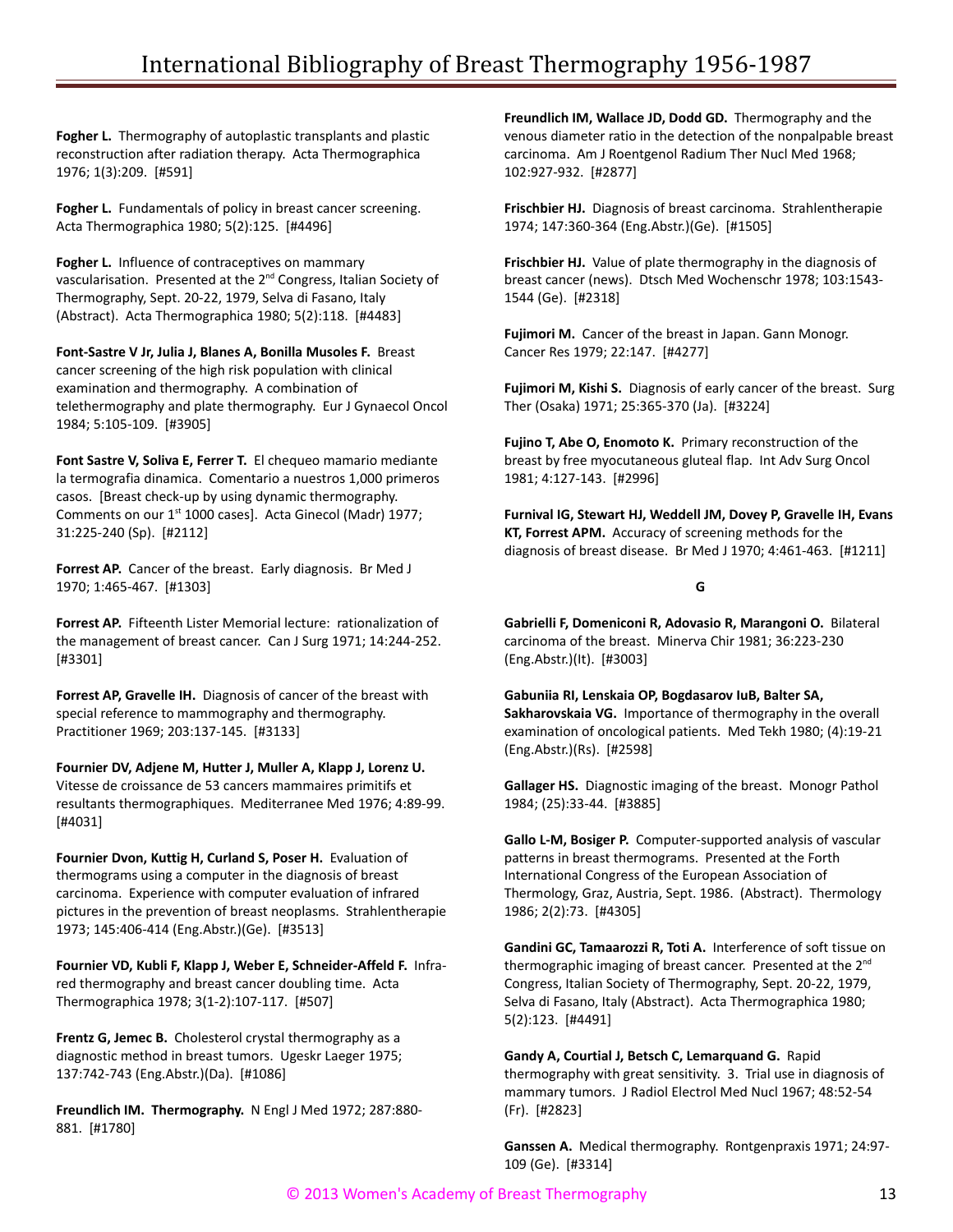**Garcia Sainz M, Borrego Roman R, Toussaint Goribar O.** Comparative study of mammary exploration methods. Arch Invest Med (Mex) 1981; 12:89-106 (En)(Sp). [#2999]

**Gardani G, Viganotti G, Bergonzi S, Zanini M.** Comedocarcinoma of the breast: mammographic and thermographic evaluation of 52 cases. Radiol Med (Torino) 1979; 65:129-133 (Eng.Abstr.)(It). [#2499]

**Gasova Z, Vachousek M.** Non-contact thermographic method in the diagnosis of diseases of the mammary gland. Cesk Radiol 1982; 36:27-31 (Eng.Abstr.)(Cz). [#3633]

**Gautherie M.** Circadian rhythm alteration of skin temperature in breast cancer. Chronobiologia 1977; 4:1-17. [#4536]

**Gautherie M.** Thermographie mammaire. [Breast thermography]. Rev Med 1979; 20:334-342 (Fr). [#4544]

**Gautherie M.** Thermographie mammaire. [Breast thermography]. Traite de Radio diagnostic. Masson Publ., Paris. 1980; pp. 9:541-584 (Fr). [#4563]

**Gautherie M.** Follow-up and future of women with thermographic breast abnormalities of dubious significance (TH3 State). Presented at the  $8<sup>th</sup>$  Seminaire de Telethermographie, Lyon, June 26-28 (abstract). Acta Thermographica 1980; 5(3):153. [#802]

**Gautherie M.** Thermologie des cancers du sein. [Thermology of breast cancers]. La Vie Medicale 1980; 10:823-828 (Fr). [#4566]

**Gautherie M.** Thermopathology of breast cancer: measurement and analysis of in vivo temperature and blood flow. Ann NY Acad Sci 1980; 335:383-417. [#2580]

**Gautherie M.** Temperature and blood flow patterns in breast cancer during natural evolution and following radiotherapy. Prog Clin Biol Res 1982; 107:21-64. [#4729]

**Gautherie M.** Improved system for the objective evaluation of breast thermograms. Prog Clin Biol Res 1982; 107:897-905. [#752]

**Gautherie M.** Thermo biological assessment of benign and malignant breast diseases. Am J Obstet Gynecol 1983; 147:861- 869. [#3710]

**Gautherie M.** Thermo biology of breast cancer: evaluation of thermal and vascular conditions in situ in relation with the tumour growth rate. In: **Gautherie M, Albert E, Keith L** eds. Thermal assessment of breast health. Chapter 6. MTP Press, Ltd., Lancas. 1984; pp. 49-51. [#3710]

**Gautherie M.** Les pieges de la thermographie mammaire: realites et nuances [Pitfalls in breast thermography]. Proceedings, Ann Meeting Coll Med Gynec 1985; 11:87-93 (Fr). [#4584]

**Gautherie M.** New protocol for the evaluation of breast thermograms. In: **Engel J-M, Flesch U, Stuttgen G** eds. Thermological Methods. VCH Verlagsgesellschaft, Weinheim, FRG. 1985; pp. 227-235 (En). [#4130]

**Gautherie M.** Brustkrebs? Thermogramm hilft weiter. [Breast cancer? Thermography helps further]. Arztliche Praxis 1986; 38:2717-2718 (Ge). [#4595]

**Gautherie M, Armand MO, Gros C.** Thermogenese des epitheliomas mammaires. IV. Etude lors d'evolutions spontanees de l'influence la vitesse de croissance et des correlations avec la probabilite de dissemination lymphatique. [Heat production capacity of breast carcinomas. IV. Influence of tumor growth rate and lymphatic dissemination during natural evolution]. Biomedicine 1975; 4:328-336 (Fr). [#4519]

**Gautherie M, Ascarelli A.** Technical and semiological notes on breast thermography prognoses of mammary carcinoma (abstract). Acta Thermographica 1977; 2(3):177. [#4006]

**Gautherie M, Ascarelli AA, Gross C.** Termografia e cancro mammario. I. Semeiologie e diagnosi precoce. [Breast cancer thermography. I. Symptomatology and early diagnosis]. Arch Casa Sollievo della Sofferenza 1978; 12:139-154. [#4541]

**Gautherie M, Ascarelli AA, Gros D.** Termografia e cancro mammario. II. Prognosi preterapeutica sorveglianza dopo trattamento con sola radioterapia. [Breast cancer thermography. II. Pre-therapeutic prognosis and follow-up after radiotherapy]. Arch Casa Sollievo della Soffrenza 1978; 12:155-170. [#4542]

**Gautherie M, Bourjat P, Gross C, Amerein E.** Semeiologie thermographique des mastopathies benignes rares. [Thermographic symptomatology of rare benign mastopathies]. Senologia 1976; 1:17-33 (Fr). [#4535]

**Gautherie M, Bourjat P, Heahnel P, Gross C.** Semeiologie thermographique des kystes mammaires. [Thermographic symptomatology of mammary cysts]. Senologie 1976; 1:27-47 (Fr). [#4534]

**Gautherie M, Bourjat P, Quenneville Y, Gros C.** Puissance thermogene des epitheliomas mammaires. I. Determination par thermometrie intratumorale et thermographie infrarouge cutanee. [Heat production capacity in breast epitheliomas 1. Determination by intratumor thermometry and cutaneous infrared thermography]. Rev Eur Etud Clin Biol 1972; 17:776-781 (Eng.Abstr.)(Fr). [#3353]

**Gautherie M, Edrich J, Guerquin-Kern JL, Samsel M.** Microwave telethermography (68 GHz and 30 GHz) and breast cancer. Proceedings, 14<sup>th</sup> Microwave Power Symposium. IMPI Publ., Ottowa. 1979; pp. 11-15. [#4554]

**Gautherie M, Edrich J, Guerquin-Kern JL, Samsel M.** Telethermographie microonde a 68 GHz et 30 GHz et cancer du sein. [68GHz and 30GHz microwave telethermography and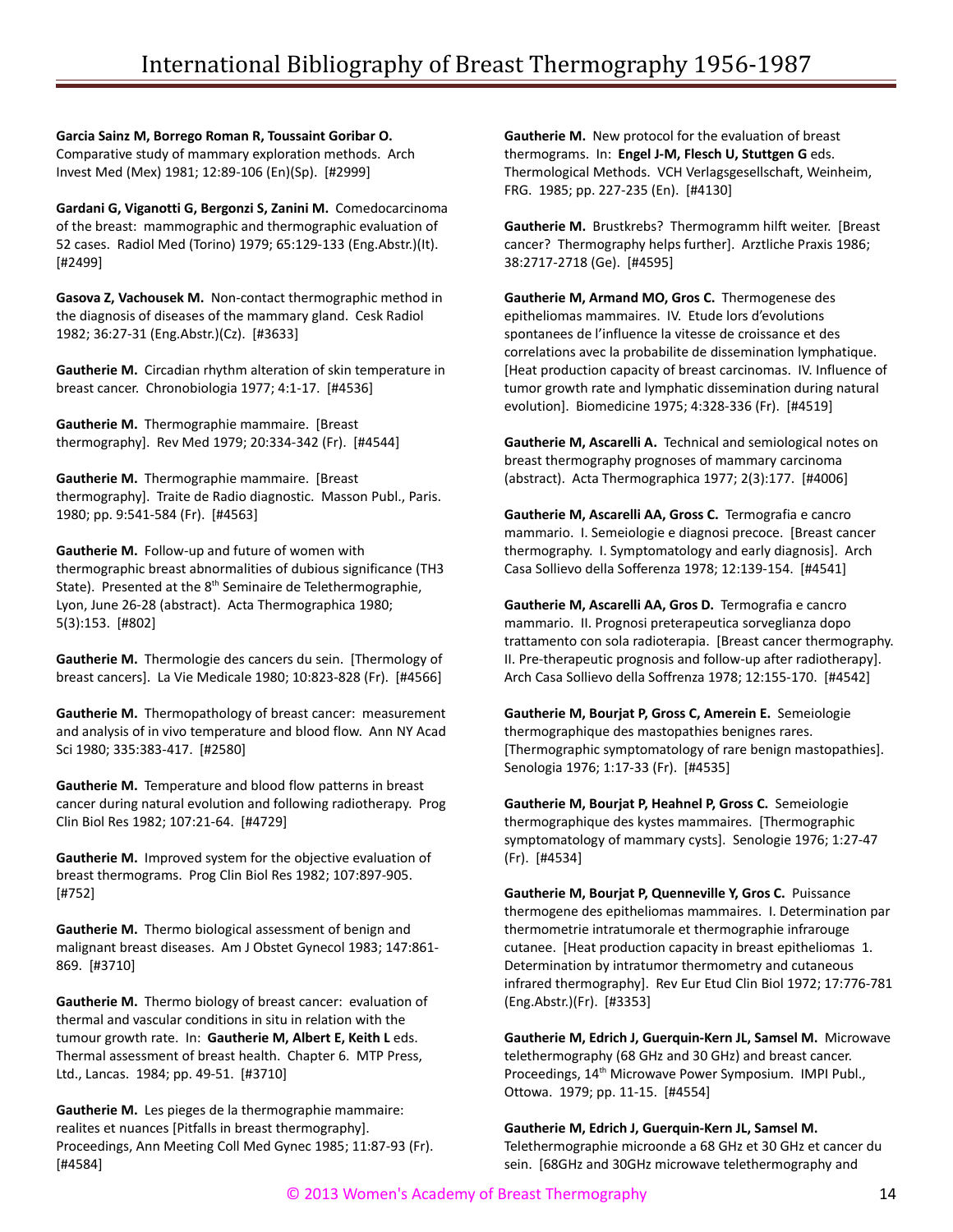breast cancer]. Proceedings, 14<sup>th</sup> Microwave Power Symposium. IMPI Publ., Monaco. 1979; pp. 243-246. [#4545]

**Gautherie M, Edrich J, Zimmer R, Guerguin Kern JL, Robert J.** Millimeter-wave thermography-application to breast cancer. J Microwave Power 1979; 14(2):123-129 (En). [#2462]

**Gautherie M, Gairard B.** Thermography of breast cancer. Presented, 2<sup>nd</sup> Congress, Italian Society of Thermography, Sept. 20-22, 1979 Selva di Fasano, Italy (Abstract). Acta Thermographica 1980; 5(2): 106-107. [#4460]

**Gautherie M, Gros C.** Specific heat power of breast carcinomas. In: **Mouriquand J** eds. Recherches Fondamentales sur les Tumeurs Mammaires. [Fundamental Research on Mammary Tumors. INSERM Publ., Paris. 1972; pp. 467-472. [#4513]

**Gautherie M, Gros C.** Thermologie mammaire: diagnostic, prognostic et surveillance. [Breast Thermology: diagnosis, prognosis and follow-up]. Concours Med 1977; 9:2297-2310 (Fr). [#4537]

**Gautherie M, Gros C.** Thermographie mammaire. Onc Med 1977; 22:2297-3210. [#3980]

**Gautherie M, Gros C.** Contribucao de termografia para a selecao das pacientes com alto risco de cancer de mamma. [Contribution of thermography to the identification of patients with an increased risk of breast cancer]. In: **Montoro AF** eds. Prevencao a Deteccao do Cancer de Mama. MacGraw Hill do Brazil, San Paolo. 1979; pp. 9-16. [#4550]

**Gautherie M, Gros C.** Progresso recentes na technologia a no interpretacao da termografia mammaria. [Recent progress in technology and interpretation of mammary thermography]. In: **Montoro AF** eds. Prevencao a Deteccao do Cancer de Mama. MacGraw Hill do Brazil, Sao Pao. 1979; pp. 117-127. [#4551]

**Gautherie M, Gros C.** Evaluation of breast thermograms. A compilation. In: **Engel J-M, Flesch U, Stuttgen G** eds. Thermological Methods. VCH Verlagsgesellschaft, Weinheim, FRG. 1985; pp. 223-225 (En). [#4129]

**Gautherie M, Gros C, Bourjat P, Quennveille Y.** Puissance thermogene des carcinomes mammaires. II. Variations lors d'epreuves hormonales. [Thermogenic capacity of breast carcinomas. II. Variation during hormonal tests]. Biomedicine 1973; 18:421-428 (Eng.Abstr.)(Fr). [#3467]

**Gautherie M, Gros CM.** Thermographie und Brustkrebs: Diagnose, Prognose, Uberwachung. [Thermography and breast cancer: Diagnosis, Prognosis, Observation. The current status of thermography in Senology (study of the breast)]. Gynakol Rundsch 1979; 19:183-227 (Ge). [#2410]

**Gautherie M, Gros CM.** Breast thermography and cancer risk prediction. Cancer 1980; 45:51-56. [#2660]

**Gautherie M, Gros CM.** Circadian rhythm alteration of skin temperature in breast cancer. Chronobiologie 1976; 4:1. [#4260]

**Gautherie M. Gros Ch.** Contribution of infrared thermography to early diagnosis, pre-therapeutic prognosis and post-irradiation follow-up of breast carcinomas. Medica-Mundi 1976; 21:1-15. [#930]

**Gautherie M, Gros D, Gros Ch.** Contribution of infrared thermography to the surveillance of irradiated breast carcinomas. Acta Thermographica 1977; 2(1):25-37. [#641]

**Gautherie M, Gueblez P.** Neues computerunterstutztes Prokoll zur Beurteilung von Thermogrammen der weiblichen Brust. [New computer-assisted protocol for the assessment of breast thermograms]. In: **Lauth G, Eulenburg R** eds. Thermographie der weiblichen Brust. VCH Verlag Weinheim, New Y. 1986; pp. 221-268 (Ge). [#4596]

**Gautherie M, Haehnel P, Gros C.** Thermogenese des carcinomes mammaires. V. Etude des effets de la radiotherapie<60?CO et des correlations avec l'esperance de sterilisation. [Heat production capacity of breast carcinomas. V. Effects of <60?CO radiotherapy and correlations with tumor destruction's expectancy]. Biomedicine 1975; 5:416-427 (Fr). [#4520]

**Gautherie M, Haehnel P, Walter J-P, Keith L.** Improved survival rate of breast cancer patients with an early diagnosis based on initial thermal assessment and subsequent follow-up. In: **Gautherie M, Albert E, Keith L** eds. Thermal assessment of breast health. Chapter 20. MTP Press, Ltd., Lan. 1984; pp. 180- 200. [#4240]

**Gautherie M, Haehnel P, Walter JP.** Thermobiologische Beurteilung benigner und maligner Brusterkrankungen. [Thermobiologic evaluation of benign and malignant breast diseases]. Geburtshilfe Fraunheilkd 1985; 45:22-28 (Eng.Abstr.) (Ge). [#3604]

**Gautherie M, Haehnel P, Walter JP.** Improvement of thermographic findings on minimal breast cancers based on the use of advanced liquid crystal technology and computer-assisted protocols of interpretation. In: **Abernathy M, Uematsu S** eds. Medical Thermology. Amer. Acad. of Thermology, Washington, D.C. 1986; pp. 263-276. [#387]

**Gautherie M, Haehnel P, Walter JP, Keith L.** Long-term assessment of breast cancer risk by liquid-crystal thermal imaging. Prog Clin Biol Res 1982; 107:279-301. [#190]

**Gautherie M, Jatteau M, Ott J, Quenneville Y.** Mesure precise de temperatures cutanees par thermographie infrarouge. [Precise measurement of cutaneous temperature by infrared thermography]. Pathol Biol (Paris) 1972; 20:559-575 (Eng.Abstr.) (Fr). [#3412]

**Gautherie M, Johnsen A.** Flussigkristall-Thermographie der Mamma. Eine Dokumentation und Interpretation-shilfe. [Liquid crystal thermography of the breast. Inter-pretation protocol and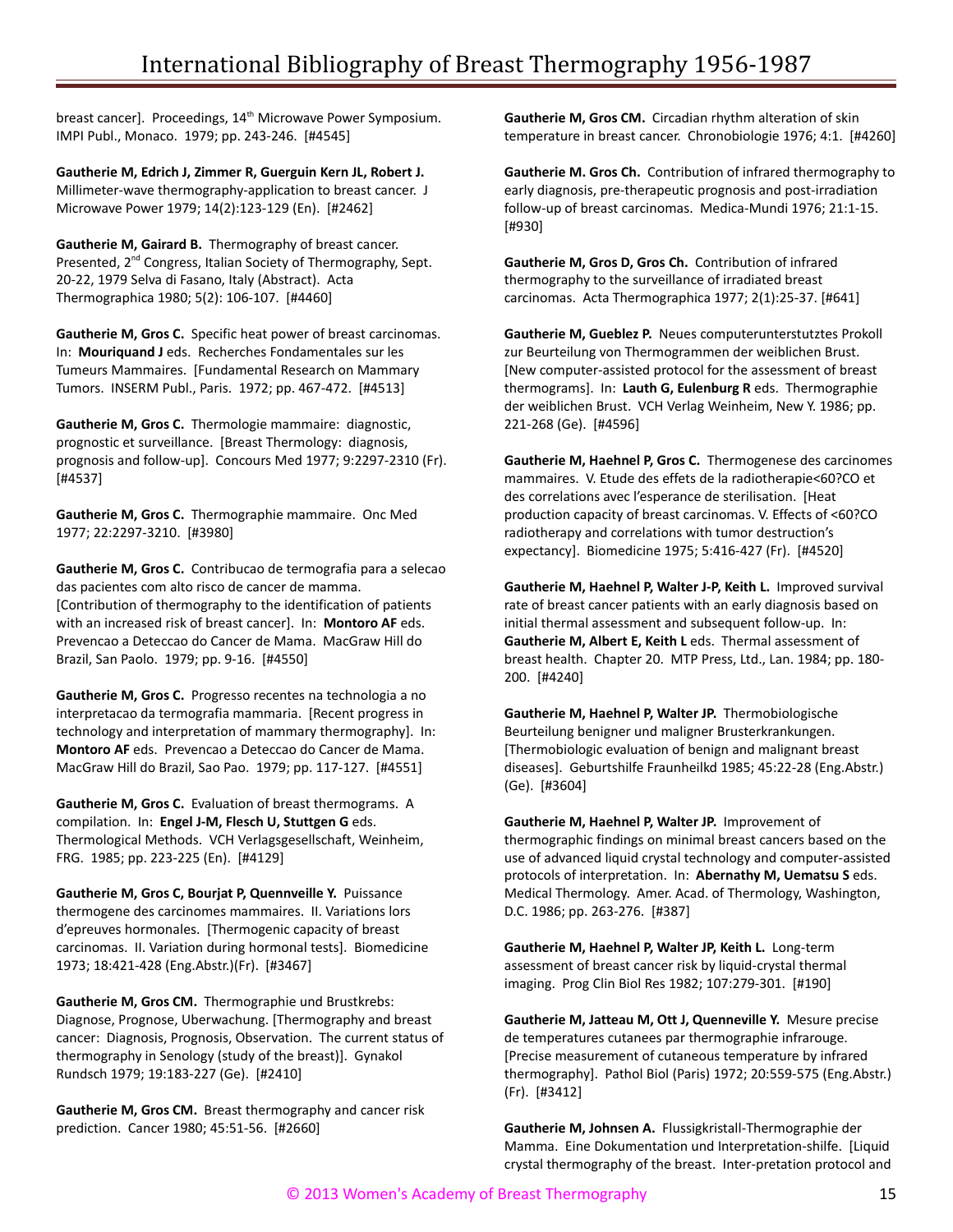atlas]. Rohm-Pharma Publ., Darmstadt. 1985; pp. 1-112. {#4592]

**Gautherie M, Kotewicz A, Gueblez P.** Accurate and objective evaluation of breast thermograms: basic principles and new advances with special reference to an improved computerassisted scoring system. In: **Gautherie M, Albert A, Keith L.** eds. Thermal assessment of breast health. Chapter 11. MTP Press, Ltd., Lanca. 1984; pp. 74-97. [#4231]

**Gautherie M, Kotewicz A, Lux B, Haehnel P, Walter JP.** Fortgeschrittene Flussigkristal – Thermographie als wertvolle komplementare Untersuchung zur Fruhdiagnose Mammakarzinoms. [Advanced liquid crystal thermography as useful complementary investigation method for early diagnosis of breast cancer]. Thermodiagnostik 1986; 2:11-26 (Ge). [#4593]

**Gautherie M, Mamouni A, Samsel M, Guerquin-Kern JL, Leroy Y, Gros C.** Microwave radiothermometry (9 GHz) applied to breast cancer. Proceedings, Conference on Optics and Optonics Applied to Medicine and Biology. SPIE Publ., Strasbourg, Fran. 1979; pp. 211:154-160. [#4549]

**Gautherie M, Pusterla E, Gros D.** Pronostic thermologique des epitheliomas du sein. [Thermographic prognosis of breast epitheliomas]. Gynakol Rundsch 1977; 171:90-92 (Fr). [#2080]

**Gautherie M, Quenneville Y, Gros C.** Thermographie cholesterique. Feuilles de cristaux liquides. Applications cliniques, pharmacologiques et physiologiques et confrontation avec la thermographie infrarouge. [Liquid crystal thermography. Clinical, pharmacological and physiological applications, and comparison with infrared thermography]. Pathol Biol (Paris) 1974; 22(7):553-566 (Eng.Abstr.)(Fr). [#1025]

**Gautherie M, Quenneville Y, Gros C.** Thermogenese des epitheliomas mammaires. III. Etude par fluvographie de la conductibilite thermique des tissus mammaires et de l'influence de la vascularisation tumorale. [Heat production capacity of breast carcinomas. III. Flowmetric studies of the thermal conductivity of mammary tissues and influence of tumor blood flow]. Biomedicine 1975; 3:237-245 (Fr). [#4518]

**Gautherie M, Quenneville Y, Gros C.** Metabolic heat production, growth rate and prognosis on early breast carcinomas. In: **Colin C, et al** eds. Functional Explorations in Senology. Europ. Pres, Ghent, Belgium. 1976: pp. 93-110. [#4533]

**Gautherie M, Quenneville Y, Rempp C, Gros C.** Valleur informative compare de la telethermographie (infrarouge) et de la thermographie de contact (cristaux liquids) en senologie. [Comparative value of telethermography (infrared) and contact thermography (liquid crystals) in senology]. J Radiol Electrol 1975; 56:316-319 (Fr). [#4531]

**Gautherie M, Samsel M, Moyses B, Vallier D, Mamouni A, Sozanski JP, Leroy Y, Moschetto Y.** Imagerie thermique microonde apliquee a la detection et au pronostique des tumeurs

mammaires cerebrales et thyroidiennes. [Microwave thermal imaging applied to detection and prognosis of mammary, brain and thyroid tumors]. In: **Bertaud AJ** eds. Proceedings, Intern. Symp. on Electromagnetic Waves and Bilology. URS1/CNFRS Publ. Jouy en Josas. 1980; pp. 269-278. [#4562]

**Gautherie M, Walter JP, Haehnel P.** Methodologies thermographiques nouvelles et detection precoce du cancer du sein. [New thermographic technologies and early detection of breast cancer]. In: **Renaud R, Gairard B** eds. Contraception et Sein. Masson Publ., Paris. 1983; pp. 218-235. [#4575]

**Gaydoul K, Gaydoul I.** Telethermography in the diagnosis of breast neoplasms. Report on the experience with 5198 studies. Fortschr Med 1978; 96:1285-1288 (Eng.Abstr.)(Ge). [#2363]

**Gazarek F, Lubusky D, Talas M, Fingerova H, Smola S, Sery Z, Sera D, Rocek V, Cechacek M, Pospisilova E.** Early diagnosis of dysplasia and tumors of the mammary gland-use of various diagnostic methods, particularly RIA. Cesk Gynekol 1982; 47:679-680 (Cz). [#2211]

**Geissler KH, Rummel W, Weishaar J, Kindermann G.** First experiences with the disc thermography of tricoire in the diagnosis of diseases of the breast. Geburtshilfe Frauenheilkd 1974; 34(4):307-311 (Eng.Abstr.)(Ge). [#1231]

**Geller S, Scholler R, Amalric R, Ayme Y, Spitalier JM.** Le test combine LH-RH + TRH dans les mastopathies dites "hormonales" (interet de la thermographie). La Nouvelle Presse Medicale 1978; 7(18):1563. [#4811]

**Geller S, Scholler R, Rouanet-Rousseaux F, Spitalier JM, Amalric R.** Exploration hormonale des mastopathies benignes par le test combine au LH-RH + TRH. Confrontation avec les donnees de la telethermographie. Mediterranee Medicale 1977; (141):79-83. [#4821]

**George P.** Swellings of the breast. Practitioner 1974; 212:199- 207. [#1376]

**George P, Chalstrey LJ.** Factors in the diagnosis of breast disease. Br J Surg 1969; 56:337. [#1331]

**Gershon-Cohen J.** Early detection of breast cancer by mammography and thermography. Rhode Island Med J 1964; 47:284-285. [#4413]

**Gershon-Cohen J.** Advances in thermography and mammography. Ann NY Acad Sci 1964; 121:283. [#1432]

**Gershon-Cohen J.** Mammography, thermography and xerography. CA 1967; 17:108-112. [#2807]

**Gershon-Cohen J.** Breast diseases: newer radiologic aids. Tex Med 1967; 63:48-51. [#2793]

**Gershon-Cohen J.** Medical thermography. Sci Am 1967; 216:94- 102. [#2806]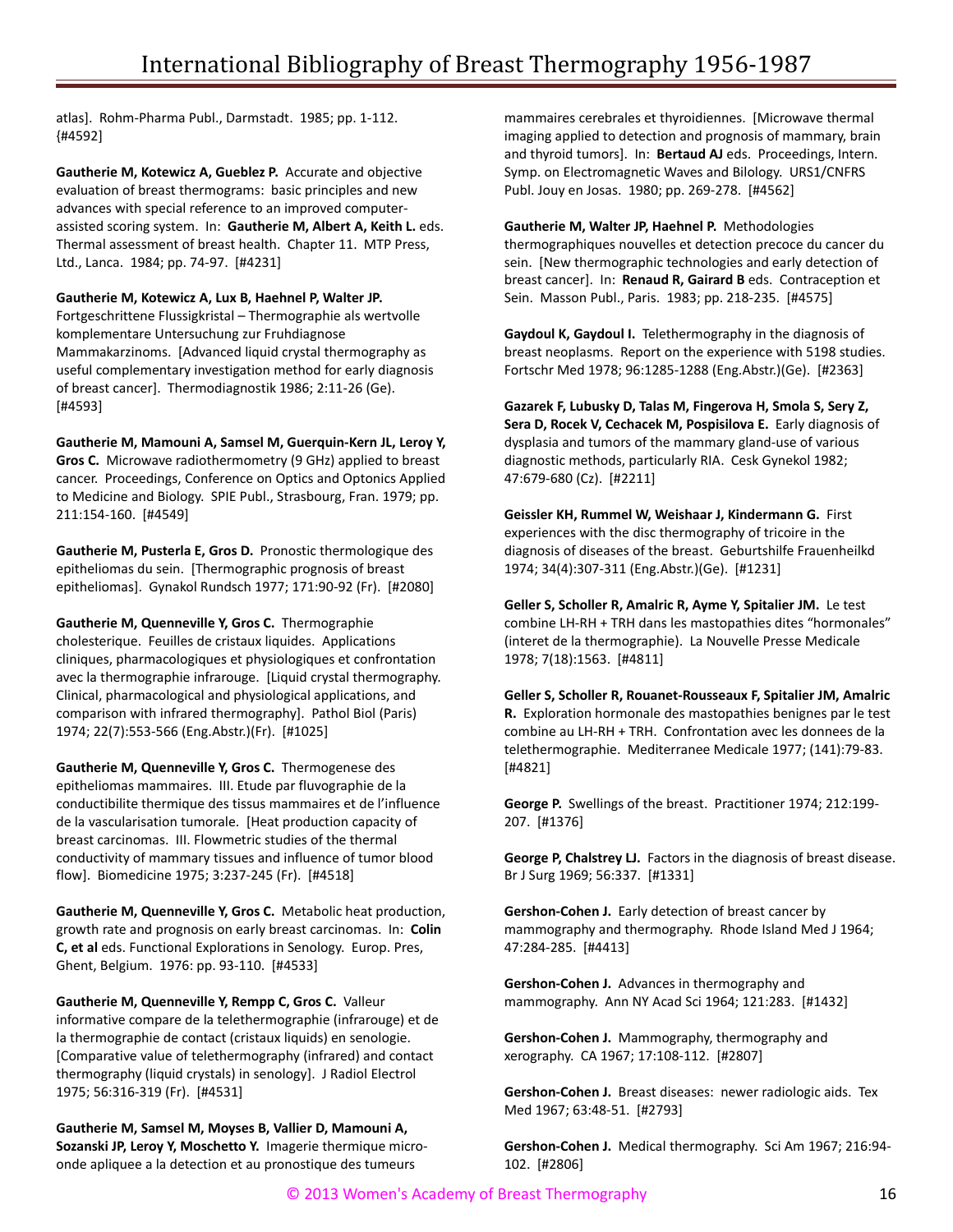**Gershon-Cohen J.** Should methods of detecting breast cancer be changed? Postgrad Med 1969; 45:84-89. [#3140] **Gershon-Cohen J.** Breast cancer: roles of mammography and thermography. Industr Med Surg 1970; 39:330-334. [#1306] **Gershon-Cohen J.** Imperative changes in detection methods for breast cancer. South M J 1971; 64:387-391. [#723]

**Gershon-Cohen J, Borden AG, Hermel MB.** Mammometry: simple diagnostic aid in breast cancer. Radiology 1969; 92:1371- 1372. [#3143]

**Gershon-Cohen J, et al.** Thermography of the breast. Am J Roentgenol Radium Ther Nucl Med 1964; 91:919. [#1430]

**Gershon-Cohen J, et al.** Newer techniques in the detection and the diagnosis of breast cancer – mammography and thermography. Proceedings National Cancer Conference. Chapter 5. 1964; page 165. [#1431]

**Gershon-Cohen J, et al.** Current advances in diagnosis of breast cancer: mammography and thermography. Academy of Medicine of New Jersey Bulletin 1965; 11:181. [#1427]

**Gershon-Cohen J, et al.** La Termografia Medica. Stato Attuale con Particolare Riguardo allo Studio della Mammella. Radiol Med (Torino) 1966; 52:1233 (It). [#1422]

**Gershon-Cohen J, et al.** The Role of Thermography in Mammography. Proceedings of the XIth International Congress of Radiology. Chapter 2, 1967; page 1717. [#1415]

**Gershon-Cohen J, Haberman J, Brueschke EE.** Medical thermography: a summary of current status. Radiol Clin North Am 1965; 3:403-431. [#745]

**Gershon-Cohen J, Haberman JD.** Thermography. Radiology 1964; 82:280-285. [#1198]

**Gershon-Cohen J, Haberman JD.** Medical thermography. Am J Roentgenol Radium Ther Nucl Med 1965; 94:735-740. [#1184]

**Gershon-Cohen J, Habermann JD.** Thermography in obstetrics and gynecology. OB/GYN Digest 1966; 8:55. [#1618]

**Gershon-Cohen J, Haberman JD, Brueschke EE.** Medical thermography. J Radiol Electrol Med Nucl 1967; 48:12-24. [#2835]

**Gershon-Cohen J, Haberman JD, Bruschke EE.** Obstetrics and gynecologic thermography. Obstetrics and gynecology 1965; 26:842. [#4220]

**Gershon-Cohen J, Hermel MB.** Modalities in breast cancer detection: xeroradiography, mammography, thermography, and mammometry. Cancer 1969; 24:1226-1230. [#3105]

**Gershon-Cohen J, Hermel MB, Murdock MG.** Breast cancer detection. N Engl J Med 1970; 283:821. [#1305]

**Gershon-Cohen J, Hermel MB, Murdock MG.** Priorities in breast cancer detection. N Engl J Med 1970; 283:82-85. [#1307]

**Gershon-Cohen J, Hermel MB, Murdock MG.** Current concepts: Priorities in breast cancer detection. N Eng J Med 1970; 283:82- 85. [#712]

**Gershon-Cohen J, Hermel MB, Murdock MG.** Thermography in detection of early breast cancer. Cancer 1970; 26:1153-1156. [#4907]

**Gershon-Cohen J, Pistolesi GF, Valdagni C.** La termografia medica. Stato attuale con particolare reguardo allo studio della mamella. [Medical thermography. Current status with special reference to the study of the breast]. Radiol Med (Torino) 1966; 52:1233-1253 (It). [#2707]

**Geser M, Bosiger P.** Computer-assisted dynamic thermography in breast diagnostics. Presented at the Fourth International Congress of the European Association of Thermology, Graz, Austria, Sept. 1986. (Abstract). Thermology 1986; 2(2):72-73. [#4304]

**Gest J.** Evaluation of methods of diagnosing breast cancer. Nouv Presse Med 1982; 11:1295-1297 (Fr). [#3655]

**Ghys R.** La Thermographie dans le Diagnostic des Lesions Benignes du Sein (Une Premiere Serie de 300 cas Personnels). Union Med Can 1970; 99:2274. [#1308]

**Ghys R.** Scoring system for evaluation of breast malignancy. Mod Med Asia 1976; 12:42-46. [#1929]

**Ghys R.** Evaluation of breast malignancy by the A.C.T.M. scoring system. Presented at the  $1<sup>st</sup>$  Canadian Symposium on Thermography, Quebec. (Abstract). Acta Thermographica 1977; 2(1):57. [#4072]

**Ghys R.** The early diagnosis of breast tumours. J Nucl Med Allied Sci 1983; 27:317-325. [#3682]

**Ghys R.** Natural history of benign and malignant breast tumors seen in a screening center. 15-year retrospective study. Cancer 1986; 57:1618-1626. [#988]

**Giani G.** The status of contact thermography in screening of breast diseases. Minerva Med 1980; 71:959-962 (Eng.Abstr.)(It). [#2639]

**Giraud D.** Classification des images thermovisvelles mammaires (Fr). These Faculte de Medicine de Marsielle 1972. [#33]

**Giraud D.** Trial of phlebo-lymphologic therapeutics in the treatment of mastodynia. Rev Fr Gynecol Obstet 1984; 79:229- 232 (Fr). [#3804]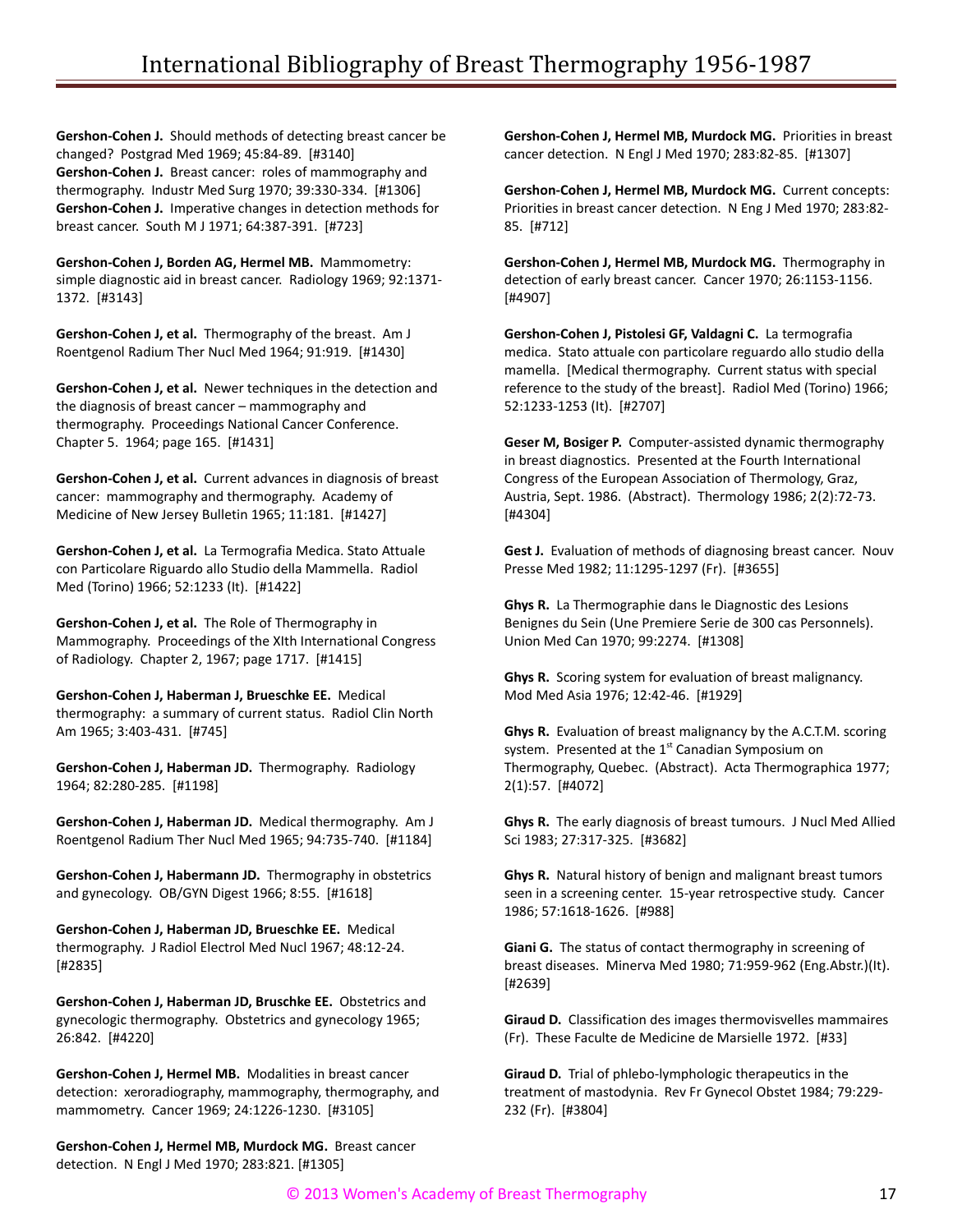**Giraud D, Altschuler C, Amalric R.** Thermogrammes mammaires normaux et aspects vasculaires. Mediterranee Medicale 1973; 2:101-110 (Fr). [#1785]

**Giraud D, Altschuler C, Amalric R, Spitalier JM.** Kystes du sein et telethermographie. Senologia 1976; 1(2):45. [#4830]

**Giraud D, Thomassin L, Amalric R, Spitalier JM.** Traduction thermovisuelle des images radiologiques des cancers du sein. Senologia 1978; 3(4):13-18. [#4087]

**Girolamo RF, Gaythorpe JV.** Clinical diaphanography – its present perspective. CRC Crit Rev Oncol Hematol 1984; 2:1-31. [#3808]

**Gitsch E.** Moglichkeiten zur Erfassung des Mammakarzinoms durch Einsatz der Flussigkristall-Thermographie in der gynakologischen Praxis. [The value of liquid crystal thermography in the detection of breast cancer by the gynaecologist]. Wien Klin Wochenschr 1976; 88:737-740 (Engl.Abstr.)(Ge). [#1953]

**Glatzner H.** Proceedings: Thermography as diagnostic possibility in breast lesions. Arch Gynaekol 1973; 214(1):290-291 (Ge). [#1250]

**Glatzner H.** Telethermography and breast cancer. Acta Thermographica 1978; 3(1-2):39-41. [#495]

**Goin JE, Haberman J.** Automated breast cancer detection by thermography: performance goal and diagnostic feature identification. Patt Recog 1983; 16:125-129. [#743]

**Goin JE, Haberman JD.** Comments on the logistic function in ROC analysis: applications to breast cancer detection. Methods Inf Med 1982; 21:26-30. [#3673]

**Goin JE, Haberman J, Linder MK.** Analysis of mammography: a blind interpretation of BCDDP radiographs. Radiology 1983; 148:393-396. [#742]

**Gold RH, Bassett LW, Kimme SmithC.** Breast imagine. State-ofthe-art. Invest Radiol 1986; 21:298-304. [#959]

**Goldberg IM, Schick PM, Pilch Y, Shabot MM.** Contact plate thermography: a new technique for diagnosis of breast massesl. Arch Surg 1981; 116:271-273. [#3039]

**Goldsmith MF.** In the hot seat: thermography for breast cancer diagnosis. JAMA 1984; 251:693-695. [#393]

**Gordenne W.** Liquid crystal thermography and breast cancer. Presented at the 1<sup>st</sup> Canadian Symposium on Thermography, Quebec. (Abstract). Acta Thermographica 1977; 2(1):57. [#4071]

**Gordenne W.** Thermographie en plaques de cristaux liquids en pathologie mammaire. [Liquid crystal thermography in breast

pathology]. J Belge Radiol 1977; 60:139-157 (Eng.Abstr.)(Fr). [#2122]

**Gordenne W.** Current place of mastography among exploratory methods of the mammary gland. Rev Med Liege 1981; 36:870- 873 (Fr). [#2905]

**Gordenne W, Colin C.** Thermography in diagnosis of breast diseases. Rev Med Liege 1974; 29(4):770-771 (Fr). [#1232]

**Gordenne W, Colin C.** Infrared thermography and liquid crystal thermography. Comparison of data in breast pathology. Nouv Presse Med 1975; 4:53-54 (Fr). [#1008]

**Gordenne W, Colin C, Pelzer A, Beeckman P.** Limitations of clinical and radiological examination in the diagnosis of small breast cancers: 27 missed cases. J Belge Radiol 1981; 64:339- 342 (Eng.Abstr.)(Fr). [#2916]

**Gordenne W, Goret G, Colin C.** Premenstrual mastodynia: objective signs. J Radiol 1979; 60:527-532 (Eng.Abstr.)(Fr). [#2421]

**Gorins A, Perret F, Tournant B, Rogier C, Lipszyc J.** A French double-blind crossover study (danazol versus placebo) in the treatment of severe fibrocystic breast disease. Eur J Gynaecol Oncol 1984; 5:85-89. [#3904]

**Gorins A, Sauval P, Thierre RA.** Evolution of thermography after medical treatment. Presented  $-8<sup>th</sup>$  Seminaire de Telethermographie, Lyon, June 26-28 (abstract). Acta Thermographica 1980; 5(3):155. [#1127]

**Gorisek B.** The role of clinical examination in the diagnosis of breast cancer. Jugosl Ginekol Opstet 1984; 24:34-36 (Eng.Abstr.) (Sr). [#3840]

**Gorisek B.** The effect of hormonal therapy on the breast in the climacteric syndrome in women. Jugosl Ginekol Perinatol 1985; 25:21-23 (Eng. Abstr.)(Sr). [#995]

**Gorisek B, Vlaisavljevic V, Ivanisevic V.** Diagnosis of breast cancer. Jugosl Ginekol Opstet 1978; 18:177-188 (Eng.Abstr.)(Sn). [#2266]

**Gorman W, Hirsheimer A.** A study of superficial venous patterns in pregnant and non-pregnant women by infrared photography. Surg Gynec Obst 1939; 68:54-62. [#1419]

**Gortenuti G, Ravasini R, Pozza F, Pistolesi GF.** La Termografia Medica: Un Nuovo Apporto Alla Diagnosi Predoce del Cancro Della mammilla? [Medical thermography: a new contribution to the early diagnosis of breast cancer?]. Acta Chir Ital 1968; 24(2):119-176 (Eng.Abstr.)(It). [#1348]

**Grassi G.** Breast cancer and echography. Minerva Ginecol 1982; 34:771-774 (It). [#252]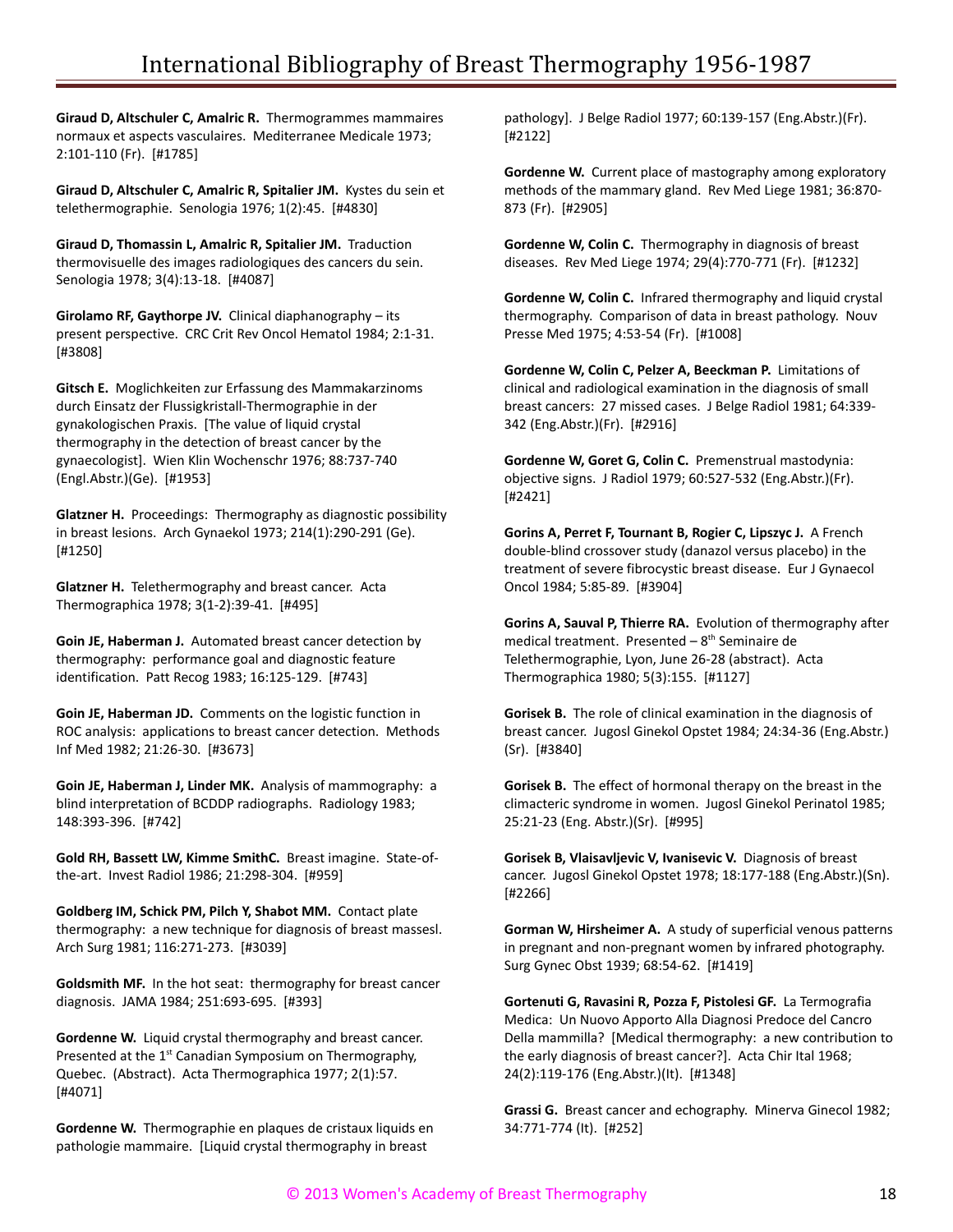**Grassi G, Benzi C, Reale P, Squarcina M.** Thermography in mammary oncology. Minerva Ginecol 1971; 23:1009-1023 (It). [#3223]

**Graziottin A, Sopracordevole F, Campagnutta E, Scarabelli C.** Breast thermography in the follow-up of substitutive hormonal therapy in menopause. Minerva Ginecol 1986; 38:621-624 (Eng.Abstr.)(It). [#2671]

**Greenblatt RB, Samaras C, Vasquez J.** Mastopathies: hormonology and thermography. Prog Clin Biol Res 1982; 107:303-311. [#189]

**Greenblatt RB, Vasquez J, Samaras C.** Fibrocytic breast disease: current status of diagnosis and treatment. Post-grad Med 1982; 71:159-63, 166-8. [#3672]

#### **Greenblatt RB, Vasquez J, Samaras C, Nezhat C.**

The role of estrogens in mastopathy and mammary cancer in perimenopausal women. J Am Geriatr Soc 1982; 30:165-169. [#3668]

**Gregl A, Heitmann D, Krack U, Pascoe M.** Mammogramm und Alter. [Mammography and age]. ROFO 1977; 127:299-308 (Eng.Abstr.)(Ge). [#2125]

**Griffin GV.** Thermography in a breast screening unit. In: **Ring EFJ, Phillips B** eds. Recent Advances in Medical Thermology. Plenum Press, New York. 1984; pp. 593-597. [#882]

**Gros C, Beeckman P.** Les Procedes Thermographics Actuels dans le Diagnostic des Affections Mammaires. J Belge Radiol 1970; 53:460 (Fr). [#1309]

**Gros C, Bourjat P.** Possibilities for the use of thermography. Fortschr Geb Rontgenstr Nuklearmed 1967; 106:561-567 (Ge). [#2789]

**Gros C, Bourjat P, Gautherie M.** Die Diagnose von Brustkarzinomen durch Infrarot-Thermographie. [Diagnosis of breast carcinomas by infrared thermography]. Forsch Rontgenstr 1972; 116;669-674 (Ge). [#4514]

**Gros C, Bourjat P, Gautherie M, Butz JM.** Semeiologie thermographique des affections mammaires benignes I. Fibroadenomes. [Thermographic symptomatology of benign breast diseases. I. Fibroadenomas]. Ann Radiol Electrol 1975; 18;597-607. [#4523]

**Gros C, Dale G, Gairard B, Gautherie M.** Correlations echothermographiques mammaires. [Comparative breast studies with thermography and ultrasonography]. J Radiol Electrol 1975; 56:481-486 (Fr). [#4524]

**Gros C, Dale G, Gautherie M, Gairard B, Haehnel P.** Echography – radiography – histology correlations in breast cancer. Intern Congr Series, Excerpta Medica 1975; 363:253-261. [#4526]

**Gros C, et al.** Apport de la Thermographie dans le Diagnostic de Localisation et d'Extension dans les Affections Malignes (Hormis les Cancers Mammaries). J Radiol Electrol Med Nucl 1967; 48:89 (Fr). [#1480]

**Gros C, Gautherie M.** Le depistage des cancers mammaires. [Detection of mammary cancers]. Minerva Ginecol 1971; 23:338-340 (Fr). [#3292]

**Gros C, Gautherie M, Bourjat P.** Pretherapeutic prognosis and post-therapeutic follow-up of breast cancers by thermography. In: Aarts NJM, Gautherie M, Ring EFJ eds. Proceedings 1st European Congress on Thermography. Karger, Basel 1975. [#4097]

**Gros C, Gautherie M, Bourjat P.** Prognosis and post-therapeutic follow-up of breast cancers by thermography. Bibl Radiol 1975; 6:77-90. [#4522]

**Gros C, Gautherie M, Bourjat P, Archer F.** Les cristaux liquids en thermographie. [Liquid crystals in thermography]. Ann Radiol (Paris) 1970; 13(5):333-342 (Eng.Abstr.)(Fr). [#3051]

**Gros C, Gautherie M, Bourjat P, Dalvit G.** Complementarite des methods physiques dans l'exploration de l'epithelioma mammaire chez l'homme. [Complementarity of physical methods in the exploration of carcinoma of the breast in man]. Ann Radiol (Paris) 1974; 17:775-784 (Eng.Abstr.)(Fr). [#1290]

**Gros C, Gautherie M, Bourjat P, Girardie J.** Necessity of complementary investigation methods for early diagnosis of breast cancer. Arch Geschwulstforsch 1972; 39:304-314 (En). [#3395]

**Gros C, Gautherie M, Bourjat P, Metzger L.** Semeiologie thermographique des gynecomasties. [Thermographic semiology of gynecomastia]. Ann Radiol (Paris) 1973; 16:667- 679 (Eng.Abstr.)(Fr). [#1820]

**Gros C, Gautherie M, Bourjat P, Vrousos C.** Thermographie des affections mammaires. [Thermography of breast diseases]. Bibl Radiol 1969; 5:68-81. [#3175]

## **Gros C, Gautherie M, Bourjat P, Warter F, Waille Y.**

Thermographie des cancers du sein irradies. [Thermography of irradiated breast cancers]. Bull Cancer (Paris) 1971; 58:445-466 (Fr). [#3205]

**Gros C, Gautherie M, Warter F.** Prognostic thermologique des epitheliomas mammaires precoces. [Thermographic prognosis of early breast epitheliomas]. J Radiol Electrol Med Nucl 1976; 57:571-573 (Fr). [#1975]

**Gros C, Jacob M.** Breast echography: a clinical case. J Radiol Electrol Med Nucl 1972; 53:680-681 (Fr). [#3370]

**Gros CM.** Thermogrammes Mammaires. (Mammary thermograms). J Radiol Electrol Med Nucl 1967; 48:55-60 (Fr). [#2822]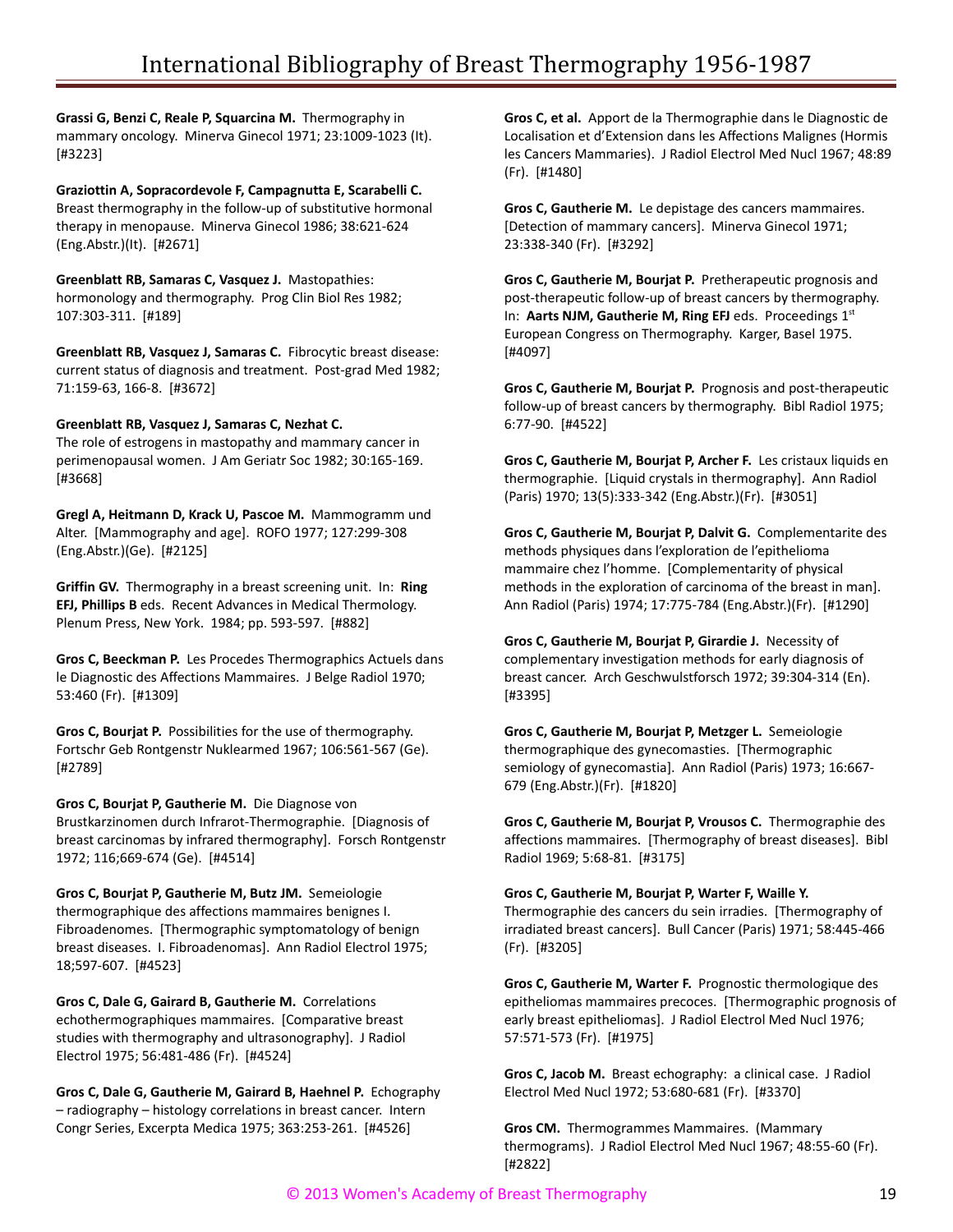**Gros CM.** Inaugural address. J Radiol Electrol Med Nucl 1967; 48:619-637 (Fr). [#2787]

**Gros CM.** Les bases radiologiques de la senologie. [The radiological basis of senology]. J Belge Radiol 1977; 60:125-132 (Eng.Abstr.)(Fr). [#2124]

**Gros CM, Girardie J, Colin C.** Sclerosing adenomatosis: pitfalls in breast disease. J Belge Radiol 1972; 55:33-38 (Fr). [#3415]

**Gros C, Quenneville Y, Hummel Y.** Breast diaphanology. J Radiol Electrol Med Nucl 1972; 53:297-306 (Eng.Abstr.)(Fr). [#3401]

**Gros Ch, Gautherie M.** Infrared thermographic studies of the variations in human skin temperature as a function of the ambient temperature. Rev Francaise d'Etudes Clin Biol 1968; 7:693. [#4262]

**Gros Ch, Gautherie M, Archer F.** Semeiologie thermographique des epitheliomas mammaires. [Thermographic semeiology of breast carcinomas]. Bull Cancer 1971; 58:69-90 (Fr). [#933]

#### **Gros Ch, Gautherie M, Archer F, Haehnel P, Colin C.**

Classification thermographique des cancers mammaires. [Thermographic classification of breast cancer]. Bull Cancer 1971; 58:351-362 (Eng.Abstr.)(Fr). [#934]

**Gros Ch, Gautherie M, Dale G.** Statistical analysis of thermographic findings in breast cancer. Acta Electronica 1970; 13:113. [#932]

**Gros Ch, Grunenwald JM, Staebler F.** Cancer du sein. Efficacite therapeutique et dimension de la tumeur. Senologia 1976; 1:9. [#4278]

**Gros D, Bretz-Greiner MF, Calderoli H, Gairard B, Keiling R.** Value of thermography in breast cancer prognosis. Correlations with auxiliary lymph node invasion and the p[presence of hormone receptors in 250 cases. Senologia 1981; 6:299 [#4279]

**Gros D, Gautherie M, Warter F.** Thermographic prognosis of treated breast cancers. Acta Thermographica 1978; 3(1-2):118- 124. [#508]

**Gros D, Pusterla E, Gautherie M.** Pronostic radiologique des epitheliomas du sein. [Radiological prognosis of breast carcinomas]. Gynak Rdsch 1977; 17:88-89 (Fr). [#4538]

**Grosse Vorholt R, Appel W, Klott KJ, Junker A.** Results of female breast diagnostics. Rontgenblatter 1979; 32:233-241 (Eng.Abstr.) (Ge). [#2537]

**Guduric B.** Glucose tests with thermography in the diagnosis of breast cancers. In: **Ring EFJ, Phillips B** eds. Recent Advances in Medical Thermology. Plenum Press, New York. 1984; pp. 581- 587. [#880]

**Guerquin-Kern JL, Palas L, Fournat Fayas C, Priou A, Gautherie M.** Comparative studies of various microwave applicator systems based on simulation of hyperthermia on phantoms, most operatives specimens and direct measurements on breast cancer patients. Proceedings, 15<sup>th</sup> Annual Microwave Power Symp. IMPI Publ., Iowa City. 1980; pp. 52-55. [#4558]

**Guszek S.** Selected problems in the diagnosis and treatment of breast cancer. Przegl Lek 1982; 39:509-513 (Po). [#250] **Guzzon A, Viganotti G, Bergonzi S, Coopmans de Yoldi G, Nessi R.** The value of mammography in 1203 breast cancers. Radiol Med (Torino) 1981; 67:447-451 (Eng.Abstr.)(It). [#2981]

#### **H**

**Haas R, Altaras J, Rossmeisl D, Tahlele E, Gajdasic T.** Combined functional-morphologic studies of the female breast using IR thermography and the Breast-Soft-Beam exposure technique. Fortschr Geb Roentgenstr Nuklearmed 1973; Suppl: 199-201 (Ge). [#1251]

Haas R, Hardt H, Kern W, Heene D, Drescher J. Coagulation, microcirculation and acute radiation reactions of the skin. Comparative study of skin reaction using conventional radiotherapy of breast carcinoma in combination with preventive marcumar-induced coagulation inhibition. Fortschr Geb Rontgenstr Nuklearmed 1972; Suppl: 53-55 (Ge). [#3373]

**Haas RR, Wollnik H, Kassen F, Schmidts H.** Differential thermography of the female breast: technique and clinical results. Presented at the Fourth International Congress of the European Association of Thermology, Graz, Austria, Sept. 1986. (Abstract). Themology 1986; 2(2):98-99. [#4400]

**Haberman JD.** The present status of mammary thermography. Cancer 1968; 18:314-321. [#717]

**Haberman JD.** La thermographie depiste les lesions du sein. Tribune Med 1968; 2:8. [#4414]

**Haberman JD.** The place of thermography in the early diagnosis of breast cancer. Presented at the American Cancer Society's Eleventh Science Writer's Seminar, New Orleans, April 2, 1969. American Cancer Society News Service. 1969. [#714]

**Haberman JD.** The role of thermography in breast cancer detection. Proc Natl Cancer Conf 1970; 6:157-161. [#1310]

**Haberman JD.** Image analysis of medical thermograms. Critical Rev in Radiol Sci 1971; 2:427. [#1051]

**Haberman JD.** Thermographic response to local external heat sources. Radiology 1972; 102:341-348. [#1041]

**Haberman JD.** The Phoenix is Rising; an overview of breast thermography in the United States. In: **Abernathy M, Uematsu S** eds. Medical Thermology. Amer. Acad. of Thermology, Washington, D.C. 1986; pp. 218-233. [#378]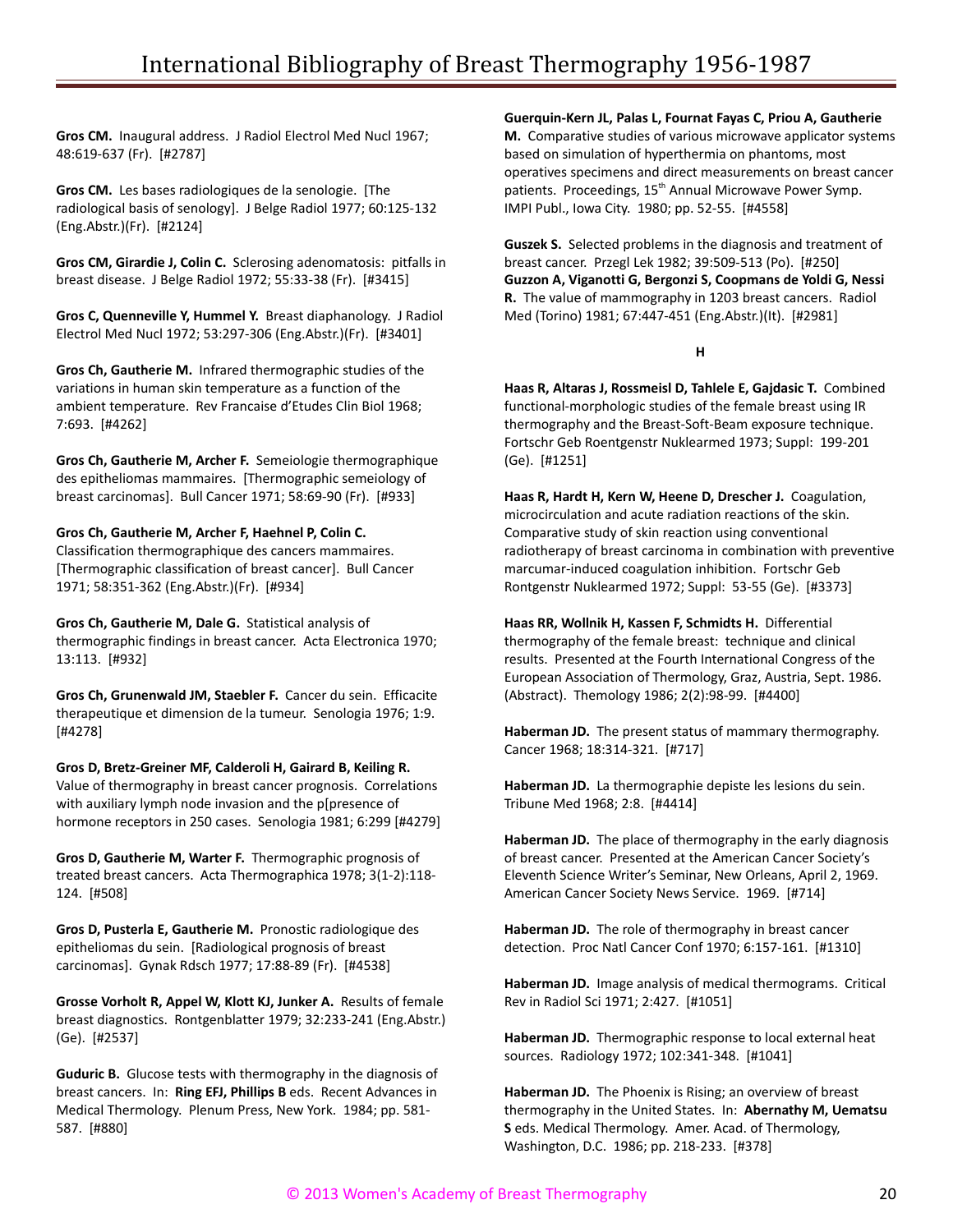**Haberman JD, Francis JE, Goin JE, Love TJ.** Thermography: a primary consideration in noninvasive testing. In: **Logan WW** eds. Breast Carcinoma. Wiley, New York. 1977; pp. 265-272. [#2212]

**Haberman J, Goin J, Love T, Ohnsorg F, Aggarwal R.** Breast cancer detection by absolute temperature thermography and computer techniques. In: Ring EFH, Phillips B eds. Recent Advances in Medical Thermology, Plenum Press, New York. 1984; pp. 557-569. [#877]

**Haberman J, Love TJ, Francis JE.** Screening a rural population for breast cancer using thermography and physical examination techniques: methods and results. A preliminary report. Ann N Y Acad Sci 1980; 335:492-500. [#750]

**Hackeloer BJ, Lauth G, Duda V, Huncke B, Buchholz R.** New aspects in ultrasound mammography. Geburtshilfe Frauenheilkd 1980; 40:301-312 (Eng.Abstr.) (Ge). [#2629]

**Hajek P, Wolf G.** Mondor's disease of the female breast. ROFO 1983; 138:487-490 (Eng.Abstr.)(Ge). [#3777]

**Handley RS.** The temperature of breast tumors as a possible guide to prognosis. Extr Acta Union Inter Contre le Cancer 1962; 18:822. [#1438]

**Hansen JL.** Breast neoplasm's with special respect to ambulatory diagnosis. Nord Med 1971; 85:642-643 (Da). [#3308]

**Harris D.** Thermography of the breast. East Afr Med J 1967; 44:405. [#1417]

**Harris DL, Greening WP, Aichroth PM.** Infra-red in the diagnosis of a lump in the breast. Br J Cancer 1966; 20:710-721. [#2720]

**Hayward JL.** The presymptomatic diagnosis of breast cancer. Pro R Soc Med 1966; 59:1204-1208. [#2727]

**Hebert G, Carrier R, McFarlane DV, Charlebois S.** Guidelines for detection of breast cancer: an update on investigative methods. A report of the ad hoc committee on mammography of The Canadian Association of Radiologists. J Can Assoc Radiol 1984; 35:6-13. [#3899]

**Heim G, Blohmke M, Bothmann GA, Stof HP.** Measurement of skin temperature in breast cancer – a new possibility of early diagnosis. Med Klin 1981; 76:108-111 (Eng.Abstr.)(Ge). [#3028]

**Heim W, Siewert R.** Early recognition of malignant breast tumors. Med Welt 1971; 10:583-587 (Ge). [#3326]

**Henahan J.** Home device for breast cancer detection? [news]. JAMA 1982; 247:3048-3049. [#3656]

**Herfarth C.** Mammacarcinom – Wertigkeit diagnostischer Verfahren. [Breast cancer – evaluation of diagnostic procedures]. Langenbecks Arch Chir 1977; 345:45-51 (Eng.Abstr.)(Ge). [#2016] **Herfarth C.** Breast neoplasms: aims of surgical therapy. MMW 1979; 121:1438-1441 (Ge). [#2441]

**Hering K.** Non-mutilating therapeutic methods in breast cancer. Rontgenblatter 1973; 26:234-241 (Eng.Abstr.)(Ge). [#1804]

**Hessler C.** Mammography and thermography in the diagnosis of cancer of the breast. Schweiz Med Wochenschr 1969; 99:1266- 1270 (Fr). [#3115]

**Hessler C.** Mammography and thermography in the diagnosis and treatment of breast diseases. Schweiz Rundsch Med Prax 1972; 61:1014-1016 (Fr). [#3348]

**Hessler C.** Interet et limites de la thermographie dans le diagnostic et le traitment des maladies du sein. [Importance and limitations of thermography for diagnosis and treatment of breast diseases]. J Belge Radiol 1977; 60:133-137 (Eng.Abstr.) (Fr). [#2123]

**Hessler C.** Role de la thermographie infrarouge dans le diagnostic des maladies du sein. [Role of infra-red thermography in the diagnosis of breast diseases]. Electrodiagn Ther 1977; 14:121-129 (Fr). [#2009]

**Hessler C.** Thermographic modifications of the breast in benign disorders simulating cancer. Gynakol Rundsch 1981; 21 (Eng.Abstr.)(Fr) 1:12-21. [#3008]

**Hessler C, Burckhardt P.** La telethermographie dans le traitement de la maladie de Paget par la calcitonine humaine. Mediterranee Medicale 1976; 111:15-17. [#4426]

**Hessler C, Gautherie M.** Procedes diagnostiques pour l'evaluation du degree de malignite du carcinoma mammaire. Le point de vue du radiologue. [Diagnostic procedures in the evaluation of malignancy degree in breast cancer. Radiological view point]. Schweiz Med Wochenschr 1977; 107:972-974 (Eng.Abstr.)(Fr). [#2159]

**Hessler C, Schnyder P, Ozzello L.** Hematoma of the breast: diagnostic observation of 16 cases. Radiology 1978; 126(1):95- 98. [#2400]

**Heuson JC, Paridaens R, Andry G, Toma S, Sylvester R, Mattheiem WH, Leclercq G.** The clinical significance of estrogen receptors assay in primary breast cancer. Acta Thermographica 1981; 6(1-3):5-9. [#594]

**Hickey RC, Gallager HS, Dodd GD, Samuels BI, Paulus DD Jr, Moore DL.** The detection and diagnosis of early, occult and minimal breast cancer. Adv Surg 1976; 10:287-234. [#1968]

**Hirschfeld RL, Naraval RC, Cooke CG.** The role of thermography in a multimodality breast imaging centre. In: **Gautherie M, Albert E, Keith L** eds. Thermal assessment of breast health. Chapter 22. MTP Pres, Ltd., Lan. 1984; pp. 228-234. [#4241]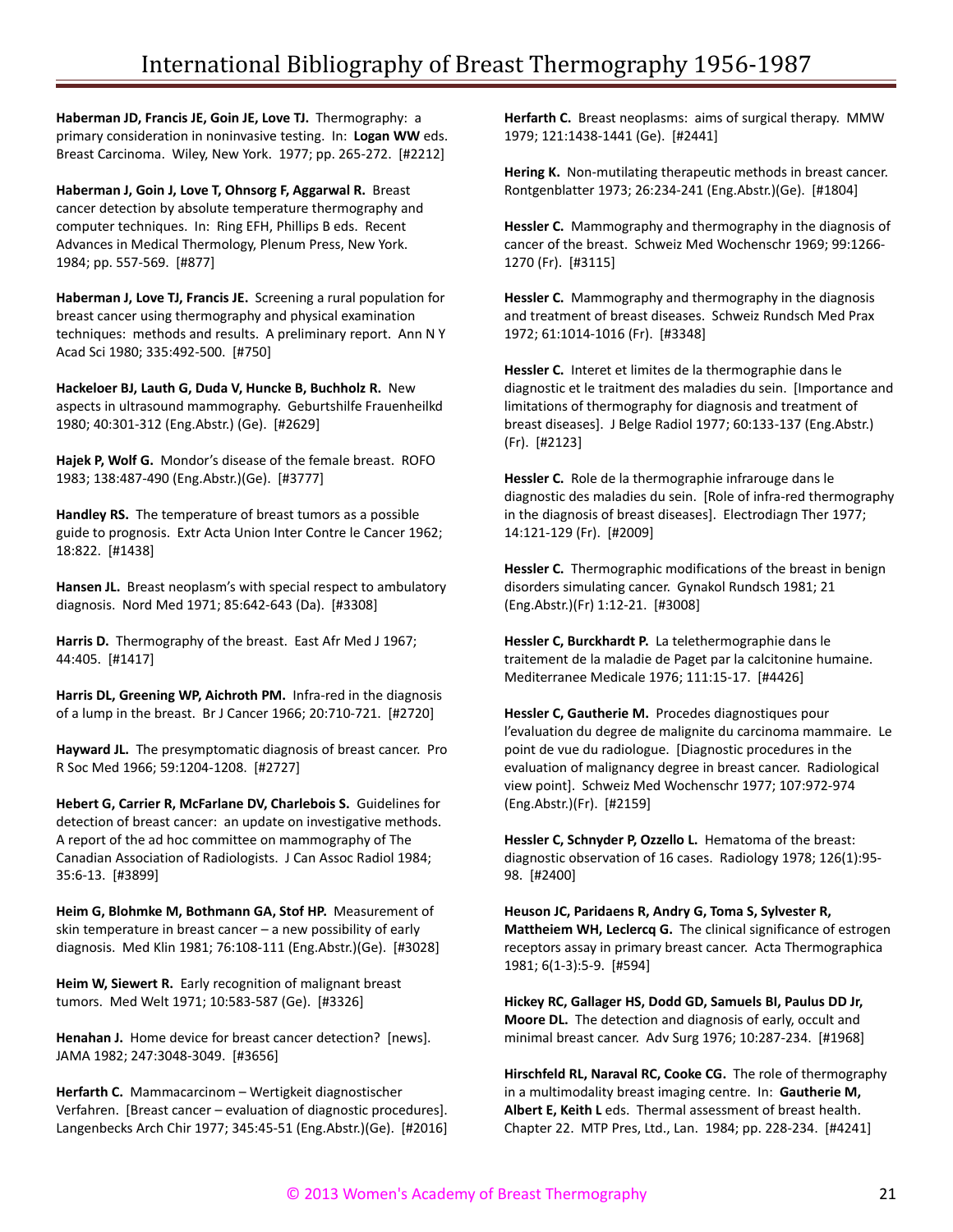**Hitchcock CR, Hickok DF, Soucheray J, Moulton T, Baker RC.** Thermography in mass screening for occult breast cancer. JAMA 1968; 204:419-422. [#2874]

**Hobbins WB.** Mass breast cancer screening with thermography. Appl Radiol 1976; 5:57-62. [#3984]

**Hobbins WB.** Thermography, highest risk marker in breast cancer. Proceedings, Gynecological Society for the Study of Breast Disease 1977; 267-282 [#730]

**Hobbins WB.** Thermography and assessment of breast cancer [letter]. JAMA 1979; 242:2761. [#2458]

**Hobbins WB.** Comparison of telethermography and contact thermography in breast thermal examinations. Acta Thermographica 1980; 5(1):51-53. [#4042]

**Hobbins WB.** Physiology of the breast by cholesteric analysis. In: **Schwartz and Marchant** eds. Breast Disease, Diagnosis and Treatment. Holland Publishers, New York. 1981; pp. 87-98. [#737]

**Hobbins WB.** The combined use of thermography and ultrasonography. In: **Jellins J, Kobayashi T** eds. Ultrasonic Examinations of the Breast. John Wiley & Sons, Ltd., 1983; pp. 335-339. [#4216]

**Hobbins WB.** Thermography [letter]. CA 1983; 33:372-376. [#3723]

**Hobbins WB.** Thermography of the breast revisited. Modern Medicine of Canada 1983; 38(3):315-322. [#740]

**Hobbins WB.** Thermography of the breast – a skin organ. In: **Gautherie M, Albert E, Keith L** eds. Thermal assessment of breast health. Chapter 5. MTP Press, Ltd., Lancas. 1984; pp. 37- 48. [#4226]

**Hobbins WB.** Multimodality thermography's role in ultrasound breast. In: **Gautherie M, Albert E, Keith L** eds. Thermal assessment of breast health. Chapter 23. MTP Press, Ltd., Lan. 1984; pp. 235-240. [#4242]

**Hobbins WB.** Thermography + ultrasonography. In: **Abernathy M, Uematsu S** eds. Medical Thermology. Amer. Acad. of Thermology, Washington, D.C. 1986; pp. 246-249. [#382]

**Hobbins WB, Ablanalp K, Barnes C, Miner S.** Analysis of thermal class Th V examinations in 37,050 breast thermograms. In: **Gautherie M, Albert E, Keith L** eds. Thermal assessment of breast health. Chapter 25. MTP press, Ltd., La. 1984; pp. 249- 255. [#4244]

**Hobbins WB, Abplanalp K, Barnes C, Miner S.** Analysis of thermal class TH 5 examinations in 37,050 breast thermograms. In: **Abernathy M, Uematsu S** eds. Medical Thermology. Amer. Acad. of Thermology, Washington, D.C. 1986; pp. 250-255. [#383]

**Hobbins WB, King BJ.** Report of thermographic breast biopsy correlations. Acta Tehrmographica 1980; 5(1):43-45. [#4040]

**Hobbins WH.** Thermography: highest risk marker. Presented, 8<sup>th</sup> Seminaire de Telethermographie, Lyon, June 26-28 (abstract). Acta Thermographica 1980; 5(3):153. [#765]

**Hochman A, Wolch B.** Early diagnosis of breast cancer. Harefuah 1972; 82:94-95 (He). [#3378]

**Hodes PJ, Wallace JD, Dodd GD.** Thermography. Med Clin North Am 1970; 54:603-616. [#1062]

**Hoed Sijtsema Sden, Ledeboer RC, Karkpiak van Driel J, Fokkens W.** Early and timely diagnosis of breast cancer. Ned Tijdschr Geneeskd 1971; 115:1742-1745 (Du). [#3222]

**Hoeffken W.** Mammography and thermography of woman's breast as a medical checkup. Allgemeinmed 1973; 49(5):206-209 (Ge). [#1252]

**Hoffman RL.** Thermography in the detection of breast malignancy. Trans Pac Coast Obstet Gynecol Soc 1966; 34:99- 104. [#2716]

**Hoffman RL.** Thermography in the detection of breast malignancy. Am J Obstet Gynecol 1967; 98:681-686. [#2836]

**Hoge AF, Humphrey GB.** Towards control of breast cancer in Oklahoma. J Okla State Med Assoc 1975; 68:8-12. [#1284]

**Holt JA.** The detection of breast abnormalities by thermography. Australas Radiol 1973; 17:453-463. [#1253]

**Homer MJ.** Breast imaging: pitfalls, controversies, and some practical thoughts. Radiol Clin North Am 1985; 23:459-472. [#1713]

**Huang H, Abernathy M, Ledley R.** Automatic early detection of breast cancer by thermography. Proceedings of the 26<sup>th</sup> Annual Conference on engineering in medicine and biology 1973; [#10]

**Huber CJ.** La thermographie en pathologie mammaire. [Thermography in breast diseases]. Soins 1977; 22:23-30 (Fr). [#2072]

**Huber CJ, Cotoni-Perrin A.** Echographic and diaphanoscopic help in thermography. Presented at the 2<sup>nd</sup> Congress, Italian Society of Thermography, Sept. 20-22, 1979, Selva di Fasano, Italy (Abstract). Acta Thermographica 1980; 5(2):120. [#4486]

**Huber CJ, Pons JY, Pateau A.** Breast fibrocystic disease and thermography. Acta Thermographica 1980; 5(1):48-50. [#4041]

**Huber CJ, Pons JY, Pateau AM.** Study of hormonal dysplasia by thermography. Presented at the 2<sup>nd</sup> Congress, Italian Society of Thermography, Sept. 20-22, 1979, Selva di Fasano, Italy (Abstract). Acta Thermographica 1980; 5(2):120-121. [#4488]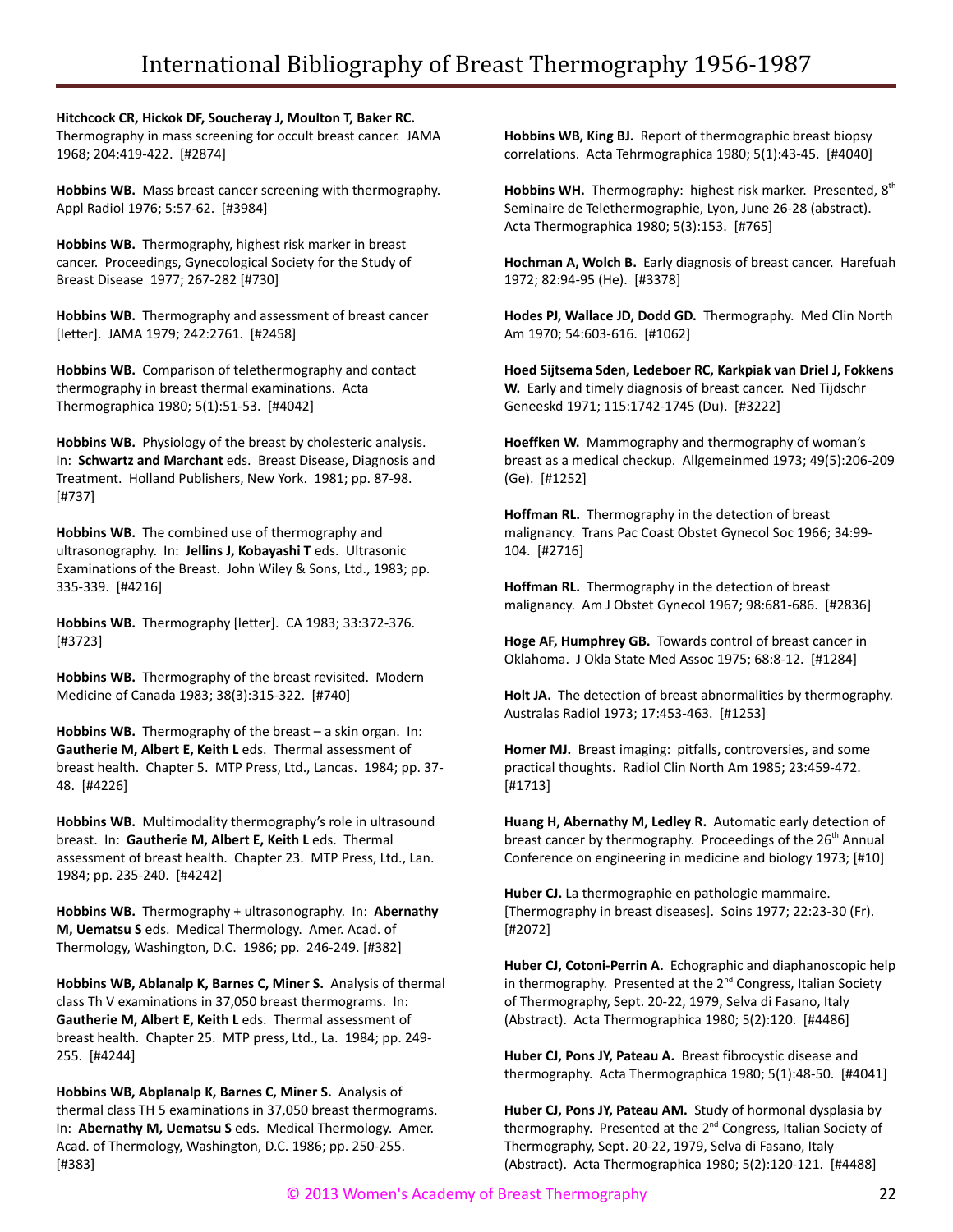**Huber CJ, Thierree R, Fontaine J.** Comparison entre la telethermovision par infra-rouge et la thermographie de contact cholestrerique. Gynecol 1976; 27:48-56 (Fr). [#3985]

**Huber FJ, Pons JY.** Correlation entre les dosages hormonaux et les images thermographiques en pathologie mammaire benigne. 2<sup>nd</sup> European Congress of Thermography, Barcelona, Sept. 11-15 1978. [#3981]

**Hudson MJ, Boudet RA, Chang CH, Humphrey LJ.** Cancer detection. Early detection at the center for breast disease. J Kans Med Soc 1974; 75:72-74. [#1774]

**Humphrey P, Humphrey L, Humphrey LJ.** Cole's precancerous hyperplasia of the breast. J Surg Oncol 1985; 30:161-163. [#1005]

**Huppe JR.** Mammographie und Thermographie in der Fruherkennung des Mammakarzionoms. [Mammography and thermography in the early diagnosis of breast cancer]. Med Welt 1976; 27:1017-1023 (Ge). [#2028]

**Huppe R.** Value of combined mammography and platethermography in breast diagnostics. Fortschr Geb Roentgenstr Nuklearmed 1973; Sup: 203-205 (Ge). [#1254]

**Hureau J, Thierree RA.** Thermography in the supervision of irradiated breast cancer. Chirurgie 1973; 99(3):206-209 (Eng.Abstr.)(Fr). [#1225]

**Hutchison J, Tucker AK.** Breast screening results from a healthy working population. Clin Oncol 1984; 10:123-128. [#3891]

#### **I**

**Ide P, Artoos C, Wynants P, Bonte J.** Diagnostic value of breast cytology. Arch Anat Cytol Pathol 1979; 27:303-307 (Eng.Abstr.) (Fr). [#2435]

**Ide P, Artoos C, Wynants P, Bonte J.** Diagnostic value of breast cytology. Sem Hop Paris 1980; 56:762-766 (Eng.Abstr.)(Fr). [#2636]

**Igarashi Y.** Telethermography of breast diseases. BioMed Therm 1984; 4(2):133-136 (Eng.Abstr.)(Ja). [#4654]

**Igoshev IP, Marechek SV, Pavolva LS, Poliakov VM, Sakharovskaia VG.** Infrared and ultrahigh – frequency thermography in breast cancer. Med Radiol (Mosk) 1985; 30:63- 65 (Rs). [#3562]

**Ingram WE.** Radiographic diagnosis of carcinoma of the breast. Ariz Med 1975; 32:313-316. [#1268]

**Irto I.** The role of chest thermography in the preoperative examination of intraductal ephithelial proliferation. Radiol Diagn (Berl) 1973; 14:575-582 (Ge). [#1761]

**Irwig LM.** Breast cancer. Lancet 1974; 2:1307-1308. [#1377]

**Isard H.** Criteria for evaluation of breast thermograms. Presented at the  $1<sup>st</sup>$  Canadian Symposium on Thermography, Quebec. (Abstract). Acta Thermographica 1977; 2(1):55. [#4068]

**Isard H.** Thermography and breast cancer detection. Acta Thermographica 1980; 5:46. [#706]

**Isard HJ.** Thermographic "edge sign" in breast carcinoma. Cancer 1972; 30:957-963. [#31]

**Isard HJ.** Breast thermography – the mammatherm. In: **Uematsu S** eds. Medical Thermography, Theory and Clinical Applications. Brentwood Pub. Corp., Los Angeles. 1976; pp. 172-184. [#919]

**Isard HJ.** Cancer in the "cold" breast thermogram. Am J Roentgenol 1976; 127:793-796. [#1987]

**Isard HJ.** Thermography and breast carcinoma. Prog Clin Biol Res 1977; 12:283-290. [#2131]

**Isard HJ.** Should thermography be used in the diagnosis of breast cancer? "Yes". Professional Platform: applied Radiology 1978. [#4180]

**Isard HJ.** Breast thermography. Breast 1979; 5:7-13. [#736]

**Isard HJ.** Thermography in mass screening of cancer: successes and failures. Ann NY Acad Sci 1980; 335:489-491. [#2571]

**Isard HJ.** A preliminary appraisal of diaphanography in diseases of the breast. Cancer Detect Prev 1981; 4:565-569. [#1384]

**Isard HJ.** Breast disease and correlation of images: Mammography – thermography – diaphanography. Prog Clin Biol Res 1982; 107:321-328. [#188]

**Isard HJ.** Detecting breast cancer: A comparison of four imaging techniques. Your Patient and Cancer 1983; 3:38. [#4181]

**Isard HJ.** Correlation of breast images. In: **Ring EFJ, Phillips B** eds. Recent Advances in Medical Thermoglogy. Plenum Press, New York. 1984; pp. 597-599 [#883]

**Isard HJ.** Other imaging techniques. Cancer 1984; 53:658-664. [#3936]

**Isard HJ.** The many faces of breast images. In: **Gautherie M, Albert E, Keith L** eds. Thermal assessment of breast health. Chapter 21. MTP Press, Ltd., Lan. 1984; pp. 221-227. [#424]

**Isard HJ.** Thermography for breast cancer diagnosis [letter]. JAMA 1985; 253:41-42. [#3617]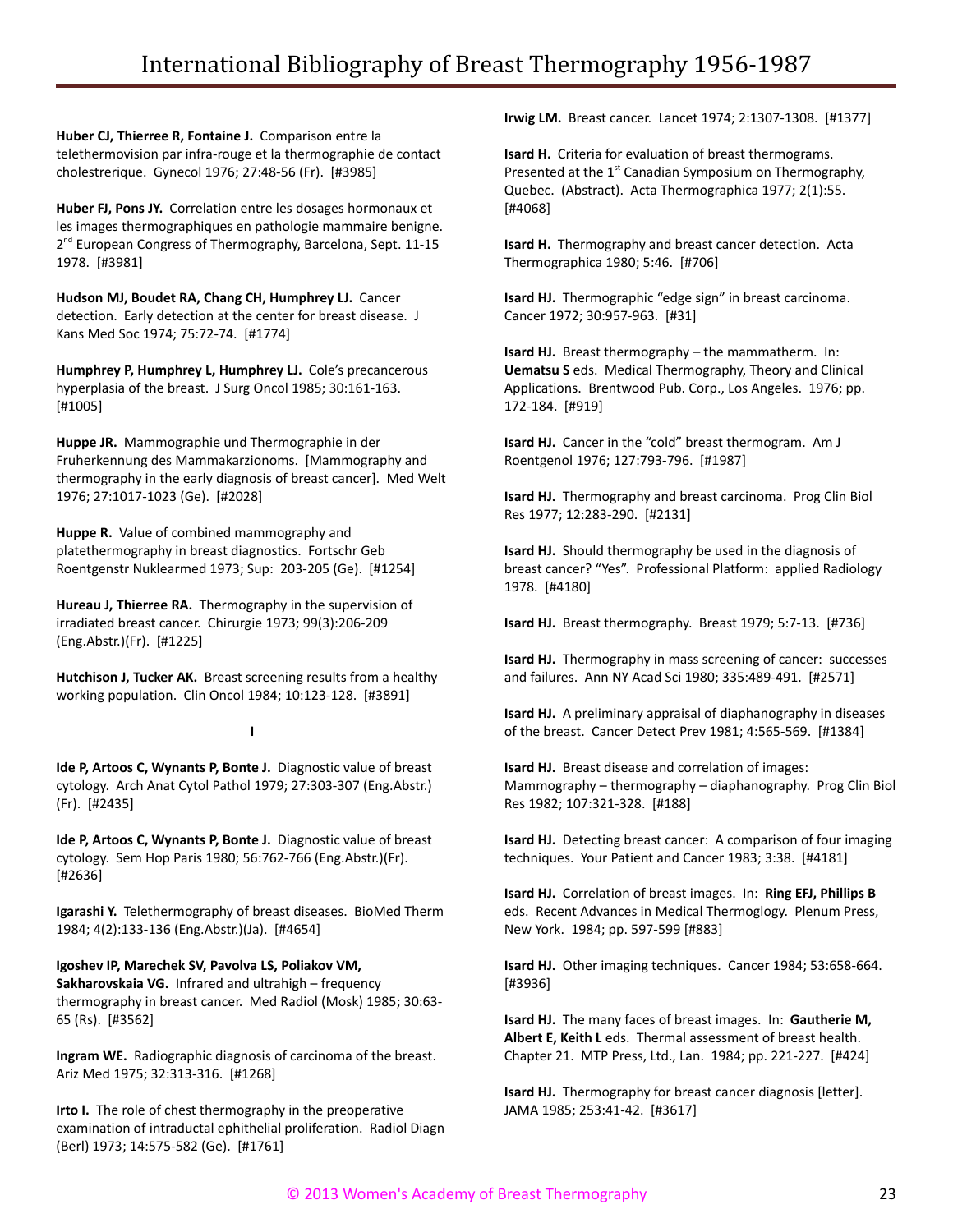**Isard HJ, Becker W, Shilo R, Ostrum BJ.** Breast thermography after four years and 10,000 studies. Am J Roentgenol Radium Ther Nucl Med 1972; 115(4):811-821. [#711]

**Isard HJ, Ostrum BJ.** Breast thermography-the mamatherm. Radiol Clin North Am 1974; 12:167-188. [#32]

**Isard HJ, Ostrum BJ, Shilo R.** Thermography in breast carcinoma. Surg Gynecol Obstet 1969; 128:1289-1293. [#3158]

**Isard HJ, Shilo R.** Breast thermography. Am J Roentgenol 1968; 103:921-925. [#20]

**Isard HJ, Sklaroff DM.** Thermography in Hodgkin's disease of breast. JAMA 1967; 202:216. [#725]

**Isard H, Karasick S.** Breast thermography in the assessment of mammary skin thickening. Thermology 1986; 1(3):146-148. [#76]

**Ismael M, Schmitt M.** Thermography and the practitioner. Presented – 8<sup>th</sup> Seminaire de Telethermographie, Lyon, June 26-28 (Abstract). Acta Thermographica 1980; 5(3):175. [#1870]

**Ito T.** A review of thermographic criteria of breast disease in Japan. BioMed Therm 1984; 4(2):129-133 (Eng.Abstr.)(Ja). [#4656]

**Izuo M.** Breast cancer. 2. Diagnosis. Kyobu Geka 1971; 24:628- 636 (Ja). [#3272]

**Izuo M, Fujii T, Saito S, Endo K, Kishinari K.** Early diagnosis of breast cancer. Shujutsu 1969; 23:982-991 (Ja). [#3102]

## **J**

**Jacobstein JG, et al.** Uptake of <206? Bi Citrate in carcinoma of the breast. Radiol 1973; 107:677. [#1256]

**Jacot C, Pazera A.** Radiocytologic comparison in breast tumors. Rev Med Suisse Romande 1985; 105:227-229 (Fr). [#3581]

**Jager RM, Buchanan JB, Moore C, Polk HC Jr.** Diagnostic accuracy of thermography in breast cancer screening: effect of examination sequence. Surg Forum 1976; 27:94-96. [#1911]

**Jallut O, Hessler C.** Utilite du depistage du cancer du sein: le role de l'interniste. [Usefulness of detection of breast cancer: the part played by the internist]. Schweiz Med Wochenschr 1976; 106:918-922 (Engl.Abstr.)(Fr). [#1957]

**Janus CL, Hermann G.** Radio-pathological correlation of occult tumor of the breast. CRC Crit Rev Diagn Imaging 1984; 23:41-73. [#3800]

**Jay EB, Karpman HL.** Computerized breast thermography (CBT) test. In: **Gautherie M, Albert E, Keith L** eds. Thermal assessment of breast health. Chapter 12. MTP Pres, Ltd., Lanc. 1984; pp. 98-109. [#4232]

**Jaziri M, Saadi A, Brochet F, Gherab A.** Prognostic value of thermography in breast cancer. Presented  $-8<sup>th</sup>$  Seminaire de Telethermography, Lyon, June 26-28 (Abstract). Acta Thermographica 1980; 5(3):175. [#1868]

**Jellins J, Hughes C, Ryan J, Reeve T, Kossoff G.** A comparative evaluation of a case of cystosarcoma phylloides: ultrasound, xeroradiography and thermography. Radiology 1977; 124:803- 804. [#2178]

**Jessee RW.** Use of thermography in breast cancer detection. Va Med Mon 1973; 100:947-948. [#1257]

**Johansson NT.** Brostcancerdiagnostik med termografi. [Diagnosis of breast cancer with thermography]. Lakartidningen 1977; 74(19):1930-1932 (Eng.Abstr.)(Ss). [#2227]

**Johansson NT, Bjurstam NG, Hedberg K, Hultborn A, Johnsen C.** Thermography of the breast. A clinical study with special reference to breast cancer detection. Acta Chir Scand 1976; Supp. 460:3-91. [#2007]

**Johne M, Meyer RD.** Differential diagnosis of giant breast tumors. Proceedings, Annual Meeting of the American Thermographic Society, Gloucester, Mass, June 23-24 1973; :241- 260 [#4880]

**Johnsen AO.** Examination of the female breast by liquid crystal plate thermography. In: **Engel J-M, Flesch U, Stuttgen G** eds. Thermological Methods. VCH Verlagsgesellschaft, Weinheim, FRG. 1985; pp. 213-219 (En). [#4128]

**Johnsen C, Bjurstam N.** Diagnostic methods in breast cancer. World J Surg 1977; 1:290-294. [#2174]

**Johnson JM, James WB, Evans AL, Feasey CM.** The relationship between thermographic findings and size and depth of tumour in carcinoma and the breast. Br J Surg 1976; 63:576-578. [#2016]

**Johnson RJ, Rosner D, Boyle D, Wiater JM.** A modified approach to thermography. In: **Logan WW** eds. Breast Carcinoma. Wiley, New York. 1977; pp. 273-280. [#2215]

**Jones BM, Jones MK.** Alcohol effects in women during the menstrual cycle. Ann NY Acad Sci 1976; 273:576-587. [#44]

**Jones CH.** Interpretation problems in thermography of the female breast. Bibl Radiol 1969; 5:96-108. [#3177]

**Jones CH.** Physical aspects of thermography and infrared photography with reference to mammary carcinoma. Phys Med Biol 1970; 15:178. [#1312]

**Jones CH.** Thermal patterns of the healthy female breast. Physical and physiological considerations. Bibl Radiol 1975; 6:57. [#1220]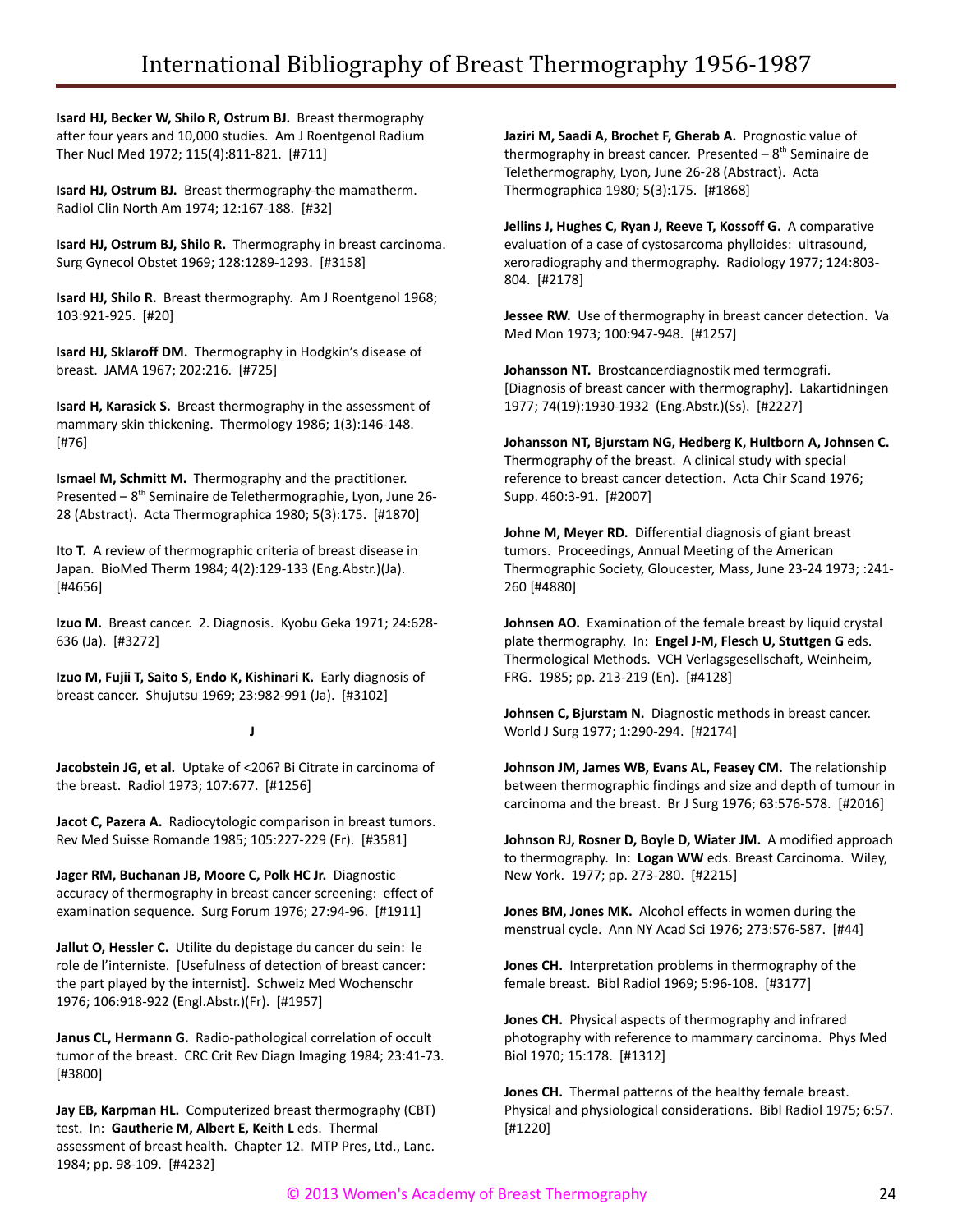**Jones CH.** Physical aspects of thermography in relation to clinical techniques. Bibl Radiol 1975; 6:1. [#1014]

**Jones CH.** An evaluation of colour thermography with respect to the diagnosis of breast disease. Acta Thermographica 1979; 4(2):59-63. [#533]

**Jones CH.** Methods of breast imaging. Phys Med Biol 1982; 27:463-499. [#3639]

**Jones CH.** Thermography of the female breast. Diagnosis of Breast Disease. University Park Press, New York. 1983; page 214. [#753]

**Jones CH, Draper JW.** A comparison of infrared photography and thermography in the detection of mammary carcinoma. Br J Radiol 1970; 43:507-516. [#1311]

**Jones CH, Greening WP, Davey JB, McKinna JA, Greeves VJ.** Thermography of the female breast: a five-year study in relation to the detection and prognosis of cancer. Br J Radiol 1975; 48:532-538. [#799]

**Judmaier F, Manfreda D.** Diagnostik und chirurgische Therapie des Mammakarzinomas. [Diagnosis and surgery of mammary carcinoma]. Wien Med Wochenschr 1977; 127:185-188 (Ge). [#2200]

**Jurist JM, Myers DB.** Stress thermography in breast cancer. Biomed Sci Instrum 1981; 17:7-10. [#2964]

**Jurist MJ, Myers DB.** Stress thermometry and breast disease. Does the computer make screening work? J Reprod Med 1982; 27:690-696. [#212]

#### **K**

**Kalbfleisch H, Lauth G, Muhlberger G, Nitschke S.** Granular cell myoblastoma of the mammary gland and its differentiation from mammary carcinoma. Radiologe 1978; 18:143-147 (Eng.Abstr.) (Ge). [#2376]

**Karasick SR, Isard HJ.** Pitfalls in the analysis of breast thermograms. In: **Gautherie M, Albert E, Keith L** eds. Thermal assessment of breast health. Chapter 7. MTP Press, Ltd., Lanca. 1984; pp. 52-53. [#4248]

**Karochkin BB, Kisenishckii AM, Ginsburg LI, Zhukovskii VD.** Teplovoe pole molochnykh zhelez zdorovykh zhenshchin (po dannym termografii). [Heat field of the breasts of healthy women (according to thermographic data)]. Med Radiol (Mosk) 1977; 22(3):31-38 (Eng.Abstr.)(Rs). [#2225]

**Karockin BB, Kisenisskij AM, Ginzburg LI, Zukovskij VD, Sechter AI.** The surface temperature distribution of the mamma of healthy women. Radiol Diagn (Berl) 1979; 20:71-77 (Eng.Abstr.) (Ge). [#2501]

**Karpman HL.** Screening breast cancer by thermography. JAMA 1968; 206:136. [#1403]

**Karpman HL, Hamilton B, Cutler S.** Breast cancer screening indicator (BSCI): a home-use device for the detection of breast cancer. In: **Ring EFJ, Phillips B** eds. Recent Advances in Medical Thermology. Plenum Press, New York. 1984; pp. 617-623. [#888]

**Karpman HL, Jay EB.** Computerized breast thermography; basic principles of the Gautherie Interpretation System with special reference to an objective computer assisted scoring and reporting system. In: **Abernathy M, Uematsu S** eds. Medical Thermology. Amer. Acad. of Thermology, Washington, D.C. 1986; pp. 256-262. [#384]

**Karpman HL, Jay EB.** Advantages of high resolution thermography. In: Abernathy M, Uematsu S eds. Medical Thermology. Amer. Acad. of Thermology, Washington, D.C. 1986; pp. 281-288. [#386]

**Kassen F, Haas R, Wollnik H.** Differential thermography of breast cancer. Med Welt 1982; 33:495-500 (Ge). [#3641]

**Kato T, Igarashi Y, Watanabe H.** Clinical studies of thermography of the breast. Nippon Rinsho 1979; 37:166-170 (Ja). [#2546]

**Katz S, Masterfano T.** A preliminary report on the clinical testing of a new elastomeric liquid crystal film. Ann NY Acad Sci 1980; 335:484-488. [#2572]

**Keith LG, Gautherie M, Berger S.** Breast examination: Part 2: Narrowing the diagnosis. Primary Care and Cancer 1984; 10:37- 42. [#4580]

**Keith LG, Gautherie M, Berger S.** Breast examination. The physician's dilemma; "What am I feeling?" Primary Care and Cancer 1984; 9:41-47. [#4579]

**Keith L, Gautherie M, Berger GS.** The physician's dilemma in breast disease: "What am I feeling?" In: **Gautherie M, Albert E, Keith L** eds. Thermal assessment of breast health. Chapter 14. MTP Press, Ltd., Lan. 1984; pp. 130-141. [#4234]

**Keller CE, Watt AC.** Mammography: still the imaging standard. Henry Ford Hosp Med J 1985; 33:82-87. [#1758]

**Khoo FY, Boon CK, Vaithilingam K, Huay LH.** Some experiences with mammography with a brief review on recent trends and new techniques of examination of the breast. Singapore Med J 1968; 9(4):289-300. [#1404]

**Kikuchi K, Ikeda T, Enomoto K, Abe O.** Study of diagnostic value of multilayer type contact thermograms in breast cancer patients. BioMed Therm 1985; 5(1):73-81 (Eng.Abstr.)(Ja). [#4628]

**Kikuchi K, Ikeda T, Enomoto K, Abe O.** Investigation of criteria of diagnosis for breast cancer using multi-late B type contact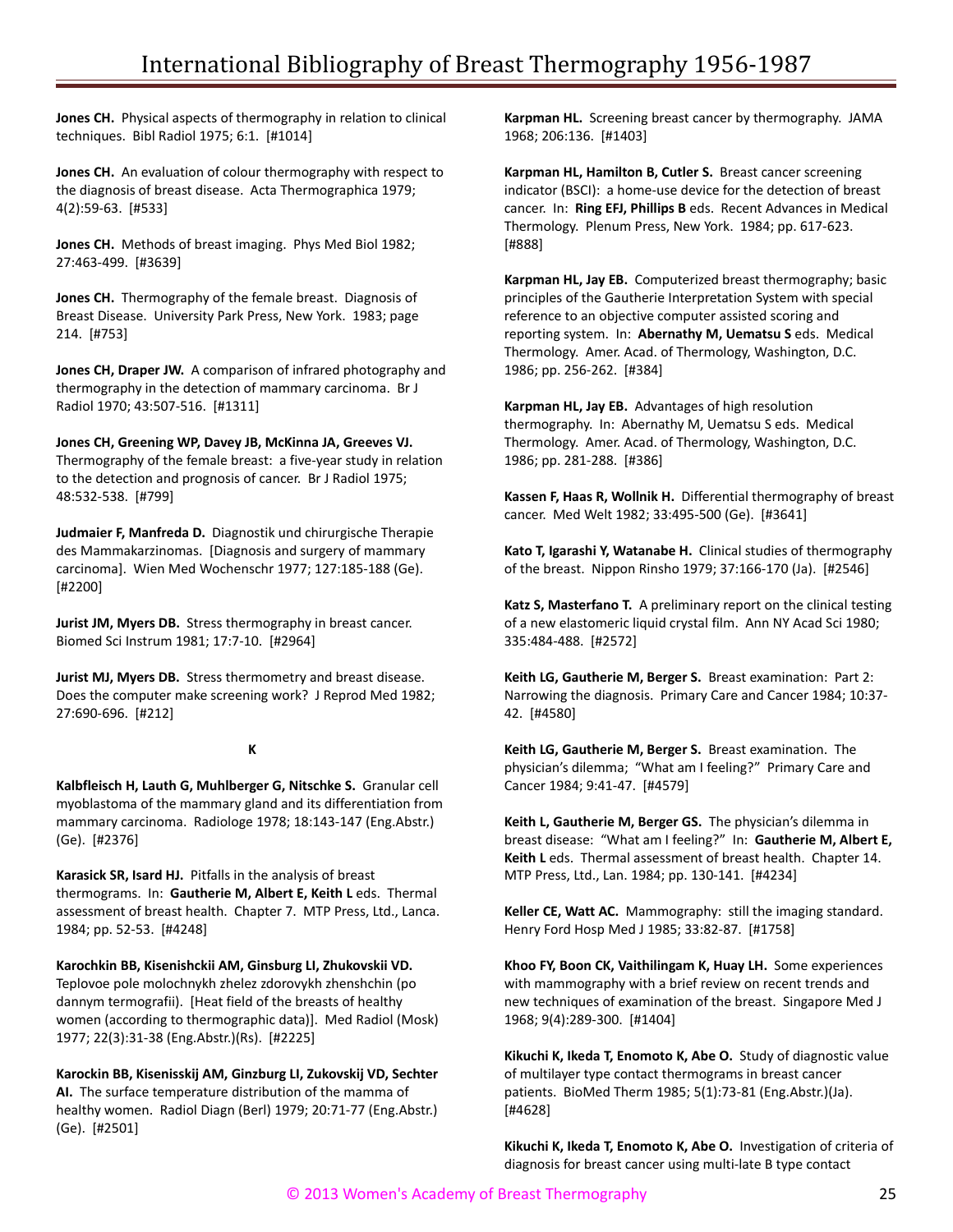thermography. BioMed Therm 1986; 6(1):102-108 (Eng.Abstr.) (Ja). [#4168]

**Kindermann G.** Diagnostic and screening procedures in benign diseases of the female breast. In: **Castelazo-Ayala L, et al** eds. Gynecology and Obstetrics. Excerpta Medica, Amsterdam. 1976; pp. 160-167. [#2216]

**King BJ, King JR.** Correlation between breast biopsies and cholesteric plate thermograms. In: **Gautherie M, Albert E, Keith L** eds. Thermal assessment of breast health. Chapter 26. MTP Pres, Ltd., Lan. 1984; pp. 256-263. [#4245]

**Kiricuta I, et al.** Nouvelles Application de la Termovision dans le Cancer du sein. Sem Hop Paris 1971; 47:302 (Fr). [#1289]

**Kiricuta J, Opris J.** The value of the tumoral hyperthermia test provoked by administration of glucose in clinical exploration of the breast cancer. Acta Thermographica 1978; 3(3):162-165. [#622]

**Kitahama H, Sawano S, Watanabe H, Igarashi Y, Ito T, Kato T.** Comparison of Flexi-Therm and ELC-thermo system in breast thermal patterns. BioMed Therm 1985; 5(1):70-72 (Eng.Abstr.) (Ja). [#4627]

**Kitamura H, Sawano S, Igarashi Y, Ito T, Kato T, Suzuki T, Watanabe H.** Analysis of thermal patterns in breast cancer by contact thermography. BioMed Therm 1986; 6(1):98-101 (Eng.Abstr.)(Ja). [#4167]

**Kleedorfer D, Kiprov S, Fochem K.** Fibroadenoma of the breast. Rontgenblatter 1984; 37:81-86 (Eng.Abstr.) (Ge). [#3911]

**Kondratev VB, Dymarskii LIu.** Termografria v otsenke effektivnosti predoperatsionnoi luchevoi terapii pri rake molochnoi zhelezy. [Thermography in evaluation of the effectiveness of preoperative radiotherapy in breast cancer]. Med Radiol (Mosk) 1976; 21:50-56 (Engl.Abstr.)(Rs). [#1997]

**Koopman DE.** Cholesteric plate thermography: state of the art. Conference on thermal characteristics of tumors: applications in detection and treatment. Ann N Y Acad Sci 1980; 335:475-480. [#3986]

**Kopans DB.** "Early" breast cancer detection using techniques other than mammography. AJR 1984; 143:465-468. [#3872] **Kopans DB, Meyer JE, Sadowsky N.** Breast imaging. N Engl J Med 1984; 310:960-967. [#3929]

**Kottler RE.** Clinical Mammography. A review of the radiologist's role in disease of the breast. S Afr Med J 1975: 49:739-744. [#1087]

**Kovarik J, Lauerova L, Kudlickova Z, Ninger E, Zemanova D.** Clinical significance of leukocyte adherence inhibition assay in early detection of breast cancer. Arch Geschwulstforsch 1981; 51:344-348 (En). [#2922]

**Kreuzer G.** Triple diagnosis. Z Lymphol 1985; 9:21-24 (Ge). [#3540]

**Kruszewski S, Zurakowski W, Kulakowski W.** Thermography in the diagnosis of breast tumors. Preliminary communication. Pol Przegl Radiol 1973; 37:539-545 (Eng.Abstr.)(Po). [#3465]

**Kubista E, Grunberger W, Wolf G.** The effect of hexestrol on the breast in climacteric women. Wien Med Wochenchr 1979; 129:16-19 (Eng.Abstr.)(Ge). [#2561]

**Kubista E, Kucera H.** The basis of contact thermography (plate thermography) and its use in gynecology. Wien Med Wochenschr 1978; 128:307-311 (Ge). [#2357]

**Kucera H, Kubista E.** Diagnosis of breast cancer by contact thermography. Aktuel Gerontol 1979; 9:67-74 (Eng.Abstr.)(Ge). [#2556]

**Kucera H, Kubista E.** Breast examination in medical practice. Acta Thermographica 1981; 6(1-3):46-50. [#603]

**Kucera H, Kubista E, Euler-Rolle J, Kolb R.** Ergebnisse einer interdisziplinaren Uberprufung des Aussagewertes der Kontakt-Thermographie fur die Mammadiagnostik [Results of an interdisciplinary study on the value of contact thermography in the diagnosis of breast disease]. Wien Klin Wochenschr 1978; 90(4):117-121 (Eng.Abstr.)(Ge). [#2392]

**Kucera H, Kubista E, Muller TyIE, Reinold E.** Plate thermography for breast diagnosis. Wien Med Wochenschr 1974; 124:739-742 (Ge). [#1291]

**Kucera H, Kubista E, Muller TyIE, Reinold E, Wolf G, Szekely E.** Zur Leistungsfahigkeit der Mammadiagnostik. [The place of plate thermography in the diagnosis of breast cancer]. Wien Klin Wochenschr 1976; 88:25-29 (Eng.Abstr.)(Ge). [#2008]

**Kudlichkova Z, Malir A.** Detection of groups at risk for breast cancer through mass screening. Vopr Onkol 1981; 27:63-69 (Eng.Abstr.)(Rs). [#2889]

**L**

**Lafaye C, Aubert B.** The effect of local progesterone on benign breast diseases. 500 case studies. J Gynecol Obstet Biol Reprod (Paris) 1978; 7:1123-1139 (Eng.Abstr.)(Fr). [#2292] **Lafae C, Giraud B, Mercier R, Plagne R, Rozan R.** Analyses de 1,000 mammographies et thermographies. [An analysis of 1,000 mammography and thermography examinations]. Ann Radiol (Paris) 1976; 19:263-272 (Eng.Abstr.)(Fr). [#1934]

**Lafrenieve R, et al.** Infrared light scanning of the breast. Am Surg 1986; 52(3):123-128. [#468]

**Lahti R, Vuoria P.** Thermography in mass screening for breast cancer. Acta Thermographica 1979; 4(3):155-157. [#552]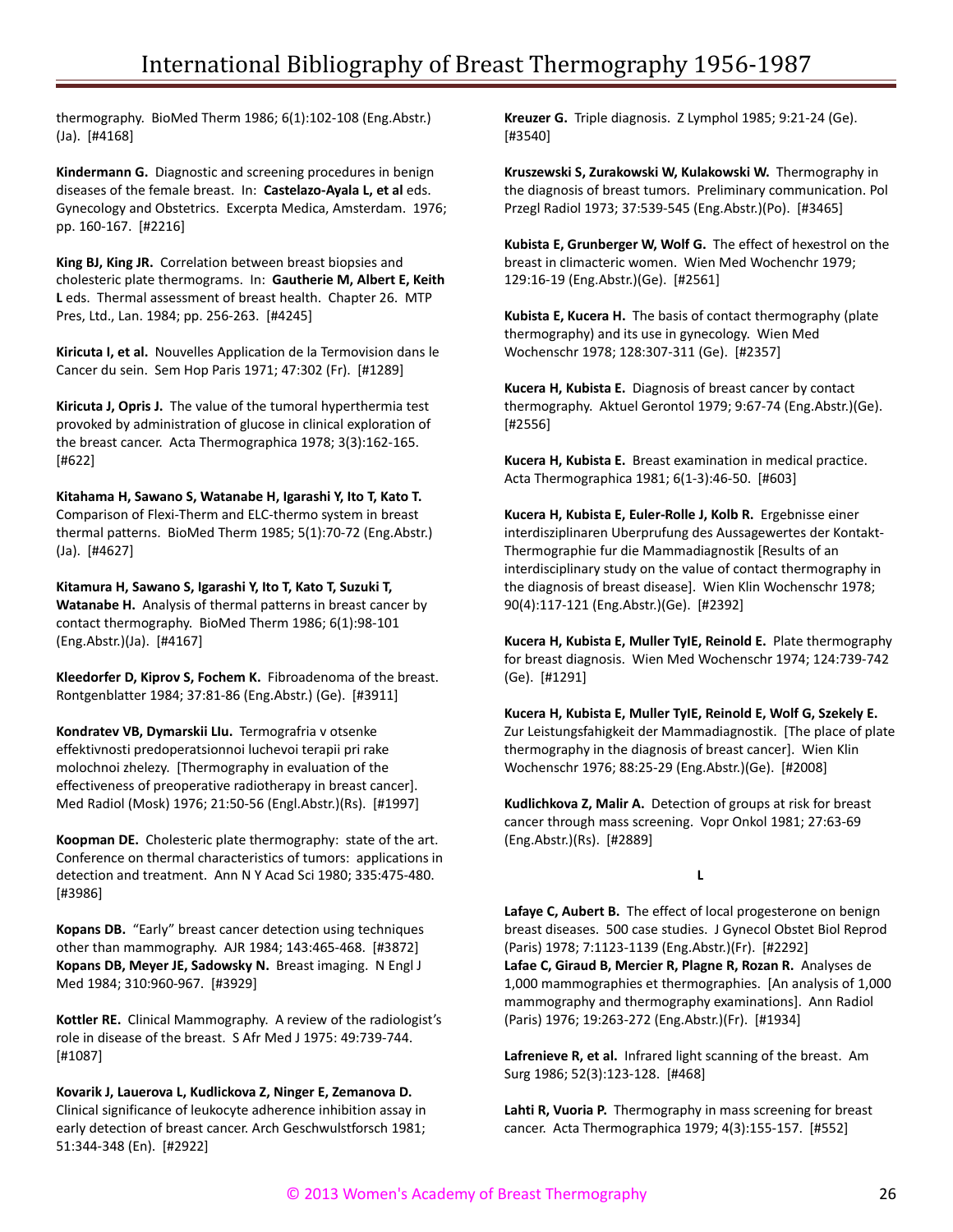**Laine H, Harjula A, Tallroth K.** Sonography in palpable breast tumours. Comparison with palpation, thermography and X-ray mammography. J Belge Radiol 1985; 68:5-8. [#3566]

**Lapayowker MS, Barash I, Byrne R, Chang J, Dodd G, Farrell C, Haberman JD, Isard HJ, Threatt B.** Criteria for obtaining and interpreting breast thermograms. Cancer 1976; 38:1931-1935. [#1967]

**Lapayowker MS, Kundel HL, Ziskin M.** Thermographic patterns of the female breast and their relationship to carcinoma. Cancer 1971; 27:819-822. [#3320]

**Lapayowker MS, Revesz G.** Thermography and ultrasound in detection and diagnosis of breast cancer. Cancer 1980; 46:933- 938. [#2605]

**Lapayowker MS, Salen S, Ziskin M, Rosemond GP.** Breast cancer detection by manual surface temperature detector: comparison with results of thermography and mammography. Cancer 1973; 31:777-783. [#3509]

**Lascar J.** Thermography in breast pathology. Soins Gynecol Obstet Pueric 1981; (2):39-42 (Fr). [#2992]

**Lattanzio V, Grimaldi A, Mangialardi G.** Diagnostic value of telethermography. Presented at the 2<sup>nd</sup> Congress, Italian Society of Thermology, Sept. 20-22, 1979, Selva di Fasano, Italy (Abstract). Acta Thermographica 1980; 5(2):122. [#4490]

**Lauth G, Eulenburg R.** Thermography of the female breast – a report from the University Clinic, Marburg (1972-1984) with special reference to mammary carcinomas. Presented at the Fourth International Congress of the European Association of Thermology, Graz, Austria, Sept. 1986. (Abstract). Thermology 1986; 2(2):73-74. [#4308]

**Lauth G, Kalbfleisch H, Kuba P, Muhlberger G, Olbricht J, Wiegand-Auerbach G.** Treffsicherheit diagnostischer Methoden bei Mammatumoren. Dtsch Atzebt 1975; 72:953-959 (Ge). [#1425]

**Lauth G, Muhlberger G.** Liquid-crystal contact thermography in the diagnosis of breast disorders. In: **Engel J-M, Flesch U, Stuttgen G** eds. Thermological Methods. VCH Verlagsgesellschaft, Weinheim, FRG. 1985; pp. 63-68 (En). [#4112]

**Lawson RN.** Implications of surface temperatures in the diagnosis of breast cancer. Canadian Medical Association Journal 1956; 75:309. [#114]

**Lawson RN.** Thermography – a new tool in the investigation of breast lesions. (Reprinted in THERMOLOGY, 1(2):115-119, 1985). Canadian Services Medical Journal 1957; 13:517-524. [#72]

**Lawson RN, Chughtai MS.** Breast cancer and body temperature. Can Med Assoc J 1963; 88:68-70. [#1437]

**Lawson RN, et al.** Breast cancer and heptaldehyde (preliminary report). Can Med Assoc J 1956; 75:486. [#1440]

**Lax H.** Problems in diagnosis and therapy of breast carcinoma. Arch Gynaekol 1971; 211:1-25 (Ge). [#3298]

**Le Treut A, Dilhuydy MH, Lagarde C.** Apport de la xeroradiographie et de la thermographie au diagnostic et au bilan des cancers du sein operable. [Xeroradiographic and thermographic contributions to the diagnosis and prognosis of operable breast cancer]. Bull Cancer (Paris) 1977; 64:567-575 (Eng.Abstr.)(Fr). [#2083]

**Leger JL, Naimark AP, Beique RA, McFarlane DV, Miller S, Miller AB.** Rapport du Comite 'ad hoc' sur la mammographie. [Report of the "ad hoc" committee on mammography]. J Can Assoc Radiol 1974: 25(1):3-21 (En). [#1026]

**Leis HP.** Diagnosis of breast cancer. In: **Nyirjesy I** eds. Can. J. Surg. Chicago Gynecol. Soc. For the St. 1977; pp. 91-120. [#4269]

**Leis HP Jr.** Presymptomatic diagnosis of breast cancer. Prog Clin Cancer 1970; 4:133-140. [#3064]

**Leis HP Jr.** Multidisciplinary approach to the early diagnosis of breast cancer. Int Surg 1971; 56:135-144. [#3277]

**Leis HP Jr.** Clinical diagnosis of breast cancer. J Reprod Med 1975; 14:231-240. [#724]

**Leis HP Jr.** Present knowledge of breast cancer. Minerva Chir 1976; 31:1297-1312. [#1926]

**Leis HP Jr, Girolamo RF.** Preoperative work-up in breast surgery. Int Surg 1978; 63:17-22 [#2316]

**Lemon HM, Thiessen EU.** Summary and recommendations of the workshop on breast cancer. Cancer 1974; 33:1740-1743. [#1563]

**Lenskaia OP.** Radioisotope and thermographic studies in timorous breast disease. Med Radiol (Mosk) 1981; 26:35-38 (Eng.Abstr.)(Rs). [#2910]

**Lenskaia OP, Glazkova TG, Gabuniia RI, Bogdasarov IuB.** Evaluation of the information content of thermographic signs of the breasts using a computer. Med Radiol (Mosk) 1981; 26:24-28 (Eng.Abstr.)(Rs). [#3035]

**Leonardi G, Viganotti G.** Automatic diagnosis of thermomammograms. Acta Thermographica 1977; 2(3):150-154. [#525]

**Leonardi G, Viganotti G, Cerchiari U.** Statistical comparison between human and computerized tele-thermomammography diagnosis. Acta Thermographica 1979; 4(3):137-141. [#548]

**Leonardi G, Viganotti G, Cerchiari U.** The automatic diagnosis in tele-thermography of the breast: statistical results. Presented at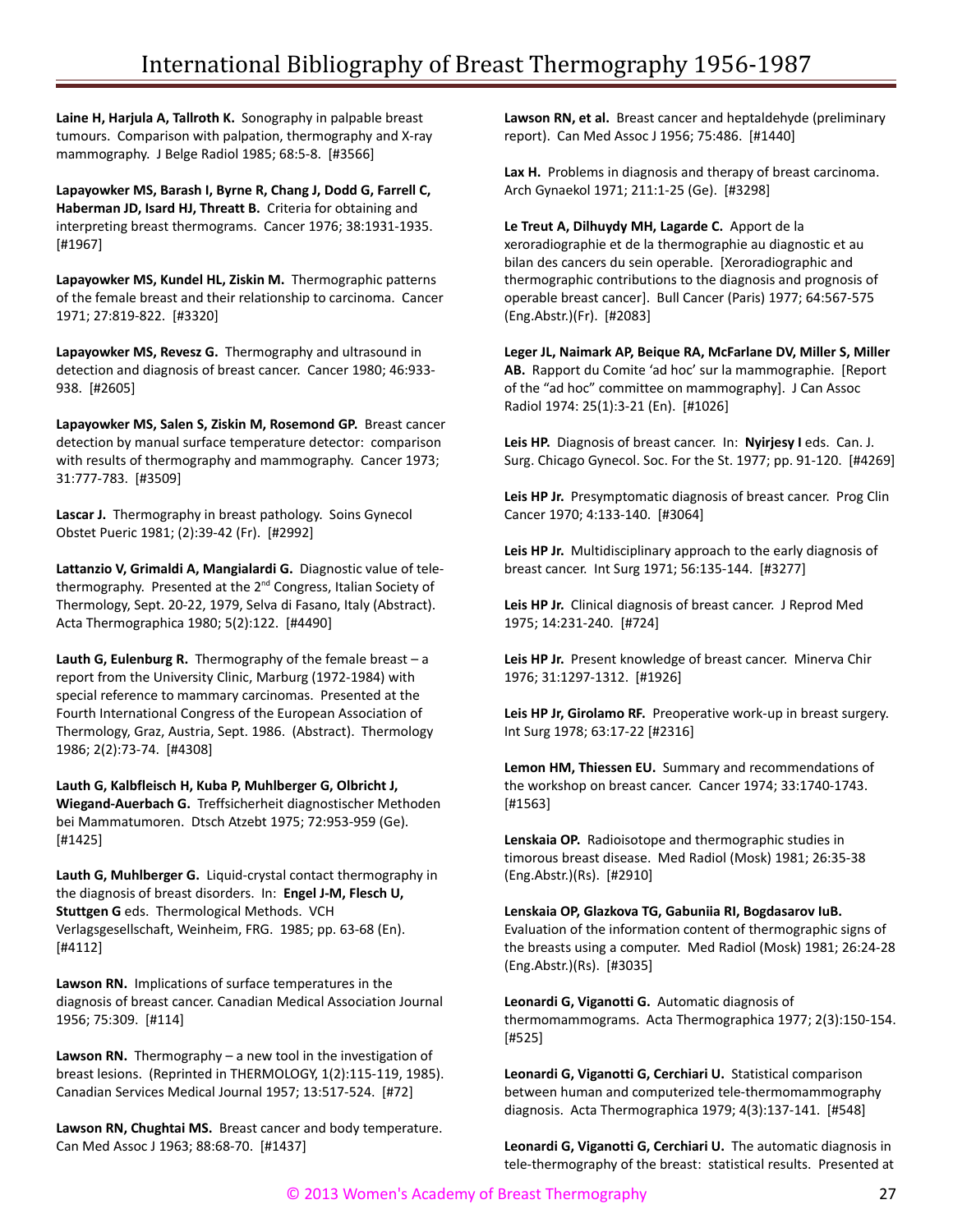the 2<sup>nd</sup> Congress, Italian Society of Thermography, Sept. 20-22, 1979, Selva di Fasano, Italy (Abstract). Acta Thermographica 1980; 5(2):124. [#4493]

**Leonardi G, Viganotti G, Ferrante C, Bergonzi S, Coopermans de Yoldi G.** Breast diagnosis by computerized telethermographic system. Presented at the Fourth International Congress of the European Association of Thermology, Graz, Austria, Sept. 1986. (Abstract). Thermology 1986; 2(2):73. [#4306]

**Lester RG.** President's address. The contributions of radiology to the diagnosis, management, and cure of breast cancer. Radiology 1984; 151:1-7. [#3927]

**Letton AH, Mason EM.** Routine breast screening. Survival after 10.5 years follow-up. Ann Surg 1986; 203:470-473. [#948]

**Levraud J, Robert F, Amalric R, Spitalier JM.** Surveillance thermovisuella des cancers du sein traits par irradiations exclusives. Corse Med 1973; 2:142-154. [#4098]

**Lewandowski A, Witczak W.** Termografia – postep w diagnostyce raka sutka. [Thermography: an advance in the diagnosis of breast neoplasms]. Wiad-Lek 1977; 30(7):529-534 (Eng.Abstr.)(Po). [#2221]

**Lewis JD, Milbrath JR, Shaffer KA, Das Gupta TK.** Implications of suspicious findings in breast cancer screening. Arch Sug 1975; 110:903-907. [#22]

**Lewison EF.** The need for early diagnosis in improving the results of surgery in breast cancer. Ann NY Acad Sci 1964; 121:267. [#1433]

**Lewison EF, Neto AS.** Bilateral breast cancer at the Johns Hopkins Hospital. A discussion of the dilemma of contralateral breast cancer. Cancer 1971; 28:1297-1301. [#3227]

**Libenfeld AM, Barnes JM, Barnes RB, Brasfield R, Connell JF, Diamond E, Gershon-Cohen J, Haberman J, Isard H, Lane WZ, Lattes R, Miller J, Seaman W, Sherman R.** An evaluation of thermography in the detection of breast cancer. A cooperative pilot study. Cancer 1969; 24:1206-1211. [#1122]

**Libshitz HI.** Thermography of the breast. Current status and future expectations. JAMA 1977; 238:1953-1954. [#2149]

**Libshitz HI, Southard ME.** Thermography of the breast following primary radiation therapy for carcinoma of the breast. Proceedings, Annual Meeting of the American Thermographic Society, Gloucester, Mass., June 23-24 1973. [#4872]

**Lilienfeld AM.** Some limitations and problems of screening for cancer. Cancer 1974; 33:1720-1724. [#1564]

**Lindberg PJ.** A prism line-scanner for high-speed thermography. Opt Acta (Lond) 1968; 15:305. [#1113]

**Lindenbraten LD.** Early diagnosis of breast cancer. Med Radiol (Mosk) 1974; 19:3-10 (Eng.Abstr.)(Rs). [#1293]

**Lindenbraten LD.** Tactics in the complex examination of women with breast dysplasia and breast neoplasms. Khirurgiia (Mosk) 1982; (5):8-15 (Eng.Abstr.)(Rs). [#3625]

**Lindenbraten LD, Ginzburg LI.** Thermography in detecting breast diseases in mass prophylactic examinations. Med Tekh 1980; (4):49-52 (Eng.Abstr.)(Rs). [#2590]

**Lloyd-Williams K.** Thermography in the prognosis of breast cancer. Bibl Radiol 1969; 5:62-67 or 127-129. [#3074]

**Lloyd-Williams K.** Temperature measurement in breast disease. Ann NY Acad Sci 1964; 121:272. [#1434]

**Lloyd-Williams K.** Thermography in the prognosis of breast cancer. Bibl Radiol 1968; 5:127-129. [#1630]

**Lloyd-Williams K.** Thermography in breast cancer. Br J Radiol 1969; 42:75. [#3073]

**Lloyd-Williams K.** A thermographic prognostic index. In: **Ring EFJ, Phillips B** eds. Recent Advances in Medical Thermology. Plenum Press, New York. 1984; pp. 551-557. [#876]

**Lloyd-Williams K, Lloyd-Williams F, Handley R.** Infrared thermometry in the diagnosis of breast disease. Lancet 1961; 2:1378-1381. [#1439]

**Lloyd-Williams K, Phillips BH, Stevens RG, Beaman SA, Fleming PJV.** Thermography in screening for breast cancer. Presented at the Fourth International Congress of the European Association of Thermology, Graz, Austria, Sept. 1986. (Abstract). Thermology 1986; 2(2):74-75. [#4312]

**Logan WW** ed. Breast carcinomas: the radiologist's expanded role. John Wiley & Sons, New York 1977. [#2213]

**Logan WW, Lind B.** Improved liquid cholesterol ester crystal thermography of the breast. J Surg Oncol 1976; 8:363-368. [#1963]

**Lohbeck HU, Frischbier HJ.** The value of infrared and plate thermography in the early diagnosis of mastocarcinoma. Rontgenblatter 1978; 31:329-332 (Eng.Abstr.)(Ge). [#2349]

**London RS, Sundaram GS, Murphy L, Manimekalai S, Reynolds M, Goldstein PJ.** The effect of vitamin E on mammary dysplasia: a double-blind study. Obstet Gynecol 1985; 65:104-106. [#3616]

**Loriaux C.** The diagnosis and the pronostic factors in breast cancer. Rev Med Brux 1982; 3:191-196 (Eng.Abstr.)(Fr). [#3638]

**Luciani S, Meggiorini ML, Tribulato E, Pozzi V.** Definition of groups with high-risk for breast cancer, using contact thermography. Minerva Ginecol 1982; 34:745-748 (Eng.Abstr.) (It). [#255]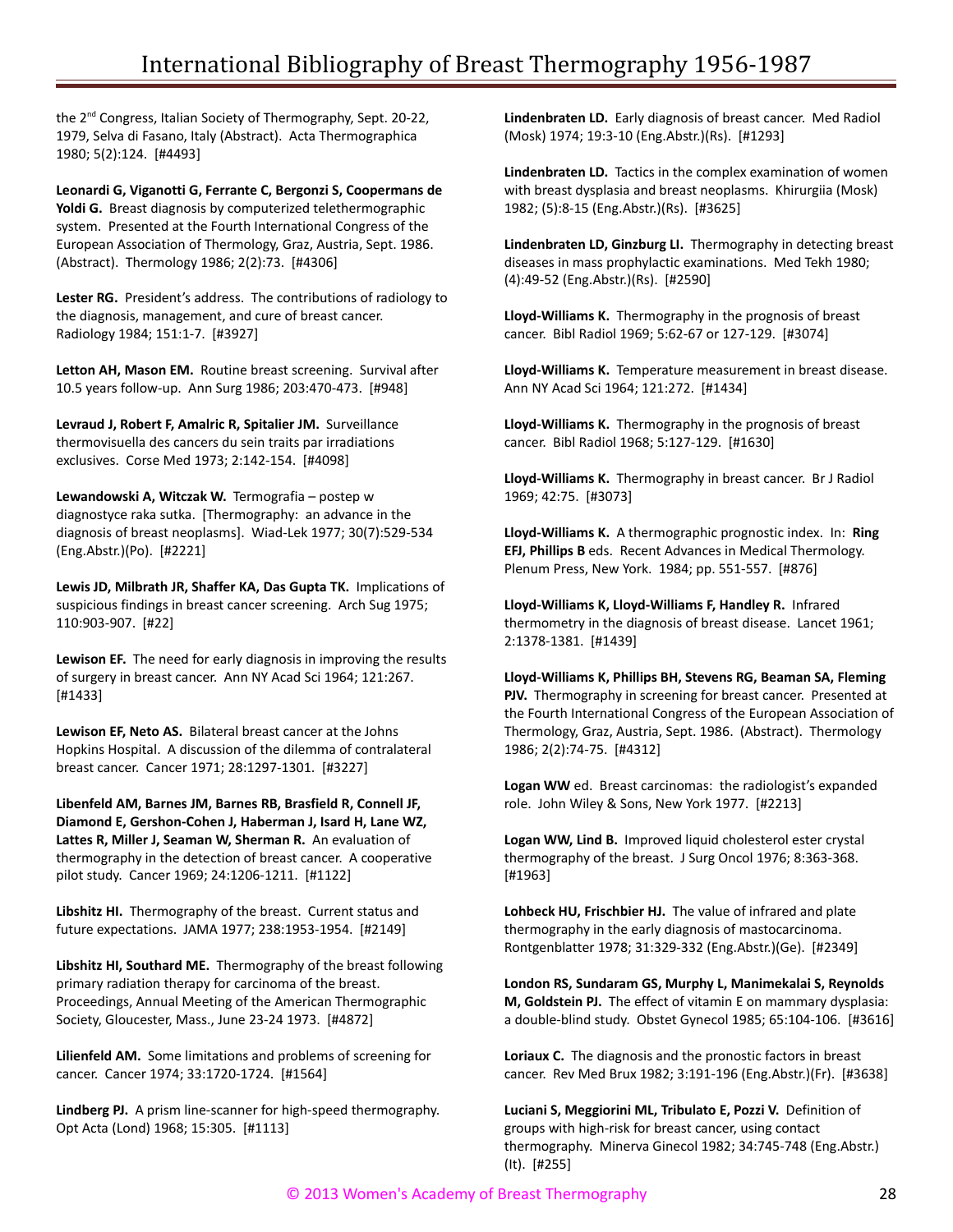**Lundgren B.** Diagnosis and screening in breast cancer; a review. Eur J Cancer Clin Oncol 1983; 19:1709-1710. [#3696]

**Luparia E, Tetti A, Dolfin G, Saccone V, Schiavone A.**

Comparison between infra-red thermography and contact thermography in the diagnosis of breast disease. Acta Thermographica 1981; 6(1-3):89. [#614]

**Luzzati G.** The contribution of contact thermography in the early clinic-radiological diagnosis of breast cancer. Presented, 2nd Congress, Italian Society of Thermography, Sept. 20-22, 1979, Selva di Fasano, Italy (Abstract). Acta Thermographica 1980; 5(2):101-102. [#4441]

**Luzzatti G.** Il valore della termografia a contatto per la diagnosi di cancro della mammilla. Quad Term 1978; 3:43-46 (It). [#1460]

**Luzzatti G, Della Diore L.** Xeroradiografie ed angiotermografia dinamica "a contatto" nella diagnosi del carcinoma mammario. Radiol Med 1979; 65:650-651 (It). [#1491]

**Luzzatti G, Dellafiore L.** Contact thermography in the diagnosis of breast cancer. Acta Thermographica 1981; 6(1-3):34-40. [#601]

**Luzzatti G, Dellafiore L.** Integration between xeromammography and contact thermography in the diagnosis of occult carcinoma of the breast. Minerva Ginecol 1982; 34:863-866 (It). [#206]

**Lynch HT, Harlan W, Swartz M, Marley J, Becker W, Lynch J, Kraft C, Krush AJ.** Multi-phasic mobile cancer screening: a positive approach to early cancer detection and control. Cancer 1972; 30:774-781. [#1395]

#### **M**

**Mahoney L.** Methods for detecting locally recurrent and contralateral second primary breast cancer. Can J Surg 1986; 29:372-373. [#4215]

**Mahoney LJ, Bird BL, Cooke GM.** Annual clinical examination: the best available screening test for breast cancer. N Engl J Med 1979; 301:315-316. [#2528]

**Mahoney LJ, Bird BL, Cooke GM, Ball DG.** Early diagnosis of breast cancer: experience in a consultant breast clinice. Can Med Assoc J 1977; 116:1129-1131. [#2209]

**Makeeva NS, Matafonova LF, Khabarina TD, Bulanova LV, Egorenkov AN.** Application of cholesteric liquid crystals in the diagnosis of mammary, salivary and thyroid gland diseases. Med Radiol (Mosk) 1974; 19:10-12 (Eng.Abstr.)(Rs). [#1294]

**Malanetto C, Cocomero L, Rametta S.** Prevention of mammary tumors in an area hospital and related territory. Results: prospects. Minerva Ginecol 1983; 35:317-320 (Eng.Abstr.)(It). [#3758]

**Malatin D.** Bayesian analysis of thermographic diagnosis of breast cancer. In: **Ring EFJ, Phillips B** eds. Recent Advances in Medical Thermology. Plenum Press, New York. 1984; pp. 599- 605. [#884]

**Maltoni GC.** Contact thermography in breast cancer. Introduction to the theme. Acta Thermographica 1981; 6(1- 3):33. [#600]

**Mamouni A, Samsel M, Gautherie M, Leroy Y.** Radiometrie micro-onde a 9 GHz application aux cancers du sein et a des localisations tumorales diverse. [9GHz microwave radiometry and applications to breast cancer and other tumors]. Proceedings, 14<sup>th</sup> Microwave Power Symposium. IMPI Publ., Monaco. 1979; pp. 252-255. [#4547]

**Mamouni A, Samsel M, Gautherie M, Leroy Y.** Microwave radiometry (9 GHz): applications to breast cancer and other tumors. Proceedings, 14<sup>th</sup> Microwave Power Symposium. IMPI Publ., Ottowa. 1979; pp. 54-57. [#4555]

**Mansfield CM, Carabasi RA, Wells W, Borman K.** Circadian rhythm in the skin temperature of normal and cancerous breasts. Int J Chronobiol 1973; 1:235-243. [#38]

**Mansfield CM, Dodd GD, Wallace JD, Kramer S, Curley RF.** Use of heat-sensing devices in cancer therapy. A preliminary study. Radiology 1968; 91:673-678. [#2856]

**Mansfield CM, Wallace JD, Curley RF, Kramer S, Southard ME.** A comparison of the temperature curves recorded over normal and abnormal breasts. Radiology 1970; 94:697-698. [#1314]

**Marchant DJ.** Screening for breast cancer. Clin Obstet Gynecol 1979; 22:759-776. [#2471]

**Mariel L.** Diagnostic des affections mammaires par la thermographie en plaques. [Diagnosis of breast diseases by plate thermography]. Electrodiagn Ther 1977; 14:131-134 (Fr). [#2098]

**Mariel L.** Contact thermography: indications and limits in the diagnosis of breast cancer (abstract). Acta Thermographica 1977; 2(3):178. [#4010]

**Mariel L, Sarrazin D, Daban A, Alperovitch A, Fontaine F.** The value of mammary thermography. A report on 655 cases. Sem Hop Paris 1981; 57:699-701 (Eng.Abstr.) (Fr). [#3001]

**Marin A, Vasiliad M, Cioroianu I, Ciocirlie B.** The dynamic value of infra-red thermography for the evaluation of therapy in tumours of the breast. Presented at the  $2^{nd}$  Congress, Italian Society of Thermography, Sept. 20-22, 1979, Selva di Fasano, Italy (Abstract). Acta Thermographica 1980; 5(2):123. [#4492]

**Marsh JC.** Editorial: The challenge of breast cancer. Conn Med 1975; 39:17. [#1282]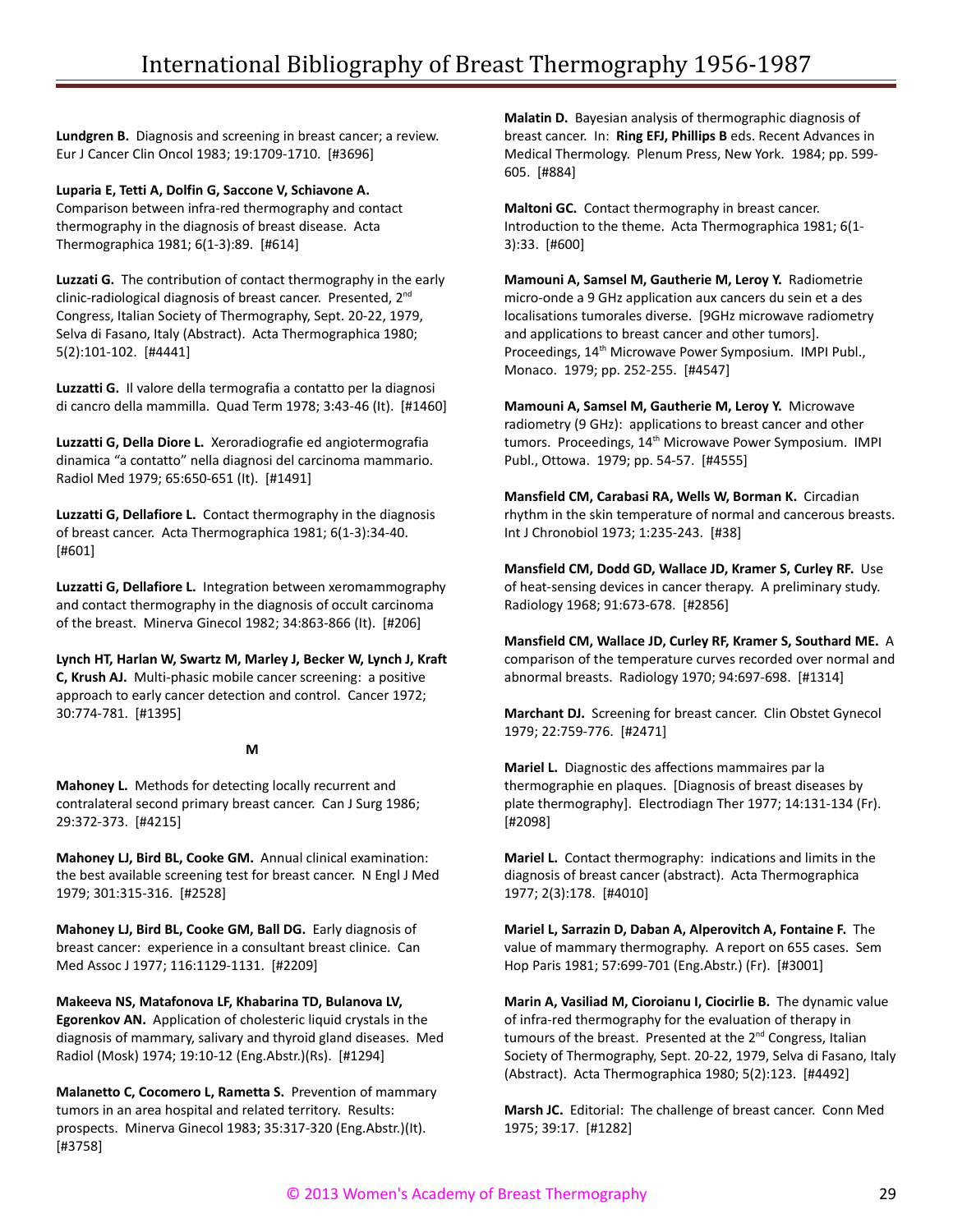**Martin CJ.** The assessment of chemotherapy treatment by quantitative thermography. Acta Thermographica 1979; 4(2):69- 75. [#536]

**Martin J.** Mammographic diagnosis of minimal breast cancer. In: **Feig SA, McLelland R** eds. Thermology. Masson Publishers, New York. 1983; page 257. [#700]

**Martin JE.** Breast imaging techniques. Mammography, ultrasonography, computed tomography, thermography, and transillumination. Radiol Clin North Am 1983; 21:149-153. [#3782]

**Martin-Laval J, Ayme Y, Amalric R, Rouanet-Rousseaux F, Spitalier JM.** Images thermographiques du col normal. Mediterranee Medicale 1978; (163):25-29. [#4813]

**Massa T, Pino G, Boccardo F.** Correlation between mammographic and thermographic patterns. Use of thermography as a possible pre-screening procedure in patients at risk for breast cancer. Eur J Gynaecol Oncol 1986; 7:39-44. [#962]

**Massopust LC.** Infrared photographic study of the superficial veins of the thorax in relation to breast tumors. Surg Gynecol Obstet 1948; 86:54. [#1442]

**Massopust LC, et al.** The infrared phlebogram in the diagnosis of breast complaints: an analysis of 1,200 cases. Surg Gynecol Obstet 1953; 97:619. [#1441]

**Massopust LC, Gardner WD.** Infrared photographic studies of the superficial thoracic veins in the female. Anatomical considerations. Surg Gyn Obst 1950; 91:717-727. [#1492]

**Mazurin VIa, Karmazina AA, Dudareva LA.** Thermography in ambulatory care of patients with breast cancer. Vopr Onkol 1983; 29:22-25 (Eng.Abstr.)(Rs). [#3743]

**McDivitt RW, et al.** Tumors of the Breast. Armed Forces Institute of Pathology 1968. [#1405]

**McFarlane D.** Mammography and cancer of the breast. Can Med Assoc J 1972; 106:805-808. [#3435]

**McQuain D, Berry G, Hill J, Putman P, Smith C, Kelly JM.** Thermal assessment of breast health status by liquid crystal plate thermography: a review of 65,000 patients using the Vectra CAP test system. In: **Gautherie M, Albert E, Keith L** eds. Thermal assessment of breast health. Chapter 9. MTP Press, Ltd., Lancas.

1984; pp. 59-65. [#4229]

**Meggiorini ML, Meggiorini M, Gostinicchi P, Onofri MC, Ostuni R, Stentella P, Pozzi V.** Typology and etiopathogenesis of breast pain. Minerva Med 1985; 76:113-118 (Eng.Abstr)(It). [#3611]

**Melander O.** Thermography as the primary step in mass screening for breast cancer. Proceedings, First Congress on Thermology. Bibl Radiol 1975; 6:91-97. [#1221]

**Melander O.** Prognosis of breast cancer evaluated from the heat picture. Acta Thermographica 1978; 3(1-2):125-129. [#509]

**Melander O, Notter G.** Diagnosis by thermography in breast diseases. Preliminary report. J Radiol Electrol Med Nucl 1967; 48:672-676 (Fr). [#2786]

**Menczer J, Eskin BA.** Evaluation of postpartum breast engorgement by thermography. Obstet Gynecol 1969; 33:260- 263. [#3169]

**Merlen JF, Ducros R.** Nosology of so-called capillarity's ulcers. Phlebologie 1979; 32:353-358 (Eng.Abstr.)(Fr). [#2412]

**Meyers PH, Pochaczevsky R.** Flexi-Therm vacuum-contoured, liquid crystal, dynamic breast thermoangiography as an aid to mammography in the detection of breast cancer. Breast disease, diagnosis and treatment. Holland Publishers, 1981; pp. 73-83. [#220]

**Milanesi C, Baldi Guarinoni A.** Epidermoid cyst of the breast. Radiol Med (Torino) 1984; 70:417-420 (It). [#3801]

**Milanesi C, Griggio L.** Molded milk duct calcifications in a case of ductal epithelioma of breast. Radiol Med (Torino) 1982; 68:820- 823 (It). [#196]

**Milbrath JR.** Does thermography aid in breast cancer detection? In: **Logan WW** eds. Breast Carcinoma. Wiley, New York. 1977; pp. 255-258. [#2214]

**Milbrath JR.** Thermography. In: **Bassett LW, Gold RH** eds. Mammography, Thermography and Ultrasound in Breast Cancer Detection. Part II, Chapter 1. Grune & Stratton, New York. 1982; pp. 143-149. [#4258]

**Milbrath JR, Schlager KJ.** Direct measurement and online automatic interpretation of breast thermograms. In: **Gray JE, Haus AG, Hende WR, et al** eds. Optical instrumentation in Medicine. VIII. SPIE Proceedings. Bellingham, Wash. 1980; pp. 282-285. [#4925]

**Miller AB.** Present status of breast cancer screening. Can Med Assoc J 1977; 117:845-846. [#2144]

**Minkov IuM.** Dynamics of breast fibroadenomas. Med Radiol (Mosk) 1981; 26:63-65 (Eng.Abstr.)(Rs). [#2913]

**Mir-y-Mir L, Planes AB, Caragol SM.** The value of preoperative thermography in patients undergoing reduction mammoplasty and mastopexy. Ann Plast Surg 1979; 3(6):504-515. [#2401]

**Miroshnikov MM, Chernyayev YS.** Thermovision and disease diagnostic. Aerosp Med 1971; 42:746-749. [#3202]

**Moebes R, Steindel HJ, Watzek W, Wolff D.** Diagnostic use of thermography, especially for the evaluation of changes in the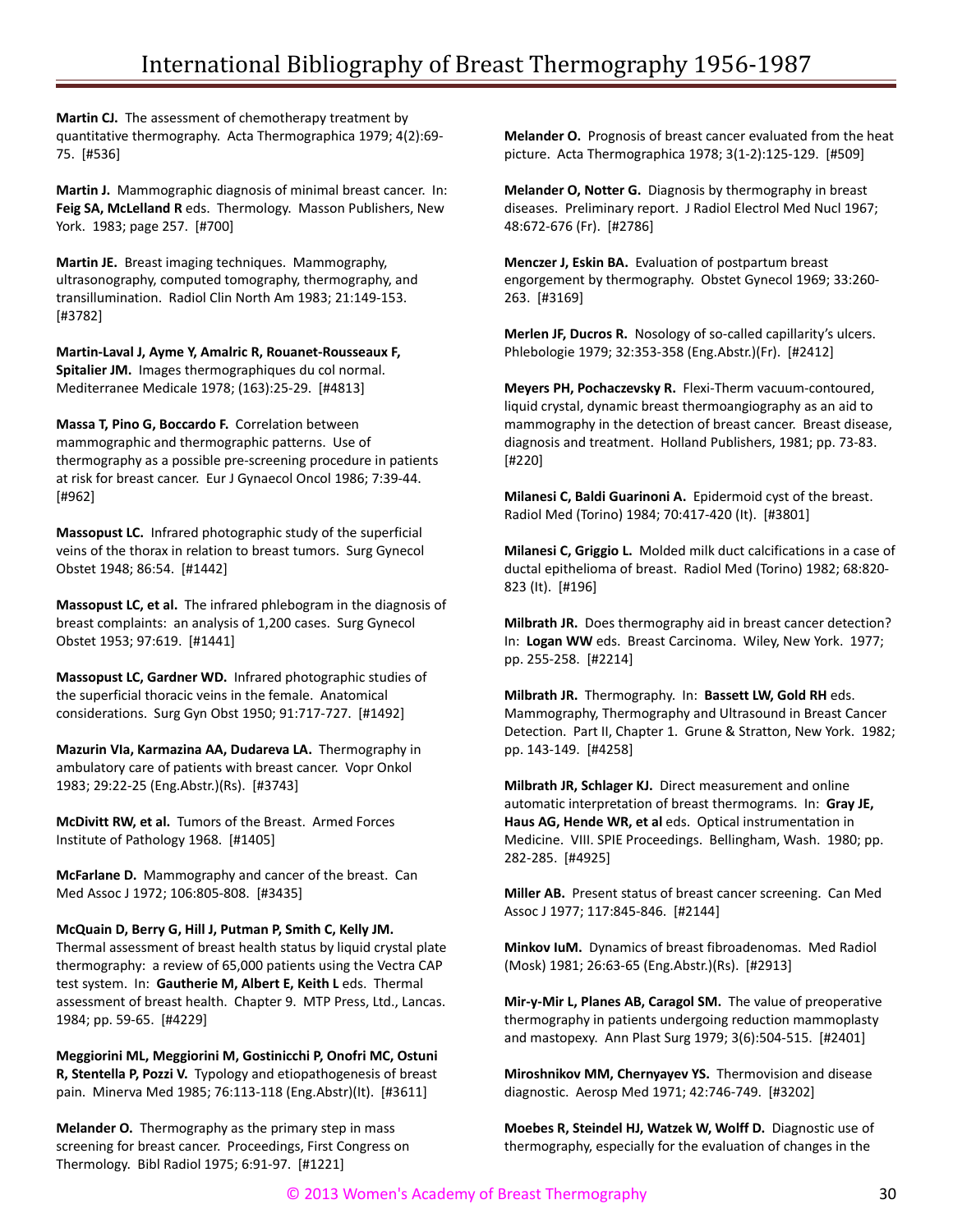mammary gland. Radiobiol Radiother (Berl) 1969; 10:395-402 (Eng.Abstr.)(Ge). [#3117]

**Moiseenko MD, Kitsai TA, Mukhina MV.** Color contact thermography in the diagnosis of breast diseases. Vestn Khir 1980; 124:54-60 (Eng.Abstr.)(Rs). [#2635]

**Moiseenko MD, Mus VF, Mukhina MV.** Experience in the use of liquid crystals in the diagnosis of breast diseases. Vestn Khir 1974; 112(4):11-13 (Eng.Abstr.)(Rs). [#1233]

**Montevecchi F, Abbiati B, Parrella C, Pizzutilo F.** Automation and diagnosis in thermomammogrpahy. Acta Thermographica 1976; 1(3):181-182. [#569]

**Monti R, Di Marino F, Intaglietta M.** Numerical experiments on the simulation and the optimization of the protocol for the breast cancer diagnosis. Acta Thermographyica 1976; 1(3):185- 187. [#572]

**Monti R, Spadaro G.** Thermographic protocol for the measurement of the heat generated by a breast cancer. Acta Thermographica 1982; 7(2):70-76. [#685]

**Montoro AF.** New techniques: thermomammometry. Rev Assoc Med Bras 1971; 17:301-302 (Eng.Abstr.)(Pt). [#3231]

**Montoro AF, Barbosa EM.** Telethermography and breast cancer. AMB 1981; 27:66-68 (Eng.Abstr.)(Pt). [#2980]

**Mooney G.** Breast cancer screening. A study in costeffectiveness analysis. Soc Sci Med 1982; 16:1277-1283. [#323]

**Morel J.** Thermography. A new means for detecting cancer of the breast. Gynaecologia 1968; 166(4):336-337 (Fr). [#1406]

**Morgan RW, Vakil DV.** Etiology of breast cancer. III. Opportunities for prevention. Can Med Assoc J 1974; 111:1105- 1107. [#1465]

**Moskowitz M.** Screening for breast cancer: How effective are our tests? A critical review. CA 1983; 33:26-39. [#3792]

**Moskowitz M.** Thermography as a risk indicator of breast cancer. Results of a study and a review of the recent literature. J Reprod Med 1985; 30:451-459. [#3564]

**Moskowitz M, Feig SA, Cole Beuglet C, Fox SH, Haberman JD, Libshitz HI, Zermeno A.** Evaluation of new imaging procedures for breast cancer. Recent Result Cancer Res 1984; 90:55-61. [#3926]

**Moskowitz M, Fox S, Brun del Re R, Millbrath J, Bassett L, Gold R, Schaffer K.** The potential value of liquid crystal thermography in detecting significant mastopathy. Radiology 1981; 140:659- 662. [#936]

**Moskowitz M, Gartside PS.** Evidence of breast cancer mortality reduction: aggressive screening in women under age 50. AJR 1982; 138:911-916. [#698]

**Moskowitz M, Milbrath J, Gartside P, Zermeno A, Mandel D.** Lack of efficacy of thermography as a screening tool for minimal and stage 1 breast cancer. N Engl J Med 1976; 295:249-252. [#2026]

**Mottl V.** Stale nalehavy problem vcasne diagnozy karcinomu prsu. [The urgent problem of early diagnosis in breast carcinoma]. Rozhl Chir 1976; 55:391-394 (Eng.Abstr.)(Cz). [#2018]

**Mottl V, Dusek M.** Dynamic thermography in the diagnosis of breast cancer. Rozhl Chir 1981; 60:241-244 (Eng.Abstr.)(Cz). [#3000]

**Muhlberger G, Lauth G.** The atypical vessels of the feminine breast in the plate-thermography. Geburtshilfe Frauenheilkd 1975; 35:177-181 (Ge). [#1093]

**Muhlberger G, Lauth G, Kalbfleisch H.** The value of plate thermography in the diagnosis of the breast. Munch Med Wochenschr 1974; 116(47):2047-2054 (Eng.Abstr.)(Ge). [#1234]

**Muhlenstedt O.** Zur diagnostic der mammatumoren unter beruecksichtigug der probebiopsic. Eine Auswertung der faille aus den jahren 1969 bis 1974. Med Welt 1977; 28:33-35 (Ge). [#4033]

**Muller R, Barth V.** Thermography of the breast using plates. A new thermographic examination method. Z Allgemeinmed 1973; 49:1670-1671 (Ge). [#1810]

**Muller R, Barth V, Heuck F.** Plattenthermographic ("Thermographie en plaque") der Mamma. [Plate thermography of the breast. Preliminary results of a new method of thermographic examination]. Dtsch Med Wochenschr 1974; 99:72-76 (Eng.Abstr.)(Ge). [#1786]

**Munakata S, Karaki Y, Saeki T, Hokari I, Saitho M, Kasagi T, Tazawa K, Itho H, Fujimaki M.** Thermographic studies following radical mastectomy for breast cancer. BioMed Therm 1985; 5(1):82-84 (Eng.Abstr.)(Ja). [#4629]

**Mushlin AI.** Diagnostic tests in breast cancer. Clinical strategies based on diagnostic probabilities. Ann Intern Med 1985; 103:79- 85. [#3577]

**Mustacchi G, Milani S, Marangoni O.** Tele-thermography in breast cancer screening: two years experience at the "Tumour Centre" of Trieste. Presented, 2<sup>nd</sup> Congress, Italian Society of Thermography, Sept. 20-22, 1979, Selva di Fasano, Italy (Abstract). Acta Thermographica 1980; 5(2):124-125. [#4494]

**Mustacchi G, Milani S, Sandri P, De Lazzer F, Ficari F, Monti GF, Adovasio R, Pancrazio F, Pietri P.** Telethermography and auxiliary node status as predictors of early relapse in breast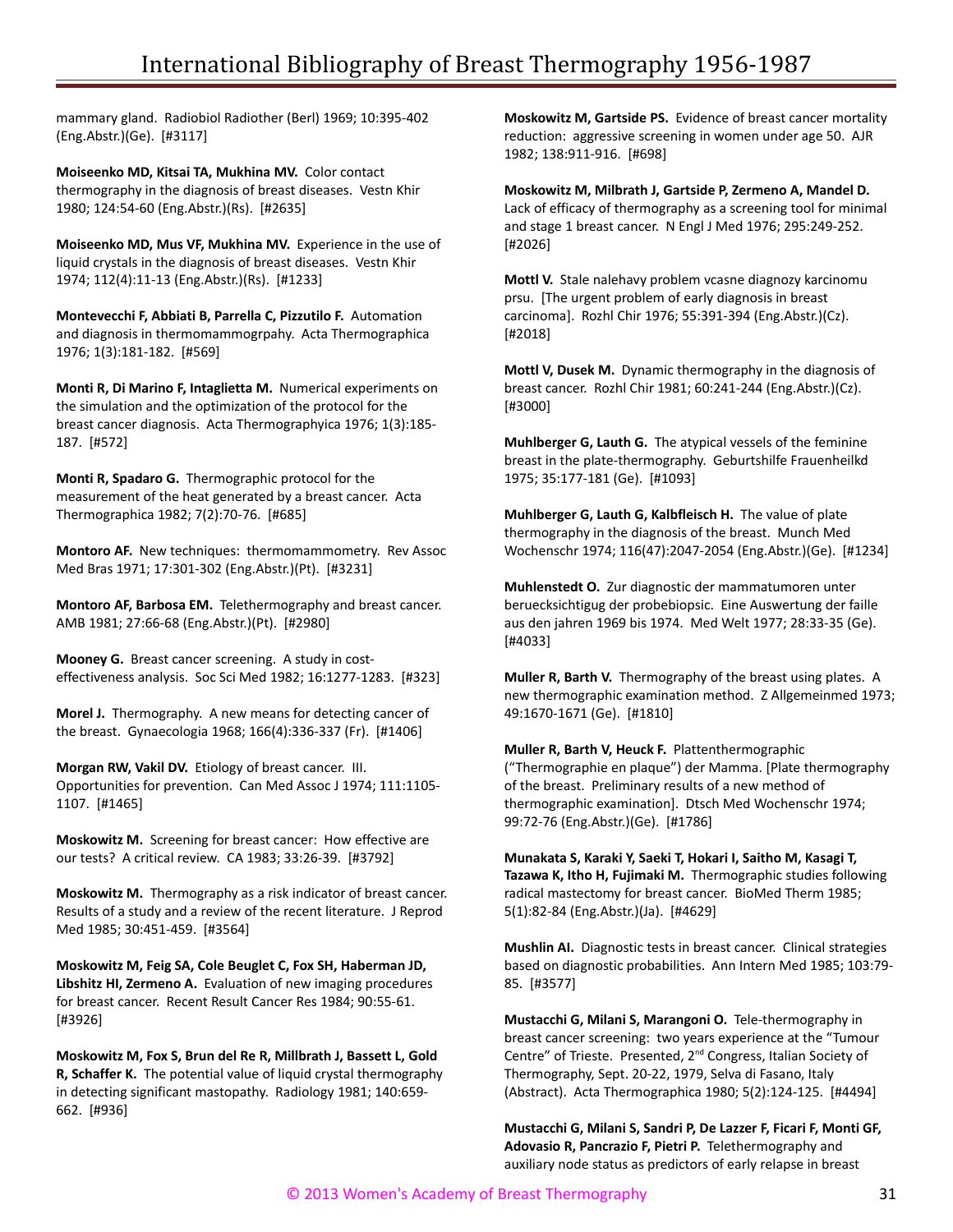cancer: preliminary report. Tumori 1984; 70:455-458 (En). [#3836]

**Mustacchi G, Torretta A, Milani S.** The role of thermography in determining the radiation field cutaneous recurrences. Presented – 8th Seminaire de Telethermographie, Lyon, June 26- 28 (Abstract). Acta Thermographica 1980; 5(3):176. [#1876]

**Mutch F, Simpson HW, Wilson D, Griffiths K, Halberg F.** Age distribution to epitheliosis in cancer mastectomies: possible relevance to "false positive" thermograms. Prog Clin Biol Res 1982; 107:313-320. [#4750]

**Muylder Cde.** Donnes recentes sur le diagnostic et le traitement precoces du cancer du sein. [Recent data on early diagnosis and treatment of breast cancer]. Bull Acad R Med Belg 1968; 8(4):377-417 (Fr). [#1407]

**Myers PC, Barrett AH, Sadowsky NL.** Microwave thermography of normal and cancerous breast tissue. Ann NY Acad Sci 1980; 335:443-455. [#2576]

**N**

**Nagae M, Yamaguchi S.** Cooling examination of breast carcinoma by thermography. BioMed Therm 1984; 4(2):139-143 (Eng.Abstr.)(Ja). [#4658]

**Nagasawa A.** Problems of diagnostic applications for breast cancer, and the practical value of developmental thermography. BioMed Therm 1984; 4(1):16-18 (Eng.Abstr.)(Ja). [#4664]

**Nagasawa A.** Problems in diagnostic applications of thermography for breast cancer, and the practical value of developmental thermography. BioMed Therm 1984; 4(2):144- 147 (Eng.Abstr.)(Ja). [#4659]

**Nagasawa A.** Developmental thermography – its clinical applicability. BioMed Therm 1986; 6(1):8-11 (En). [#4140]

**Nakno A, Hamada Y, Hirono M, Hattori T.** Differentiation between pseudo – and malignant lymphoma of the breast – a case report. Jpn J Surg 1982; 12:76-78 (En). [#3660]

**Nanni MR.** Mondor's disease: diagnostic considerations. Radiol Med (Torino) 1981; 67:978-980 (It). [#2898]

**Nassar AM, Smith RE.** Menstrual variations in thermal properties of the human breast. J Appl Physiol 1975; 39:806. [#21]

**Nathan BE, Burn JI, MacErlean D.** Evaluation of mammary thermography. Br J Surg 1972; 59:299. [#1273]

**Nathan BE, Galasko CS, Pallett JE.** Thermography in breast cancer. Br J Surg 1970; 57:518-520. [#1315]

**Nathan BE, Ian Burn J, MacErlean DP.** Value of mammary thermography in differential diagnosis. Br Med J 1972; 2(809):316-317. [#1274]

**Negin M, Ziskin MC, Piner C, Lapayowker MS.** A computerized breast thermographic interpreter. IEEE Trans BioMed Eng 1977; 24:347-352. [#2183]

**Nemoto T, Patel JK, Rosner D, Dao TL.** Evaluation of the Thermascan device in women with suspected breast malignancy. In: **Gautherie M, Albert E, Keith L** eds. Thermal Assessment of breast health. Chapter 8. MTP Press, Ltd., Lancas. 1984; pp. 54- 58. [#4228]

**Nerlinger RE, Curlei RF, Feig SA, Franco JH, Patchefsky AS, Schwartz GF, Shaber GS.** Thermography as a breast screening project. Presented at the  $1<sup>st</sup>$  Canadian Symposium on Thermography, Quebec. (Abstract). Acta Thermographica 1977; 2(1):57. [#4069]

**Newman P, Evans AL, Davison M, Jackson I, James WB.** A system for the automated diagnosis of abnormality in breast thermograms. Brit J Radiol 1977; 50:231-232. [#4452]

**Newmann P, Davison M, Jackson I, James WB.** The analysis of temperature frequency distributions over the breasts by a computerized thermography system. Acta Thermographica 1979; 4(1):3-8. [#470]

**Nichini FM, Goldman L, Lapayowker MS, Levy WM, Maier W, Rosemond GP.** Inflammatory carcinoma of the breast in a 12 year-old girl. Arch Surg 1972; 105:505-508. [#3399]

**Nikitin VA.** Use of thermography in the diagnosis of breast diseases. Khirurgiia (Mosk) 1984; (6):98-99 (Rs). [#3876]

**Nomura Y, Hattori T, Takeda M, Abe Y, Inoue K.** Thermography experiments on breast diseases. In: **Atsmi K** eds. Medical Thermography. Univ. of Tokyo Press, Tokyo. 1973; pp. 192-201. [#4896]

**Nomura Y, Takeda M, Hattori T.** Infrared thermometry in diagnosis of breast diseases. Gan No Rinsho 1969; 15:191-196 (Ja). [#3152]

**Normelli H, Sevastik J, Wallberg H.** The thermal emission from the skin and the vascularity of the breasts in normal and scoliotic girls. Spine 1986; 11:405-408. [#2669]

**Notter G, Melander O.** Thermographic studies in diseases of the breast. Preliminary report. Fortschr Geb Rontgenstr Nuklermed 1966; 105:657-664 (Ge). [#2709]

**Notter G, Melander O.** Thermographische Untersuchung bei Erkrankungen der Brustdruse Vorlaufige Mitteilung. Fortschr Roentgenstr 1966; 105:657-664 (Ge). [#1426]

**Nyirjesy I.** Thermography and detection of breast carcinoma. J Reprod Med 1977; 18:165-175. [#735]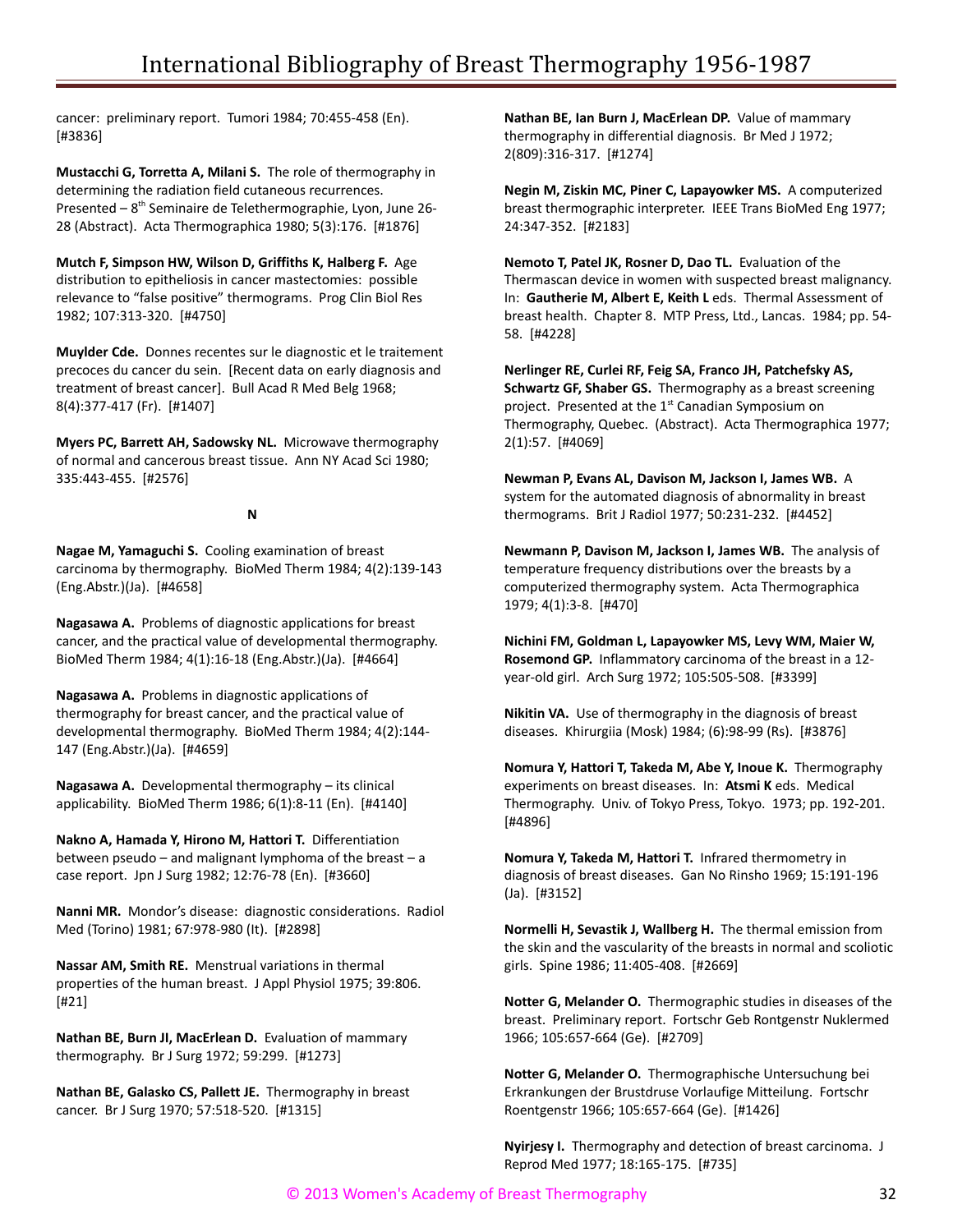**Nyirjesy I.** Breast carcinoma [letter]. Obstet Gynecol 1977; 50:253-254. [#2189]

**Nyirjesy I.** Current concepts of screening for breast cancer. Acta Thermographica 1977; 2(3):135-137. [#522]

**Nyirjesy I.** Indications for thermography in the United States. Acta Thermographica 1978; 3(1-2):91-94. [#504]

**Nyirjesy I.** Breast thermography. Clin Obstet Gynecol 1982; 25:401-408. [#798]

**Nyirjesy I.** Breast thermography as an adjunct to clinical evaluation of the breasts. In: **Ring EFJ, Phillips B** eds. Recent Advances in Medical Thermology. Plenum Press, New York. 1984; pp. 569-575. [#878]

**Nyirjesy I, Abernathy M, Billingsley F, Bruns P.** Thermography and detection of breast carcinomas: a review and comments. Jour Reprod Med 1977; 18(4):165-169. [#12]

**Nyirjesy I, Amalric R, Spitalier JM, Brandone H, Ayme Y, Kurtz JM.** Clinical evaluation, mammography and thermography in the diagnosis of breast cancer. Thermology 1986; 1(3):170-173. [#81]

**Nyirjesy I, Billingsley FS.** Detection of breast carcinoma in a gynecologic practice. OB/GYN 1984; 64:747-751. [#228]

## **O**

**Ohashi Y, Uchida I, Onai Y.** Diagnostic criteria of breast cancer by thermography. BioMed Therm 1984; 4(2):137-138 (Eng.Abstr.) (Ja). [#4657]

**Ohashi Y, Yamazaki Z, Onai Y, Uchida I.** The diagnosis of breast cancer by thermography. In: **Atsumi K** eds. Medical Thermography. Univ. of Tokyo Press, Tokyo. 1973; pp. 215-252. [#4419]

**Ohkashi Y.** On the Diagnosis of Breast Cancer by Thermography. Cancer Institute Hospital, Tokyo 1970. [#1316]

**Olenin VP.** Metod aktivnoi dinamicheskoi termografii v diagnostike raka molochnoi zhelezy. [Method of active dynamic thermography in the diagnosis of breast cancer]. Nov Med Tekh 1977; (1):54-57 (Eng.Abstr.)(Rs). [#2134]

**Oliver C.** Thermography, a Canadian invention finding wider applications. Can Med Assoc J 1977; 117:680, 683-680,685. [#2152]

**Oliver R, Watmough DJ.** Infrared thermography and breast disease. Br Med J 1971; 1:15. [#3338]

**Olivotto R, Pietroiusti M, Ravasini R.** Problemi metodologici e prospettive cliniche della termografia medica. [Methodological problems and clinical prospects of medical thermography]. Ann Radiol Diagn (Bologna) 1966; 39:427-456 (It). [#2714]

**Olthuis G.** Breast cancer. Ned Tijdschr Geneeskd 1974; 118:857- 860 (Du). [#1591]

**Onai Y, et al.** Some basic studies on breast thermography using phantoms for detection of tumors. In: **Atsumi K** eds. Medical Thermography. Univ. of Tokyo Press, Tokyo. 1973; pp. 179-191. [#942]

**Onnis A, Marchetti M, Graziottin A.** Hormones and risk of breast cancer. Eur J Gynaecol Oncol 1983; 4:13-17. [#3767]

**Onnis A, Nardelli GB, Mozzanega B, Lamaina V, Onnis GL, Maggino T, Litta P, Marchetti M.** Progestinic treatment of mastodynia. New suggestion for the follow-up. Eur J Gynaecol Oncol 1984; 5:11-15. [#3932]

**Ooi H, Miki Y.** Computer analysis of breast cancer thermograms. Iyodenshi To Seitai Kogaku 1976; 14:111-117 (Ja). [#2001]

**Orlov AA, Kondratev VB, Semiglazov VF, Gershanovich ML.** Thermography in the combined diagnosis of minimal breast cancer. Vopr Onkol 1984; 30:63-67 (Eng.Abstr.)(Rs). [#3883]

**Osman MM, Afify EM.** Thermal modeling of the normal woman's breast. J Biomech Eng 1984; 106:123-130. [#3886]

**Otto HH.** Thermographie in der Medizin, technische Voraussetzungen und diagnostische Moglickeiten. [Thermography in medicine]. Zentralbl Chir 1978; 103(1):108 (Eng.Abstr.)(Ge). [#209]

**Ovanesian DR.** The breast in patients with uterine myoma and dysfunctional uterine hemorrhage examined by the thermovision method. Sov Med 1984; (9):104-107 (Rs). [#3837]

## **P**

**Padron M, Cifuentes Langa S, Vega-Hazas G, San Roman JM,** Padron M Jr. Infra-red thermography and fast growing breast cancers. Presented, 2<sup>nd</sup> Congress, Italian Society of Thermography, Sept. 20-22, 1979, Selva di Fasano, Italy (Abstract). Acta Thermographica 1980; 5(2):106. [#4459]

**Pahnke VG, Kitschke HJ, Bernauer M, Koll R.** Nonpuerperal mastitis – a disease with increasing clinical relevance? Geburtshilfe Fraunheilkd 1985; 45:29-35 (Eng.Abstr.)(Ge). [#3603]

**Palmer DS, Garb M.** Liquid crystal thermographic mammography: a preliminary assessment of a controversial modality. S Afr Med J 1984; 66:645-647. [#151]

**Palmieri B, Noera G, Arisi E, Cogni P.** Liquid crystal thermography in the diagnosis of diseases of the breast. Minerva Chir 1979; 34:843-852 (It). [#2486]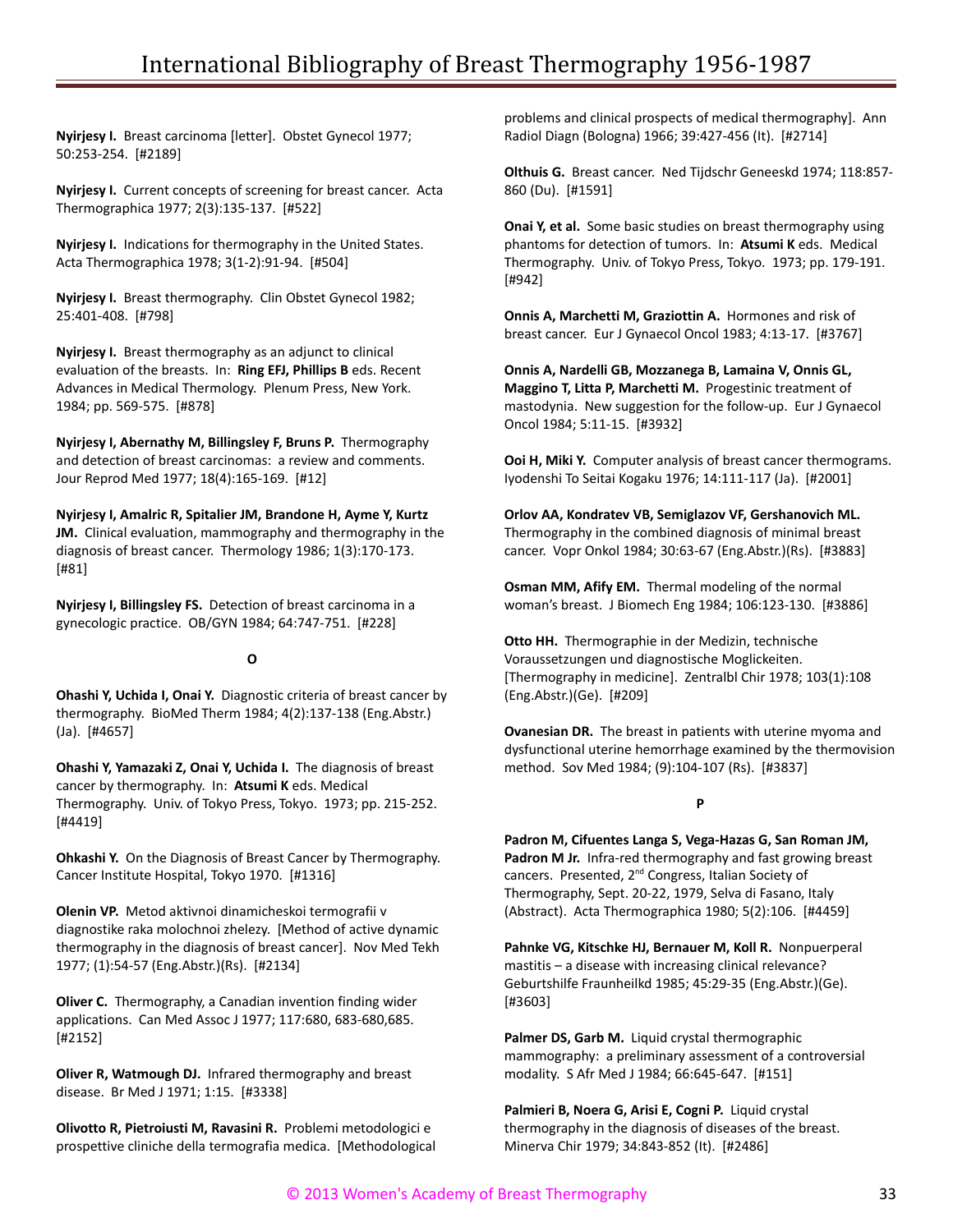Parfitt R, Stoll BA. Breast carcinoma and skin resistance [letter]. Lancet 1976; 2:1255-1256. [#1961]

Parienty R. Mammography against cancer of the breast in the U.S.A. Preclinical radiology: price of a cure? Nouv Presse Med 1973; 2:1211-1214 (Fr). [#3494]

Parker JM. Thermography - A negative appraisal [editorial]. J Okla State Med Assoc 1978; 71(8) [#2314]

**Parodi S, Taningher M, Toma S, Scarpi D, Santi L.** Ionizing radiations: DNA damage, mutagenicity and morphological transformation in mammalian cells. Acta Thermographica 1981; 6(1-3):10-15. [#595]

**Parry CE.** Breast Thermography. In: **Uematsu S** eds. Medical Thermography, Theory and Clinical Applications. Brentwood Pub. Corp., Los Angeles. 1976; pp. 184-196. [#920]

**Parry CE, Freundlich IM, Wallace JD.** Breast thermograms in ovulatory and anovulatory menstrual cycles. Brit J Radiol 1972; 45:507-509. [#24]

**Patchefsky AS, Shaber GS, Schwartz GF, Feig SA, Nerlinger RE.** The pathology of breast cancer detected by mass population screening. Cancer 1977; 40:1659-1670. [#2151]

**Patterson P.** Experts stymied by mysteries of breast cancer. AORN J 1981; 33:770-774. [#3031]

**Pavelka R, Schneider WH.** Clinical experience with danazol treatment of endometriosis and mastopathy. Wien Klin Wochenschr 1981; 93:595-599 (Eng.Abstr.)(Ge). [#2903]

**Pavetto PF, Marinoni M.** Considerazioni sull'applicazione di metodi termo-mammografici e colesterici nella diagnosi precoce del carcinoma mammario. [Use of thermomammographic and cholesteric methods in the early diagnosis of breast carcinoma]. Minerva Med 1977; 68(1):41-55 (Eng.Abstr.)(It). [#2250]

**Pavlov KA, Mishura VI, Nazarenko VP, Karachunskii MS, Shalman IaS.** System for organizing the active screening of breast diseases at industrial enterprises. Vopr Onkol 1982; 28:58-62 (Eng.Abstr.)(Rs). [#3664]

**Pavlov KA, Semiglazov VF.** Detection of early forms of breast cancer by mass screening examinations. Neoplasma 1981; 28:611-615. [#2940]

**Pavlov KA, Semiglazov VF, Chernomordikova MF.** Search for effective means in the early detection of breast cancer. Vopr Onkol 1981; 27:26-29 (Eng.Abstr.)(Rs). [#2968]

**Pavlov KA, Semiglazov VF, Chernomordikova MF, Sanchakova AV, Aleksandrova GI.** Comprehensive prophylactic examinations of women for the detection of early forms of breast cancer. Vopr Onkol 1978; 24:86-90 (Eng.Abstr.)(Rs). [#2344]

**Pescarini L, Di Maggio C, Ricci G.** Nipple hyperthermia in breast cancer. Presented at the 2<sup>nd</sup> Congress, Italian Society of Thermography, Sept. 20-22, 1979, Selva di Fasano, Italy (Abstract). Acta Thermographica 1980; 5(2):125. [#4495]

**Peters F, Geisthovel F, Schulze-Tollert J, Pfleiderer A, Breckwoldt M.** Non-puerperal mastitis, Etiology, clinical aspects and therapy. Dtsch Med Wochenschr 1985; 100:97-104 (Eng.Abstr.)(Ge). [#3614]

**Petersen H, Meyer W.** Delay in diagnosis and therapy of breast tumors. Med Klin 1974; 69:1889-1894 (Eng.Abstr.)(Ge). [#1344]

**Petrovskii BV, Zaretskii VV, Vykhovskaia AG, Derkovskii MM.** Thermografia v Khirurgicheskoi Praktike (Thermography in surgical practice). Khirurgiia (Mosk) 1966; 42(9):79-82 (Rs). [#2676]

**Pflanzer K, Dirnberger F.** Zur Problematik der Mammadiagnostik nach Reduktionsplastiken. [Problems in the diagnosis of breast disease following mammoplasty]. Wien Klin Wochenschr 1977; 89:484-489 (Eng.Abstr.)(Ge). [#2157]

**Pflanzer K, Kleedorfer D, Pflanzer D, Fochem K.** The consistency of thermographic findings in the breast (with a proposal for lowering the radiation load in repeated mammographies). Wien Klin Wochenschr 1983; 95:525-528 (Eng.Abstr.)(Ge). [#3727]

**Pietroiusti M, Viganotti G.** La nostra esperienza nel depistage del ca mammario. [Personal experience in screening for breast cancer]. Minerva Chir 1976; 31:1293-1295 (It). [#1927]

**Pino G, Serra GE, Gatti G, Rigoli ML, Massa T, Toma S.** Thermographic findings as related to the menstrual cycle. Thermographica 1981; 6(1-3):26-28. [#598]

**Pinotti JA, Collier AM.** Subclinical detection of neoplastic lesions of the breast by plate thermography. Experience with 3000 cases examined. AMB 1981; 27:294-296 (Eng.Abstr.)(Pt). [#1860]

**Pistolesi GF, Dalla Palma F, Gortenuti G, Lovisatti L.** Semeiotica termografica del cancro dell mammilla. [Thermographic signs of cancer of the breast]. Radiol Med (Torino) 1970; 56:1023-1035 (It). [#1317]

**Pistolesi GF, Dalla Palma F, Gortenuti G, Lovisatti L.** Termografia e cancro delia mammilla. Radiol Medica 1973; 59:881-919 (It). [#4420]

**Pistolesi GF, Tonegutti M, Montemezzi S.** The role of thermography in the pluriphasic diagnosis of breast cancer. Institute of Radiology, University of Verona, Italy [#4283]

**Pluygers E.** Ultrasonic diagnosis by A and B echography of breast diseases. J Belge Radiol 1975; 58:15-29 (Fr). [#1092]

**Pluygers E, Beauduin M, Rombaut M.** Diagnostic en 2 etabes et traitement conservateur du cancer de sein. [2-step diagnosis and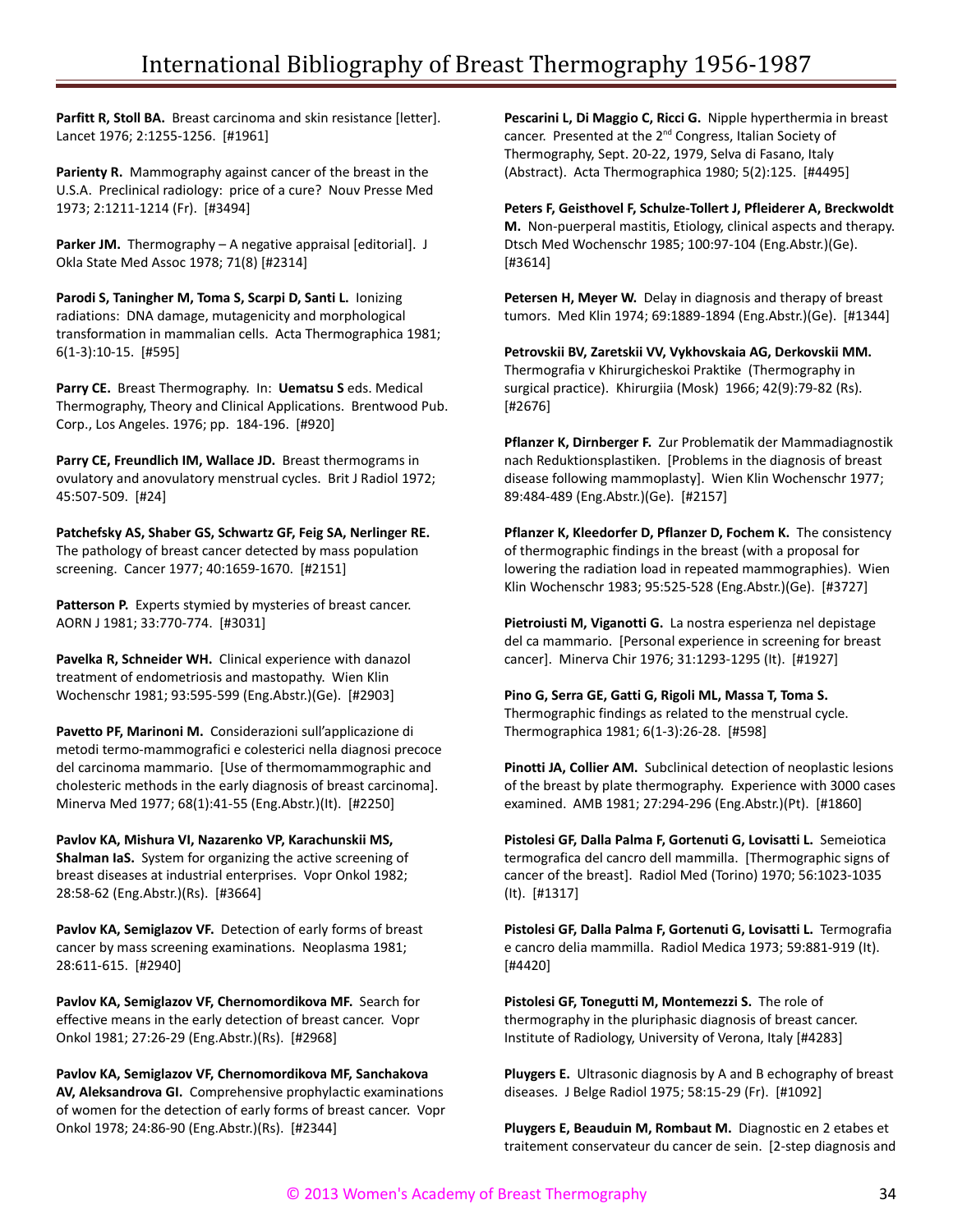conservative treatment of breast cancer]. Schweiz Med Wochenschr 1977; 107:974-980 (Eng.Abstr.)(Fr). [#2158]

**Pochaczevsky R, Capece N.** Thermographic evaluation of the remaining breast after contralateral mastectomy or lumpectomy. In: **Abernathy MR, Uematsu S** eds. Medical Thermology. American Academy of Thermology, Washington, D.C. 1986; pp. 240-245. [#288]

**Pochaczevsky R, Capece NR.** Thermographic evaluation of the remaining breast after contralateral mastectomy or lumpectomy. In: **Gautherie M, Albert E, Keith L** eds. Proceedings of the International Conference on Thermal Assessment of Breast Health, Washington, D.C., July 1983. MTP Press, Ltd., Lancaster, England. 1984; pp. 264-270. [#154]

**Pochaczevsky R, Meyers PH.** The value of vacuum contoured, liquid crystal dynamic breast thermoangiography as an aid to mammography in the detection of breast cancer. Clin Radiol 1979; 30:405-411. [#762]

**Pochaczevsky R, Meyers PH.** The value of vacuum contoured, liquid crystal, dynamic breast thermangiography. Acta Thermographica 1979; 4(1):8-16. [#471]

**Pomerance W.** Letter: Breast examination. Obstet Gynecol 1975; 45:357-358. [#1280]

**Popovic DN.** Thermovision in the current medicine. Med Pregl 1974; 27(11-12):473-478 (Eng.Abstr.)(Se). [#1749]

**Porcile GF, Massa T, Toma S.** Application of contact thermography in the examination of immune response with skin tests in neoplastic patients. Acta Thermographica 1981; 6(1- 3):9596. [#616]

**Pories WJ.** Mammary carcinoma. Langenbecks Arch Chir 1978; 347:53-59 (Eng.Abstr.)(Ge). [#2291]

**Porrath S.** Multimodality screening. Proceedings RSNA, Chicago. 1982: [#741]

**Porrath S, Bernay T.** The role of thermography in the multimodality approach to breast cancer diagnosis. In: **Gautherie M , Albert E, Keith L** eds. Thermal assessment of breast health. Chapter 17. MTP Press, Ltd., Lan. 1984; pp. 156- 166. [#4237]

**Porrath S, Sandhu R, McNeil J.** The effect of surgery on thermograms of the breast; post-plastic surgery breast. In: **Abernathy M, Uematsu S** eds. Medical Thermology. Amer. Acad. of Thermology, Washington, D.C. 1986; pp. 234-235. [#379]

**Porrath S, Sandhu R, McNeil J.** Thermography in the study of benign breat disease. In: **Abernathy M, Uematsu S** eds. Medical Thermology. Amer. Acad. of Thermology, Washington, D.C. 1986; pp. 237-239. [#380]

**Poser H, Fournier Dvon, Bussche Uvonder, Frohnius U.** Thermography, a central component of a large preventive health care unit. Fortschr Geb Roentgenstr Nuklearmed 1973; Supp:203-205 (Ge). [#1766]

**Powell RW, Letton AH.** Breast cancer detection demonstration project. J Med Assoc Ga 1973; 62:267-268. [#3484]

**Prats-Esteve M, Puigdomenech L, Merrans M, Valari A, Aroundes Adan B.** Dynamic telethermographica 1978; 3(1-2):42- 45. [#496]

**Preis H, Flesch U, Witt H.** The influence of internal and external factors on thermograms of the female breast. Presented at the Fourth International Congress of the European Association of Thermology, Graz, Austria, Sept. 1986. (Abstract). Thermology 1986; 2(2):72. [#4301]

**Price JL.** Screening for breast cancer. Lancet 1970; 2:927. [#3988]

**Prikhodko NI, Stetskiv OV.** Use of electrothermometry in the diagnosis of malignant tumors. Vrach Delo 1974; (10):113-115 (Rs). [#1452]

**Przystasz T, Badowski A, Zareba Z.** Basic principles in diagnosis of breast neoplasms in women. Wiad Lek 1984; 37:887-898 (Eng.Abstr.)(Po). [#3834]

**Psenicka O.** Thermography with liquid crystals in medicine. Cas Lek Cesk 1974; 113(20):609-612 (Eng.Abstr.)(Cz). [#1028]

Psenicka O, Smoranc P. Early diagnosis of breast cancer. Sb Ved Pr Lek Fak Univ Karlovy [Suppl] 1978; 21:1-79 (Eng.Abstr.)(Cz). [#2348]

**Psenicka O, Smoranc P, Jandik P.** Management of early diagnosis of carcinoma of the breast. Sb Ved Pr Lek Fak Univ Karlovy 1982; 25:379-484. [#141]

# **Q**

**Quenneville Y, Gautherie M, Gros C.** Simulation physique et mathematique du transfert de chaleur dans les tissus mammaires cancereaux. [Physical and mathematical modeling of heat transfer in cancerous mammary tissues]. Entropie 1975; 65:35-45 (Fr). [#4525]

# **R**

**Racanelli A.** Contact thermographic semiology of the breast (abstract). Acta Thermographica 1977; 2(3):177. [#4007]

**Racanelli A.** La termografia nel follow-up del cancro mammario. Quad Term 1978; 3:40-42 (It). [#1516]

**Racanelli A.** Rilievi semiologici con termografia a placche nelle affezioni cancerose mammary. Folia Oncol 1978; 1:16-32 (It). [#1517]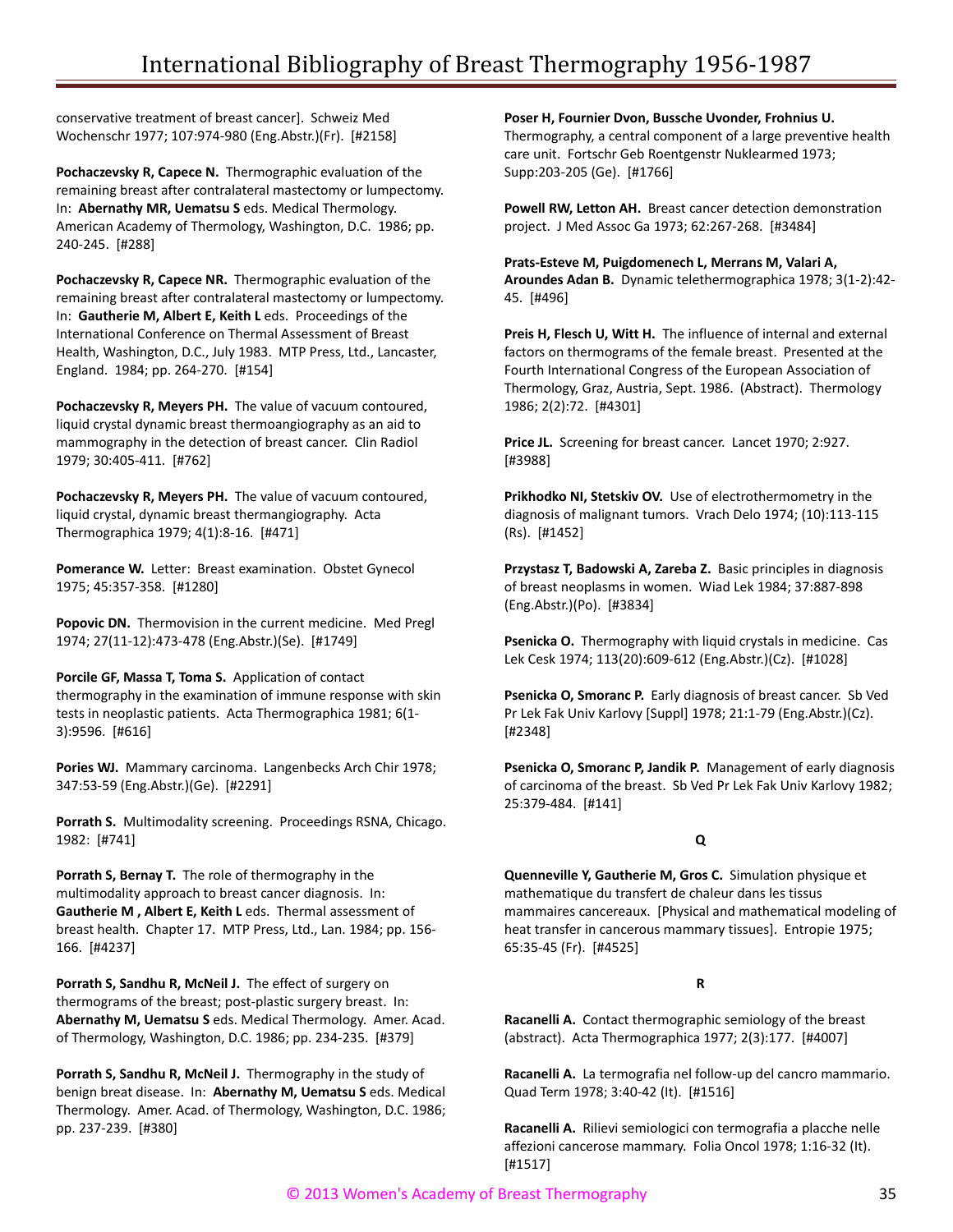**Racanelli A.** Accuracy of dynamic contact thermography in the follow-up of breast cancer after surgery and radio-chemotherapy. Acta Thermographica 1981; 6(1-3):91-94. [#615]

**Racanelli A.** Clinico-thermographic follow-up of mastectomized patients. Minerva Ginecol 1982; 34:993-935 (It). [#203]

**Racanelli A, Balestrazzi A, Restano A.** A case of bilateral breast localization of Kahler disease in man. Presented at the 2<sup>nd</sup> Congress, Italian Society of Thermography, Sept. 20-22, 1979, Selva di Fasano, Italy (Abstract). Acta Thermographica 1980; 5(2):121. [#4489]

**Racanelli A, Ventrella V.** Diagnosis and prognosis of breast cancer by means of liquid crystals. Presented at the  $2^{nd}$  Congress, Italian Society of Thermography, Sept. 20-22, 1979, Selva di Fasano, Italy (Abstract). Acta Thermographica 1980; 5(2):105. [#4458]

**Ramioul H, Dejardin R.** Interet de la thermographie en plaques de cristaux liquids en pathologie mammaire. [Value of liquid crystal plate thermography in breast diseases]. Rev Med Liege 1977; 32(6):181-184 (Fr). [#2222]

**Ramioul H, Dejardin R.** Surveillance des cancers du sein irradies par la thermographie en plaque de cristaux liquids. [Surveillance of irradiated breast cancers by liquid crystal plate thermography]. Electrodiagn Ther 1977; 14:137-145 (Fr). [#2097]

**Ramlau C, Simon E, Wroz W, Raczek M, Wojtowicz J.**

Comparison of diagnostic usefulness of palpation and thermography in breast tumours. Pol Przegl Radiol 1979; 43:21- 24 (Eng.Abstr.)(Po). [#2524]

**Raskin MM, Martinez Lopez M.** Thermographic patterns of the breast: a critical analysis of interpretation. Radiology 1976; 121:553-555. [#1970]

**Raskin MM, Poole DO.** The venous diameter ratio revisited – its significance in mammographic interpretation. Cancer 1973; 32:1357-1359. [#3460]

**Raskin MM, Zand LC, Serafini AN.** Scintigraphy of breast masses. Radiology 1975; 114:465-467. [#1281]

**Reinhardt K.** Arteriographic findings in a cystic osteoid sarcoma of the breast, Fortschr Geb Rontgenstr Nuklearmed 1973; 118:212-219 (Eng.Abstr.)(Ge). [#3522]

**Reinhardt W, Riedel H.** Plattenthermographie der weiblichen Brust. [Plate thermography of the female breast]. Med Monatsschr 1977; 31:506-507 (Ge). [#2119]

**Reme H.** Special diagnostic procedures. Langenbecks Arch Chir 1972; 332:611-618 (Eng.Abstr.)(Ge). [#3362]

**Renkoski V, et al.** The effect of cry stimulus on the temperature of the lactating breast of primipara. A thermographic study. Experientia 1969; 25:1286. [#1847]

**Revesz G.** Breast cancer screening: predictive values and strategies. Acta Thermographica 1978; 3(3):150-154. [#620]

**Revesz G, Lapayowker MS.** Breast thermography as a screening technique. Cancer 1975; 36:2159-2163. [#4948]

**Reynolds MA, Murphy L, London RS.** Toward the validation of breast contact thermography as a diagnostic measure. In: **Gautherie M, Albert E, Keith L** eds. Thermal assessment of breast health. Chapter 10. MTP Press, Ltd., Lanca. 1984; pp. 66- 73. [#4230]

**Rhoads JE.** Detection and diagnosis of carcinoma of the breast. Cancer 1969; 24:1182. [#3108]

**Rhoads JE.** Some advances in clinical practice. Yale J Biol Med 1977; 50:245-251. [#2172]

**Ricciard LN, et al.** Mammary chromothermography with encapsulated liquid crystals. Elements of the method. Nunt Radiol 1969; 35:495 (Ita). [#1341]

**Ricciardi I, Ianniruberto A.** Tamoxifen-induced regression of benign breast lesions. Obstet Gynecol 1979; 54:80-84. [#2526]

**Richardson JD, Cigtay OS, Grant EG, Wang PC.** Imaging of the breast. Med Clin North Am 1984; 68:1481-1514. [#3830]

**Riddervold HO.** Early diagnosis of breast cancer. Va Med Mon 1969; 96:331-334. [#3135]

**Rimsten A.** Diagnostic techniques in cancer mammae – literature review and discussion. Lakartidningen 1971; 68:3676- 3684 (Ss). [#3239]

**Ring EFJ.** Standardization of thermal imaging in medicine: physical and environmental factors. In: **Gautherie M, Albert E, Keith L** eds. Thermal assessment of breast health. Chapter 4. MTP Press, Ltd., Lancas. 1984; pp. 29-36. [#4225]

**Ring EFJ.** Technical advances in thermal imaging. In: **Gautherie M, Albert A, Keith L** eds. Thermal assessment of breast health. Chapter 1. MTP Press, Ltd., Lancas. 1984; pp. 3-10. [#4222]

**Rintala AE, Svinhufvud UM.** Effect of augmentation mammaplasty on mammography and thermography. Plast Reconstr Surg 1974; 54:390-396. [#1236]

**Rocchi L.** I rapport tra biologia del cancro e termografia. Quad Term 1978; 3:3-12 (It). [#1518]

**Rocchi L.** The role of contact thermography in the early diagnosis of breast cancer. Acta Thermographica 1981; 3(1-3):79-81. [#610]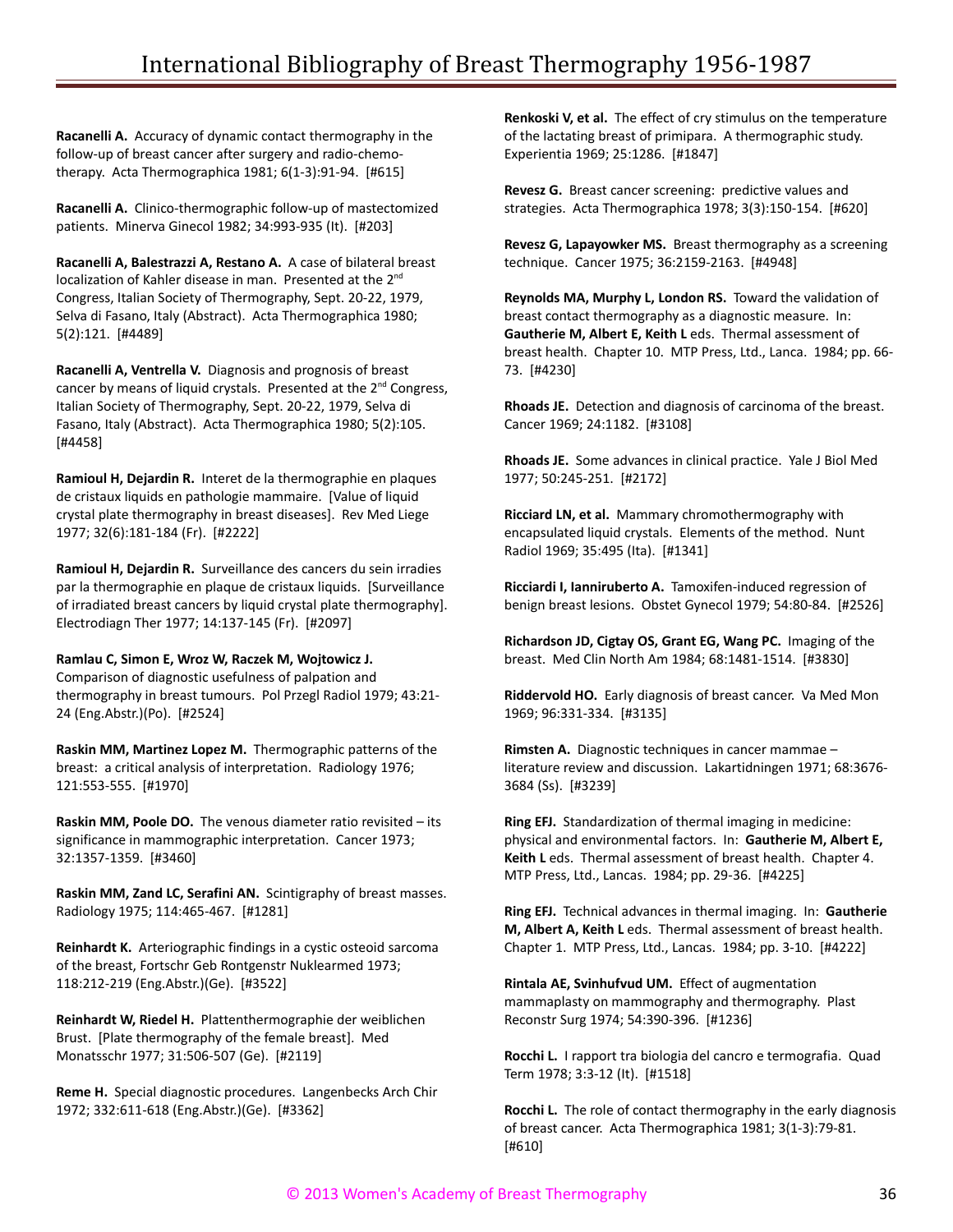**Rocchi L.** The value of thermography I n the early diagnosis of cancer of the breast. Minerva Ginecol 1982; 34:859-862 (It). [#207]

**Rochet Y, Schmitt M, Ismael M, Bermond A, Sage JC.** Valuer de lat telethermographie dans le diagnostic des tumeurs du sein. Gynecologie 1977; 38:393-396 (Fr). [#3982]

**Rodes ND, Blackwell CW, Farrell C.** Missouri breast cancer demonstration project. Mo Med 1974; 71:685-687. [#1369]

**Rodes ND, Blackwell CW, Farrell C.** Cancer of the breast. Screening. Major Probl Clin Surg 1979; 5:91-112. [#2514]

**Rodes ND, Farrell C, Blackwell CW.** Missouri's role in breast cancer detection. Mo Med 1977: 74:689-694. [#2093]

**Rolland PH, Martin PM, Bourry M, Rolland AM, Serment H.** Human benign breast disease: relationships between prostaglandin E2, steroid hormones, and thermographic effects of the inhibitors of PG biosynthesis. Adv Prostaglandin Thromboxane Res 1980; 6:581-584. [#2622]

**Rolland PH, Martin PM, Bourry M, Serment H.** Prostaglandins and benign mastopathies. J Gynecol Obstet Biol Reprod (Paris) 1981; 10:197-201 (Eng.Abstr.)(Fr). [#2985]

**Rolland PH, Martin PM, Rolland AM, Bourry M, Serment H.**

Benign breast disease: studies of prostaglandin E2, steroids, and thermographic effects of inhibitors of prostaglandin biosynthesis. Obstet Gynecol 1979; 54:715-718. [#2443]

**Roman A, Allain YM, Thierree RA.** Thermography: applications in the diagnosis of breast diseases. J Radiol Electrol Med Nucl 1971; 52:878-880 (Fr). [#3213]

**Romanini A, Bock E.** Mammography and xeromammography. Minerva Ginecol 1982; 34:851-854 (It). [#208]

**Rombaut M, Dormal C, Pluygers E.** The evolution of some patients with abnormal thermograms. Presented at the 8<sup>th</sup> Seminaire de Telethermographie, Lyon, June 26-28 (abstract). Acta Thermographica 1980; 5(3):154. [#931]

**Rosselli Del Turco M, Santoni R, Ciatto S, Fallico E.** The role of infra-red thermography, mammography and physical examination in the diagnosis of breast cancer. Acta Thermographica 1982; 7(2):86-91. [#688]

**Rouanet-Rousseaux F, Giraud D, Mouton F, Thomassin L, Ayme Y, Amalric R.** Telethermographie dynamique. Mastoses et progestatifs. Mediterranee Medicale 1977; (141):65-72. [#4820]

## **Rousseaux, F, Mouton F, Martin-Laval J, Amalric R.**

Oestroprogestatifs et telethermographie mammaire. Senologia 1976; 1(2):74. [#4831]

**Rouvillois C, Tricoire J, Mariel L, Portier F.** Thermography using contact plates in the diagnosis of breast cancers. Chirurgie 1973; 99:866-872 (Eng.Abstr.)(Fr). [#1806]

**Rovere F, Lombardo R, Vadala G, Traversari P, Santamaria L.** Accuracy of combined physical examination, contact thermography, mammography and cytology in breast cancer diagnosis. Acta Thermographica 1981; 6(1-3):75-79. [#609]

**Rubin P.** Carcinoma of the breast state I – surgical spectrum. General introduction. JAMA 1967; 199:732-735. [#2842]

**Rudolph H, Schmittinger K.** Infrared thermometry in the differential diagnosis of breast neoplasms. Chirurg 1969; 40:184- 187 (Eng.Abstr.)(Ge). [#3104]

**Rugiati S, Repetti F, Borzone M.** Contact thermography, physical examination and fine needle biopsy in breast cancer screening. Acta Thermographica 1981; 6(1-3):82. [#611]

**Rummel W, Kindermann G.** Diagnosis of breast diseases. Z Allgemeinmed 1973; 49:1116-1118 (Ge). [#3450]

**Rummel W, Weishaar J, Kindermann G.** Value of combined diagnosis of breast diseases (mammography, galactography, thermography, histology). Arch Gynaekol 1971; 211:39-42 (Ge). [#3297]

**Ryan J.** Thermography in the diagnosis of breast cancer. Australas Radiol 1970; 14:70-78. [#1318]

**Ryan J.** Breast cancer and early diagnosis. Medical applications. Australas Nurses J 1974; 2:16-17. [#1602]

## **S**

**Sacharias N.** The place and methods of breast screening. Australas Radiol 1982; 26:17-24. [#429]

**Sadowsky NL, Kalisher L, White G, Ferrucci JT Jr.** Radiologic detection of breast cancer. Review and recommendations. N Engl J Med 1976; 294:370-373. [#2063]

**Samsel M, Guerquin-Kern JL, Mamouni A, Leroy Y, Gautherie M.**

Application de la radiometrie micro-onde a 9 GHz a l'examen thermographique des cancers en particulier des epitheliomas du sein. Resultats preliminaries. [Application of 9GHz microwave radiometry to thermographic studies of cancer, in particular breast carcinomas. Preliminary findings]. Proceedings, Conf. on Dielectric and Radio Optics. URSI Publ., Lille, France. 1979; pp. 194-200. [#4546]

**Samuel E.** Radiological presymptomatic surveys in the diagnosis of cancer. Scott Med J 1968; 13:349-352. [#1408]

**Samuel E.** Newer diagnostic methods. Proc R Soc Med 1974; 67:287-289. [#1332]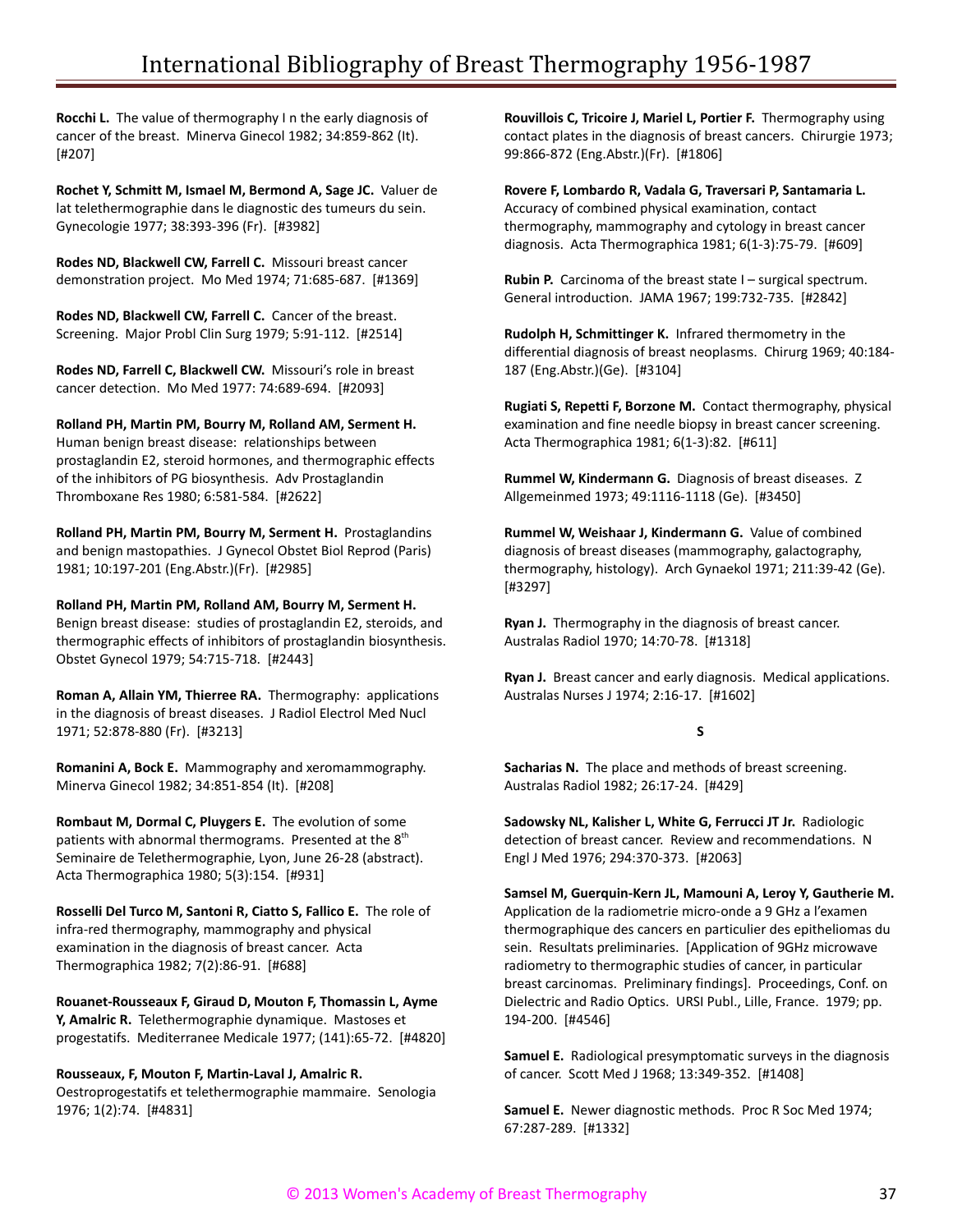**Samuel E, Young B.** Experiences with AGA thermovision in breast disease and survey programmes. Bibl Radiol 1969; 5:81- 95. [#3179]

**Samuel E, Young GB.** Screening for breast cancer. Lancet 1968; 2:215. [#1409]

**Samuel E, Young GB.** Early detection of cancer. Lancet 1969; 1:149. [#3200]

**Sanchez-Basurto C.** Diagnosis and treatment of breast cancer. Ginecol Obstet Mex 1973; 33:487-497 (Eng.Abstr.)(Sp). [#3498]

**Santagostini Michel S, Santagostini F.** Modificateur physique en mammographie. [A technique of physical modification in mammography]. J Radiol Electrol Med Nucl 1976; 57:47-55 (Eng.Abstr.)(Fr). [#2055]

**Saxe BMde.** Early detection of carcinoma of the breast. S Afr Med J 1969; 43:459-463. [#3153]

**Scanlon EF.** The early diagnosis of breast cancer. Cancer 1981; 48:523-526. [#2977]

**Schaaps JP, Colin C.** Echomammography: Indications and limitations in tumours with or without calcification. J Belge Radiol 1979; 62:299-310 (Eng.Abstr.)(Fr). [#2465]

**Schellerer W, Schellerer K, Hermanek P.** Modification of classical indication for breast biopsy? Chirurg 1972; 43:418-419 (Eng.Abstr.)(Ge). [#3386]

**Schmitt EL, Threatt BA.** Effective breast cancer detection with film-screen mammography. J Can Assoc Radiol 1985; 36:304- 307. [#996]

**Schneider G.** 5000 Mammographien – Ergebnisse und Analyse. [5,000 mammograms-results and analysis]. Osterr Z Onkol 1976; 3:60-62 (Engl.Abstr.)(Ge). [#1944]

**Schneider GH, Steiner H.** Primary breast tuberculosis. ROFO 1983; 138:365-366 (Ge). [#3785]

**Scholz A, Scholz C.** Breast cancer and pregnancy. Zentralbl Gynakol 1971; 93:10-23. [#3317]

**Schondorf H, Bicker T, Naujoks H.** Longtime surveillance of patients with clinically, mammographically, thermo graphically and puncture cytologically insignificantly breast changes. Arch Gynecol 1979; 228:457 (Ge). [#2474]

**Schondorf N.** Plattenthermographie und Aspirationszytologie in der Diagnostik von Brustdrusen – Tumoren. Klinikarzt 1977; 6:585-594 (Ge). [#1539]

**Schondorf N.** The multi-method diagnosis of tumors of the breast in the gynecological breast clinic with special reference to aspiration cytology and plate thermography. Geburtshilfe Frauenheilkd 1978; 38:1038-1046 (Eng.Abstr.)(Ge). [#2293]

**Schondorf N, Emmrich J, Lang HJ.** Plate thermographic symptoms in benign and malignant breast diseases. Arch Gynecol 1979; 228:452 (Ge). [#2475]

**Schondorf N, Limburg H.** Erfassung und Uberwachung von Risikofallen fur die Fruhdiagnose des Mammakarzionomes durch Mehrfachdiagnostik. [Identification and surveillance of risk cases for the early diagnosis of breast cancer using several diagnostic methods (proceedings)]. Arch Gynaekol 1977; 224:335-336 (Ge). [#2089]

**Schoner E, Gutgesell H.** Osteochondrosarcoma of breast. ROFO 1981; 135:714-717 (Eng.Abstr.)(Ge). [#1567]

**Schreiner WE.** Diagnostiche Moglichkeiten zur Beurteilung der weiblichen Brust. [Diagnostic methods for the exploration of the female breast]. Schweiz Med Wochenschr 1976; 106:480-483 (Eng.Abstr.)(Ge). [#2046]

**Schreiner WE.** Epidemiology, risk factors and diagnosis of breast cancer. Possibilities of early detection. Schweiz Rundsch Med Prax 1985; 74:1325-1336 (Eng.Abstr.)(Ge). [#990]

**Schubert R, Hassenburger J, Beller FK.** Telethermographie in der Mammakarzinom-Nachsorge. [Telethermography in the after care of breast neoplasms]. Med Welt 1977; 28:1137-1142 (Ge). [#2181]

**Schwartz GF.** Evaluation of the patient with the breast tumor. Surg Clin North Am 1973; 53:717-734. [#3506]

**Schwartz GF.** A surgical perspective of mammography and thermography. Am Surg 1974; 40:335-339. [#1237]

**Schwartz GF, Feig SA, Libshitz HI, Patchefsky AS, Nerlinger RE, Wallace JD.** Mass screening for breast disease. Results, problems, and expectations. Obstet Gynecol 1976; 48:137-141. [#2019]

**Schwartz GF, Shaber GS, Feig SA, Patchefsky AS, Nerlinger RE, Franco J, Wallace JD.** Mass screening for breast cancer: current concepts. Am J Obstet Gynecol 1978; 130(3):359-360. [#2395]

**Sciarra JJ.** Breast cancer: strategies for early detection. In: **Gautherie M, Albert E, Keith L** eds. Thermal assessment of breast health. Chapter 13. MTP Press Ltd., Lan. 1984; pp. 117- 129. [#4233]

**Sechter AI, Sterlin JuG, Zavrazina IN, Ginzburg LI.** New methods of digital evaluation of thermograms of breast cancer. Radiol Diagn (Berl) 1986; 27:267-270 (Eng.Abstr.)(Ge). [#2705]

**Seffert P, Berard P, Papillon M.** Tuberculosis of the breast. A revue of the literature in connection with a personal case. J Gynecol Obstet Biol Reprod (Paris) 1979; 8:521-525 (Eng.Abstr.) (Fr). [#2409]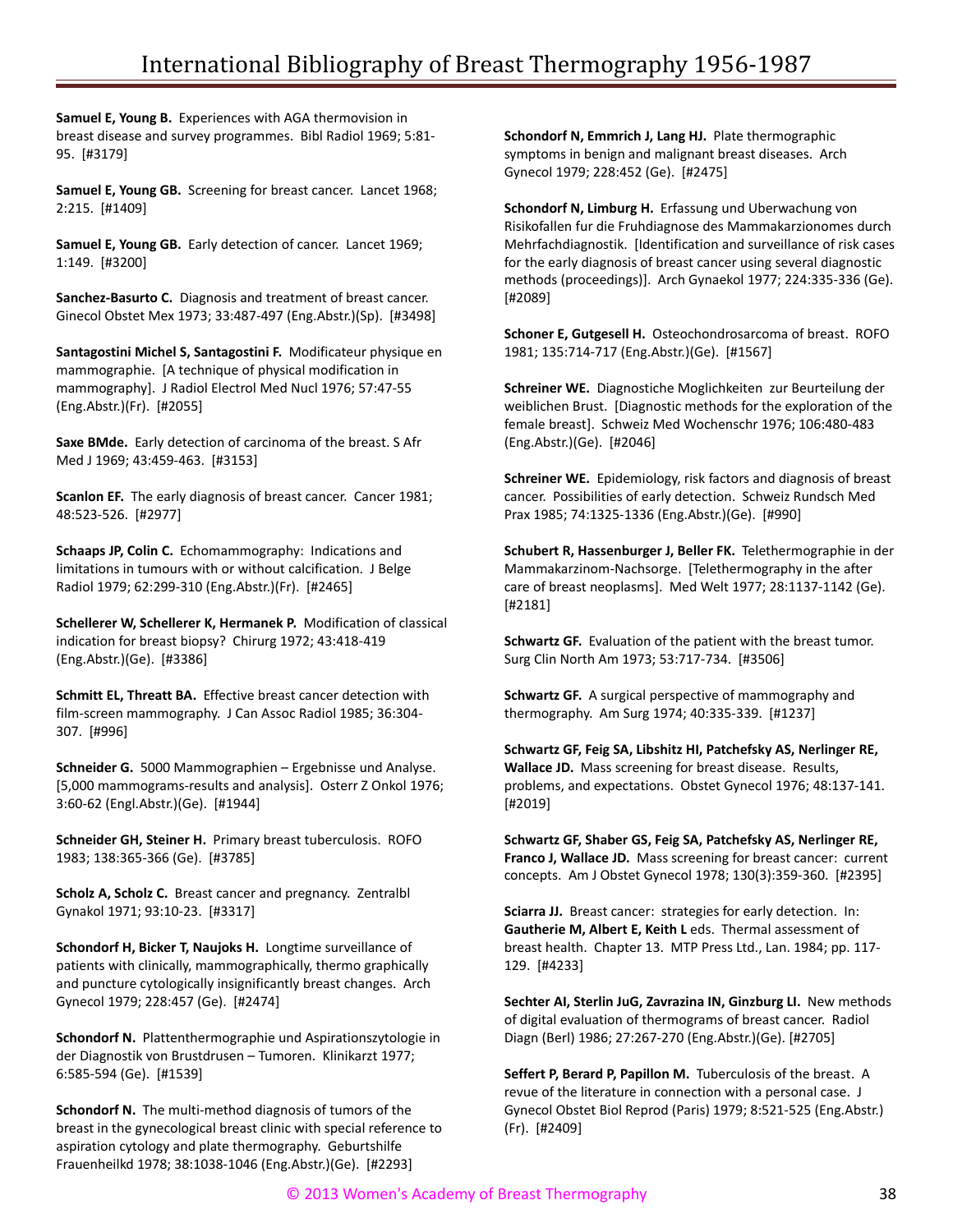**Semiglazov VF, Vesnin AG, Chernomordikova MF, Zvontsova KM, Orlov AA.** Experience and outlook for the work of the All-Union Center for the Early Detection of Breast Cancer. Vopr Onkol 1984; 30:60-64 (Eng.Abstr.)(Jap) [#972]

**Senoo T.** Practical plate-thermography in the diagnosis of breast cancer. Gan No Rinsho 1986; 151-161 (Eng.Abstr.)(Jap) [#972]

**Serra GE, Massa T, Pino P, Gatti G, Delfino E, Rigoli ML, Toma S.** Diagnostic evaluation of breast cancer detection in the I.S.T. breast department. Acta Thermographica 1981; 6(1-3):83-85. [#612]

**Seymour EQ, Stanley JH.** The current status of breast imaging. Am Surg 1985; 51:591-595. [#1759]

**Shaeffer J, El Mahdi AM, Carr KL.** Cancer detection studies using a 4.7 Gigahertz radiometer. Cancer Detect Prev 1981; 4:571-578. [#1380]

**Shaeffer J, El Mahdi AM, Carr KL.** Thermographic detection of human cancers by microwave radiometry. Prog Clin Biol Res 1982; 107:509-521. [#173]

**Shaffer KA, Milbrath JR, Moskowitz M, Fox S, Gold R, Basset LW.** Elc contact thermography. Acta Thermographica 1980; 5(1):54- 56. [#4043]

**Shapiro S.** Evidence on screening for breast cancer from a randomized trial. In: **Strax P** eds. Control of breast cancer through mass screening. PSG Pub. Co., Littleton, MA. 1979; pp. 19-36. [#4270]

**Shapiro S, Strax P, Venet L.** Evaluation of periodic breast cancer screening with mammography, methodology and early observations. JAMA 1966; 195:731-738. [#746]

**Shapiro S, Strax P, Venet L.** Periodic breast cancer screening in reducing mortality from breast cancer. JAMA 1971; 215:1777- 1785. [#728]

**Sharma ID, Dubey PC, Shattacharya S.** Thermograpohy and benign breast disease. Presented at the Fourth International Congress of the European Association of Thermology, Graz, Austria, Sept. 1986. (Abstract). Thermology 1986; 2(2):74. [#4310]

**Sharma ID, Misra NC, Charan A, Dubey PC, Kumar S.** Combined diagnosis: thermography, mammography and aspiration cytology in breast disease. In: **Ring EFJ, Phillips B** eds. Recent Advances in Medical Thermology. Plenum Press, New York. 1984; pp. 587- 593. [#881]

**Shawe GD.** Experience with thermography in the mass-screening of breast tumours. Bibl Radiol 1969; 5:109-119. [#3199]

**Shekhter AI, Ginzburg LI, Kolganova IP, Zavrazhina IN.** X-ray and thermographic comparisons of unaltered breasts. Med Radiol (Mosk) 1981; 26:57-60 (Eng.Abstr.)(Rs). [#2915]

**Shekhter AI, Lukich VL, Kulakova AM, Ginzburg LI, Zavrazhina IN.** Diagnosis of breast diseases using thermography and hyperbaric oxygenation. Med Radiol (Mosk) 1982; 27:24-29 (Eng.Abstr.)(Rs). [#3624]

**Shekhter AI, Minkov IuM.** Comprehensive diagnosis of breast fibroadenomas. Med Radiol (Mosk) 1981; 26:20-24 (Eng.Abstr.) (Rs). [#3036]

**Shumakov AG, Nekrasov Pla, Loboda VI, Lutsenko SV, Krakhmaleva LP.** Complex diagnosis of breast cancer. Vopr Onkol 1984; 30:90-93 (Eng.Abstr.)(Rs). [#3925]

**Sickles EA.** Thermography as a predictor of breast cancer risk. In: **Gautherie M, Albert E, Keith L** eds. Thermal assessment of breast health. Chapter 18. MTP Press, Ltd., Lan. 1984; pp. 167- 172. [#4238]

**Sickles EA.** Breast imaging: a view from the present to the future. Diagn Imag Clin Med 1985; 54:118-125. [#3551]

**Silverstein MJ, Verma RC, Greenfield L, Morton DL.** 111 Indiumbleomycin breast and axilla imaging. Cancer 1976; 37:36-42. [#2060]

**Simpson HW, Wilson D, Griffith K, Mutch F, Halberg F, Gautherie M.** Thermorhythmometry of the breast: a review to 1981. Prog Clin Biol Res 1982; 107:133-154. [#193]

**Siu TO, Ghent WR, Colwell BT, Henderson JC.** Thermogram aided clinical examination of the breast – an alternative to mammography for women 50 or younger. Can J Public Health 1982; 73:232-235. [#319]

**Siu TO, Hancock JR.** Test sequences in screening for breast cancer. Health Serv Res 1977; 12:250-268. [#2141]

**Sljapic N, Popovic DN, Guderie B.** Thermographic and pathohistological identification and classification in high risk dysplasias of the female breast. Presented at the Fourth International Congress of the European Association of Thermology, Graz, Austria, Sept. 1986. (Abstract). Thermology 1986; 2(2):74. [#4309]

**Smadja A, Vitse M, Gontier MF, Bove N, Gouget-Caron M, Hoang Ngoc Minh.** The extemporaneous examination: the decisive step in the surgical strategy in breast lesions. Rev Fr Gynecol Obstet 1984; 79:821-825 (Eng.Abstr.)(Fr). [#3805]

**Snyder RE, Watson RC, Cruz N.** Graphic stress telethermometry: a possible supplement to physical examination in screening for abnormalities in the female breast. Am J Diag Gnyecol Obstet 1979; 1:197. [#772]

**Spampinato V, Occhini G, Geroli M.** Preliminary results of mass screening for cancer of the breast with thermography (Thermovision). Minerva Ginecol 1971; 23:348-355 (Eng.Abstr.) (It). [#3290]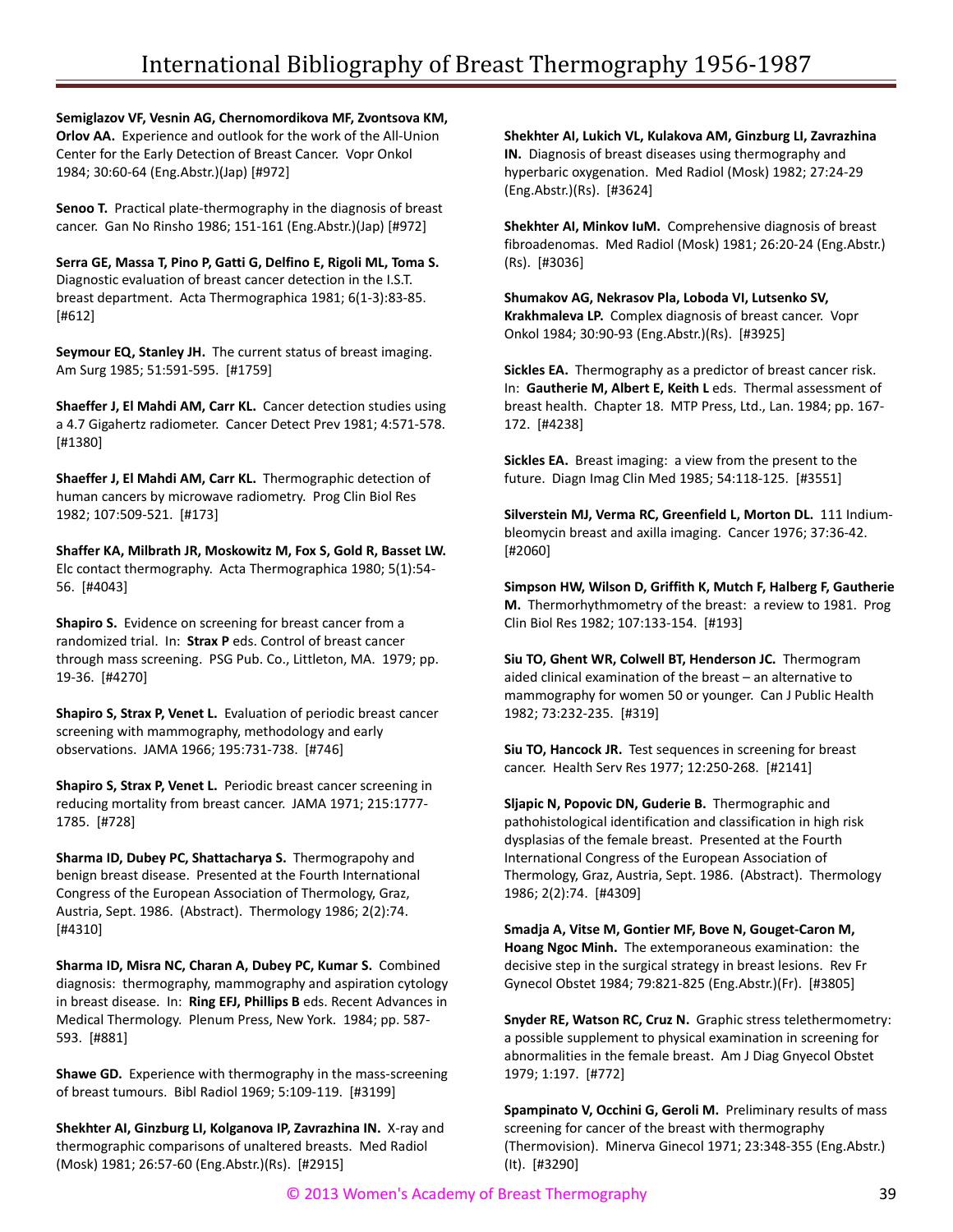**Spitalier JM.** Diagnostic combine non sanglant des cancers du sein. Mediterranee Medicale 1974; 40:147-153. [#3979]

**Spitalier JM, Amalric R.** Diagnostic combine des cancers du sein. Medicorama 1975; 191:6-36 (Fr). [#4421]

**Spitalier JM, Amalric R.** Semiologoie thermographique de sein. [Thermographic symptomatology of the breast]. Minerva Chir 1976; 31:1287-1292 (Fr). [#1928]

**Spitalier JM, Amalric R.** Thermography and strategy in oncology. Acta Thermographica 1976; 1:151-154. [#36]

**Spitalier JM, Amalric R, Ayme Y.** Termografia. In: **Uriburu JV** eds. La Mama. Chapter (1) 20. 1977, Buenos Ai. 1977; pp. 630- 631. [#4817]

**Spitalier JM, Amalric R, Ayme Y, Lieutaud R, Jacquemier J.** Les tumeurs phyllodes du sein. Aspects thermographiques et histologiques. Senologia 1977; (3):11-16. [#4828]

**Spitalier JM, Amalric R, Brandone H, Ayme Y, El-Ghazawy IM.** The important role of infrared thermography in the integrated diagnosis of early breast cancer and in the early suspicion of minimal breast cancer. BioMed Therm 1984; 4(2):94-97. [#4651]

#### **Spitalier JM, Amalric R, Brandone H, d'Estienne d'Orves.**

Dissociations cliniques et radiothermiques dans le diagnostic positif des cancers du sein. Mediterranee Medicale 1973; 2:131- 135. [#3972]

**Spitalier JM, Amalric R, Giraud D.** The prognostic value of infrared thermography in patients with operable carcinoma of the breast. In: **Marchant DJ, Nyirjesy I** eds. Breast Disease. Grune and Stratton, New York. 1979; pp. 193-198. [#4802]

**Spitalier JM, Amalric R, Giraud D, Brandone H, Ayme Y, Pollet JF, Amalric F.** The prognostic value of infrared thermography for operable breast cancer. In: **Ring EFJ, Phillips B** eds. Recent Advances in Medical Thermology. Plenum Press, New York. 1984; pp. 609-612. [#886]

**Spitalier JM, Amalric R, Santamaria F, et al.** Futur des cancers du sein en function de leur thermographie initiale. Mediterranee Medicale 1978; (169):31-34. [#4815]

**Spitalier JM, Ayme Y, Brandone H, Duarte J, El-Ghazawy IMH, Amalric R, Giraud D, Altschuler C, Magami P, Kurtz JM.** The importance of infrared thermography in the early suspicion and detection of minimal breast cancer. In: **Gautherie M, Albert E, Keith L** eds. Thermal assessment of breast health. Chapter 19. M.T.P. Press, Lancaster. 1984; pp. 173-179. [#4239]

**Spitalier JM, Brandone H, Ayme Y, Amalric R, Santamaria F, Seigle J.** Cesium therapy of breast cancer. A five-year report on 400 consecutive patients. Int J Radiol Oncol Biol Phys 1977; 2:231. [#4280]

**Spitalier JM, Clerc S, Giraud D, Ayme Y, Pietra JC, Amalric R, Ingrand J.** La notion thermovisuelle de croissance rapide dans les cancers du sein. Mediterranee Medicale 1975; 76:15-26 (Fr). [#1792]

**Spitalier JM, Clerc S, Levraud J, Pollet JF, Medina M, Amalric R, Fondarai J.** Thermography and future of operable breast cancers. Acta Thermographica 1978; 3(1-2):100-106. [#506]

**Spitalier JM, Giraud D, Amalric F.** The importance of the abnormal and isolated breast thermogram. Presented at the 8<sup>th</sup> Seminaire de Telethermographie, Lyon, June 26-28 (abstract). Acta Thermographica 1980; 5(3):152. [#739]

**Spitalier JM, Levraud J, Cayret A, Pollet JF, Amalric R.** Conduite a tenir devant un thermogramme mammaire douteux or suspect (categorie TH3). Mediterranee Medicale 1975; 76:107-113 (Fr). [#4422]

**Spitalier JM, Santamaria F, Ayme Y, Giraud D, Sabbah C, Amalric R, Jacquemier J.** Infrared thermography and non palpable breast cancers. Acta Thermographica 1978; 3(1-2):34-38. [#494]

**Stark A.** The use of thermography in screening for breast cancer. Proceedings, Annual Meeting of the American Thermographic Society, Gloucester, Mass, June 23-24 1973. [#4875]

**Stark A.** The place of absolute temperatures in breast thermography. Acta Thermographica 1976; 1(1):29-32. [#626]

**Stark A.** The significance of an abnormal breast thermogram. Acta Thermographica 1976; 1(1):33-37. [#627]

**Stark A.** The significance of an abnormal breast thermogram (infra-red) in asymptomatic women. Presented at the  $8<sup>th</sup>$ Seminaire de Telethermographie, Lyon, June 26-28 (abstract). Acta Thermographica 1980; 5(3):152. [#749]

**Stark AM.** Thermography in breast screening. Electrodiagn Ther 1977; 14:153-159. [#2095]

**Stark AM.** Value of thermography as one modality in a screening project for breast cancer. In: **Logan WW** eds. Breast Carcinoma. Wiley, New York. 1977; pp. 259-264. [#2217]

**Stark AM.** The role of thermography in early breast cancer and the socio-economic aspects of screening. Gynakol Rundsch 1977; 171:29-38. [#2081]

**Stark AM.** The value of risk factors in screening for breast cancer. Eur J Surg Oncol 1985; 11:147-150. [#3576]

**Stark AM, Way S.** Screening for breast cancer. Lancet 1970; 2:407-409. [#1319]

**Stark AM, Way S.** The use of thermovision in the detection of early breast cancer. Cancer 1974; 33:1664-1670. [#1239]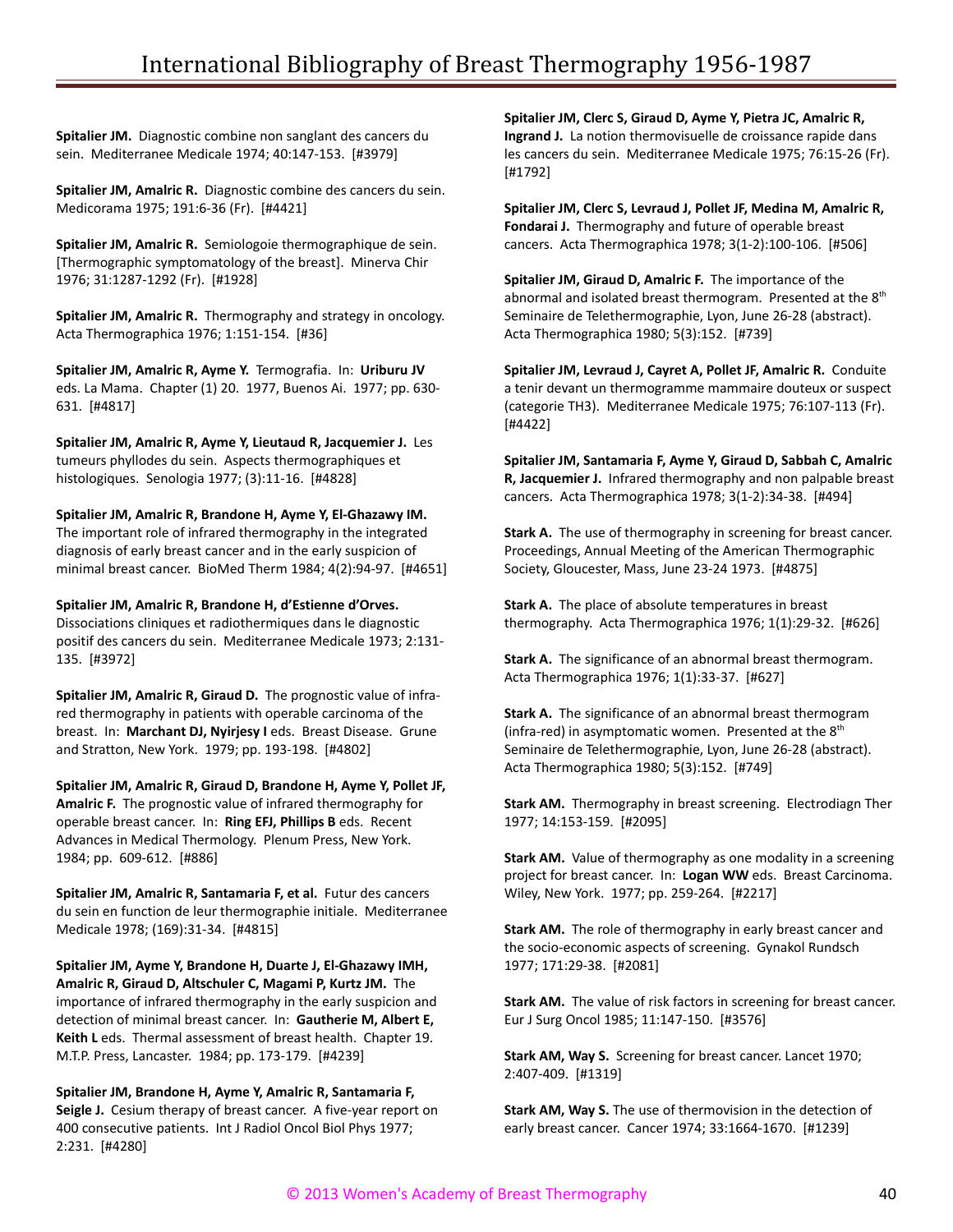**Stark AM, Way S.** The screening of well women for the early detection of breast cancer using clinical examination with thermography and mammography. Cancer 1974; 33:1671-1679. [#1238]

**Stavratjev M.** Significance of the infrared thermovision for early diagnosis of neoplastic growth of the female mammae. Cas Lek Cesk 1973; 112(51):1569-1571 (Eng.Abstr.)(Cz). [#1262]

**Sterns EE, Curtis AC, Miller S, Hancock JR.** Thermography in breast diagnosis. Cancer 1982; 50:323-325. [#3647]

**Stewart GR, Ryan J, Raffles B, West R.** Early detection of breast cancer. Med J Aust 1977; 2:419-423. [#2094]

**Stocks LH, Patterson FMS.** Inflammatory carcinoma of the breast. Surg Gynecol Obstetr 1976; 6:885-889. [#4034]

**Stoll B.** Thermographic changes following steroidal administration to patients with mammary cancer. Bible Radiol 1975; 6:178. [#1222]

**Stoll BA.** The thermoprofile as an early indicator of breast cancer response to hormonal therapy. Cancer 1971; 27:1379-1383. [#3302]

**Stoll P.** Tasks of cancer prevention examinations in the woman. Fortschr Med 1974; 92:353-357 (Ge). [#1680]

**Storozhuk VT, Markelov SI.** Liquid-crystal thermography as a diagnostic test in destructive lactation mastitis. Vestn Khir 1985; 134:71-73 (Eng.Abstr.)(Rs). [#1763]

**Strax P.** Thermography in mass screening for breast cancer. Ann NY Acad Sci 1964; 121:282. [#1435]

**Strax P.** Comparative studies of mammography and thermography in breast cancer. Vol. III, Year Book of Medical Publishers, Inc., Chicago. 1970; page 79. [#1321]

**Strax P.** New techniques in mass screening for breast cancer. Cancer 1971; 28:1563-1568. [#3241]

**Strax P.** Breast cancer diagnosis: mammography, thermography, and xerography: a commentary. J Reprod Med 1975; 14:265- 266. [#716]

**Strax P.** Control of breast cancer through mass screening. JAMA 1976; 235:1600-1602. [#2059]

**Strax P.** Utilization of diagnostic techniques for cancer of the breast – early diagnosis. Recent Results Cancer Res 1976; :26-32 [#1925]

**Strax P.** Results of mass screening for breast cancer in 50,000 examinations. Cancer 1976; 37:30-35. [#2061]

**Strax P.** Control of breast cancer through mass screening. Prog Clin Biol Res 1977; 12:165-176. [#2133]

**Strax P.** Screening for breast cancer. Clin Obstet Gynecol 1977; 20:781-801. [#2085]

**Strax P.** Screening for "early" breast cancer. World J Surg 1977; 1:346-348. [#2173]

**Strax P.** The role of thermography as compared with mammography. Int J Radiat Oncol Biol Phys 1977; 2:751-752. [#2168]

**Strax P.** Evaluation of screening programs for the early diagnosis of breast cancer. Surg Clin North Am 1978; 58:667-679. [#2335]

**Strax P.** Utilization of diagnostic techniques for cancer of the breast. In: **Ghys R** eds. Medical Thermography. European Press, Brussels 1978; [#1817]

**Strax P** ed. Control of breast Cancer through Mass Screening. PSG Pub. Co., Littleton, MA. 1979; [#4268]

**Strax P.** What is screening? In: **Strax P** eds. Control of Breast Cancer through Mass Screening. PSG Pub. Co., Littleton, MA. 1979; pp. 7-10. [#4272]

**Strax P.** The stationary death rate. In: **Strax P** eds. Control of breast cancer through mass screening. PSG Pub. Co., Littleton, MA. 1979; pp. 3-6. [#4271]

**Strax P.** Physical methods in breast cancer diagnosis. Isr J Med Sci 1981; 17:847-853. [#2943]

**Strax P.** Breast imaging: past, present and future. Mt Sinai J Med (NY) 1981; 48:286-292. [#2994]

**Strax P.** Advances in detection of early breast cancer. Cancer Detect Prev 1983; 6:409-414. [#3708]

**Strax P.** Imaging of the breast. A perspective. Surg Clin North Am 1984; 64:1061-1072. [#3828]

**Strax P, et al.** Breast cancer found on repetitive examination in mass screening. Arch Environ Health (Chicago) 1970; 20:758. [#1320]

**Strax PH.** Strategy (motivation) for detection of early breast cancer. Cancer 1980; 46:926-929. [#699]

**Strax P, Venet L, Shapiro S.** Value of mammography in reduction of mortality from breast cancer in mass screening. Am J Roentgenol 1973; 117:686-689. [#1398]

**Stremmenos C, Koui M.** Preliminaries on contact spectrothermography. Acta Thermographica 1981; 6(1-3):19-25. [#597]

**Strizhova NV, Ovanesian DR.** State of the breasts in patients with uterine myoma studied by the thermovisual method. Akush Ginekol (Mosk) 1984; (12):46-49 (Eng.Abstr.)(Rs). [#3802]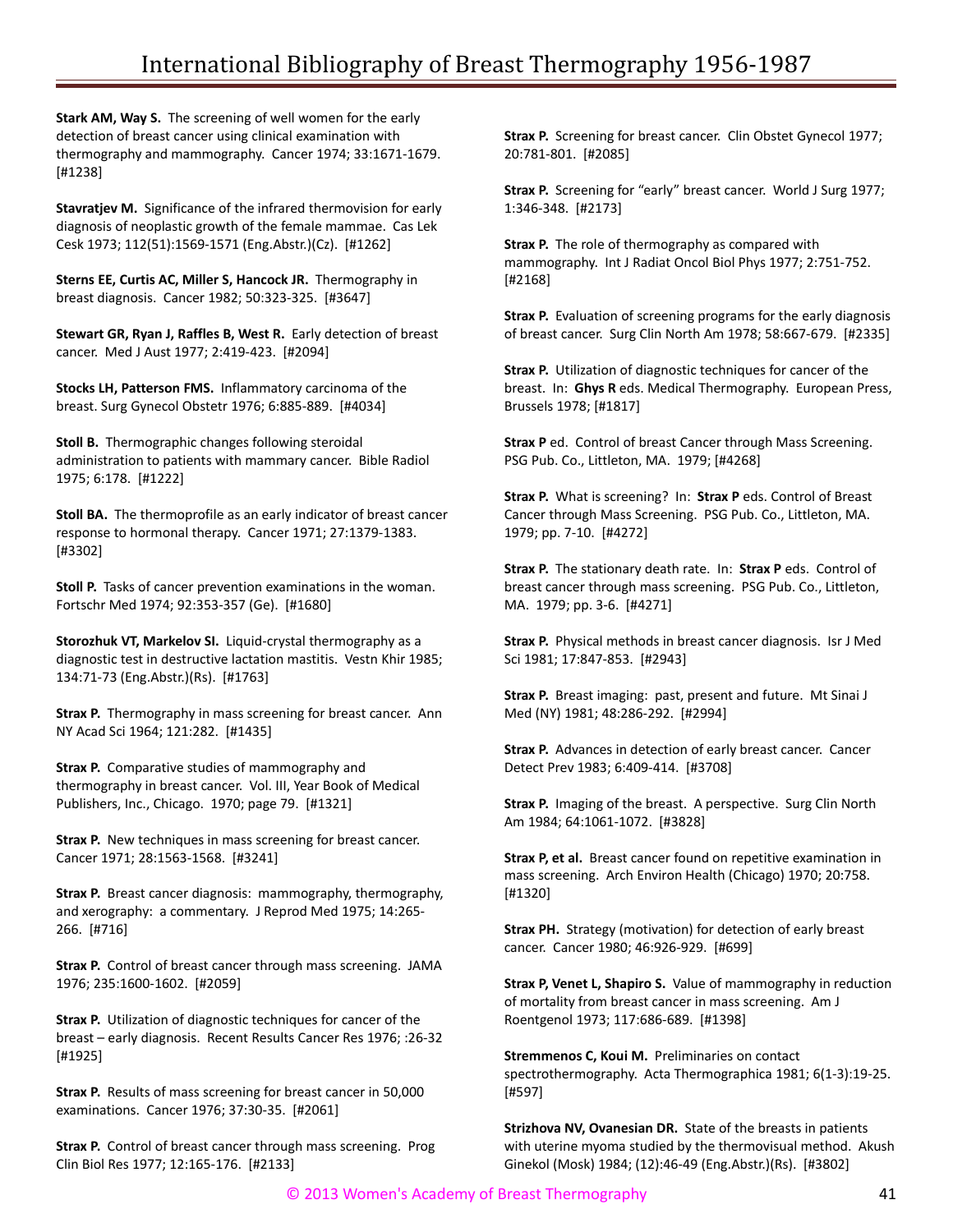**Stucki D.** Contact plate thermography in the diagnosis of breast cancer. Z Krankenpfl 1975; 68:72-73 (Fr). [#1099]

**Stucki D, Biedermann K, Brun delReR, Eppenberger U, Torhorst J.** Comparison of biochemical parameters (hormone receptors, protein kinase) and thermographic results in cancers of the breast. Gynakol Rundsch 1981; 211:112-116 (Fr). [#3009]

**Svetukhina ES.** Thermography and oncological epidemiologic testing in detecting breast diseases with mass screening of women. Med Radiol (Mosk) 1981; 26:60-63 (Rs). [#2914]

**Swearingen AG.** Thermography: report of the radiographic and thermographic examinations of the breasts of 100 patients. Radiology 1965; 85:818-824. [#1428]

**T**

**Tabern DL, Kearney J, Bolbow A.** Experimental studies on thermal measurements over animal and human tumors. Surgery 1966; 60:1058-1065. [#2736]

**Talenti E, Chiarelli P, Pescarini L, Pennelli N, Montaguti A, Di Maggio C.** Papilliferous carcinoma of the male breast. Description of a case. Radiol Med (Torino) 1983; 69:455-457 (It). [#3693]

**Taupmann RE.** The continuing controversy – who should have a mammogram? J Okla State Med Assoc 1977; 70:173-178. [#2193]

**Tenjin T, Oyama H , Maeda T, Kaneko O, Suzuki S, Azuma M, Shoji T.** Microwave thermography for the diagnosis of human breast cancer. BioMed Therm 1984; 4(1):48-49 (Eng.Abstr.)(Ja). [#4675]

**Teske HJ, Heissen E, Dumke K, Greb KH.** Thermography as a method for tumor diagnosis. Fortschr Geb Rontgenstr Nuklearmed 1972; Supp:130-131 (Ge). [#3374]

**Tetti A, Simonetta R, Tetti C.** Combined xeromammography and thermography in breast diagnosis. Minerva Ginecol 1980; 32:379-386 (It). [#2614]

**Tetti A, Tetti C.** Computerized evaluation of the profile and area in telethermomammography. Minerva Ginecol 1985; 37:7-10 (Eng.Abstr.)(It). [#3575]

**Thomas TS, Rodes ND.** An assessment of current mammography and thermography utilization in Missouri horpitals. Mo Med 1976; 73:508-10, 512. [#1995]

**Thomassin L, Amalric R, Giraud G.** "Isolated" TH3 and mastodynia. Presented –  $8<sup>th</sup>$  Seminaire de Telethermographie, Lyon, June 26-28 (abstract). Acta Thermographica 1980; 5(3):154. [#1125]

**Thomassin L, Brandone H, Amalric R, Spitalier JM.** Adenofibromes mammaires et telethermographie. Senologia 1976; 1(2):47. [#4833]

**Threatt B.** Breast cancer detection demonstration project begins at University of Michigan hospital. Mich Med 1974; 73:327-328. [#1601]

**Threatt B, Norbeck JM, Ullman NS, Kummer R, Roselle PF.** Thermography and breast cancer, an analysis of a blind reading. Ann NY Acad Sci 1980; 335:501-527. [#2569]

**Tinozzi S, Ravati L, Valesi MG.** Our experience with the use of contact thermography in breast pathology (preliminary note). Chir Ital 1982; 34:48-54 (It). [#3644]

**Toma S, Serra GE, Raffanti S, Canavese G, Margarino G, Massa T, Santi L.** Bio-clinical problems in the screening of breast cancer. Acta Thermographica 1981; 6(1-3):71-73. [#607]

**Tonegutti M, Acciarri L, Racanelli A.** Fundamentals of contact thermography in female breast diseases. Acta Thermographica 1981; Supp. 3:11-52. [#553]

**Torres Trujillo R.** Glandula mamaria Exploracion clinica. [Mammary glands. Clinical examination]. Ginecol Obstet Mex 1976; 40:137-164 (Eng.Abstr.)(Sp). [#2004]

**Tricoire J.** La thermographie en plaque. Tecvhnique nouvelle d'utilisation des cristaux liquides. [Plate thermography, a new technique of using liquid crystals]. Presse Medicale 1970; 78:2481-2482 (Fr). [#937]

**Tricoire J.** La thermographie in plaques. Functional Explorations in Senology. European Press, Ghent 1976; [#1575]

**Tricoire J, Mariel L, Amiel JP.** Plate thermography. Bull Fed Soc Gynecol Obstet Lang Fr 1971; 23:144-147 (Fr). [#3256]

**Tricoire J, Mariel L, Amiel JP.** Thermographie en plaque et diagnostic des affections du sein. [Plate thermography and diagnosis of breast diseases]. J Radiol Electrol Med Nucl 1972; 53(1):13-16 (Engl.Abstr.)(Fr). [#1275]

**Tricoire J, Mariel L, Amiel JP.** Thermography and diagnosis of small breast tumors. Nouv Presse Med 1973; 2:1117-1119 (Eng.Abstr.)(Fr). [#3508]

**Tricoire J, Mariel L, Amiel JP.** Diagnosis of breast cancers using plaque thermography. Nouv Presse Med 1975; 4:48-49 (Fr). [#1048]

**Tricoire J, Mariel L, Amiel JP.** La thermographie en plaque dans l'etude des cancers du sein. Apport pronostique et therapeutique. [Plaque thermography in the study of breast cancers. Therapeutic and prognostic contribution]. Nouv Presse Med 1975; 4:50-52 (Fr). [#1047]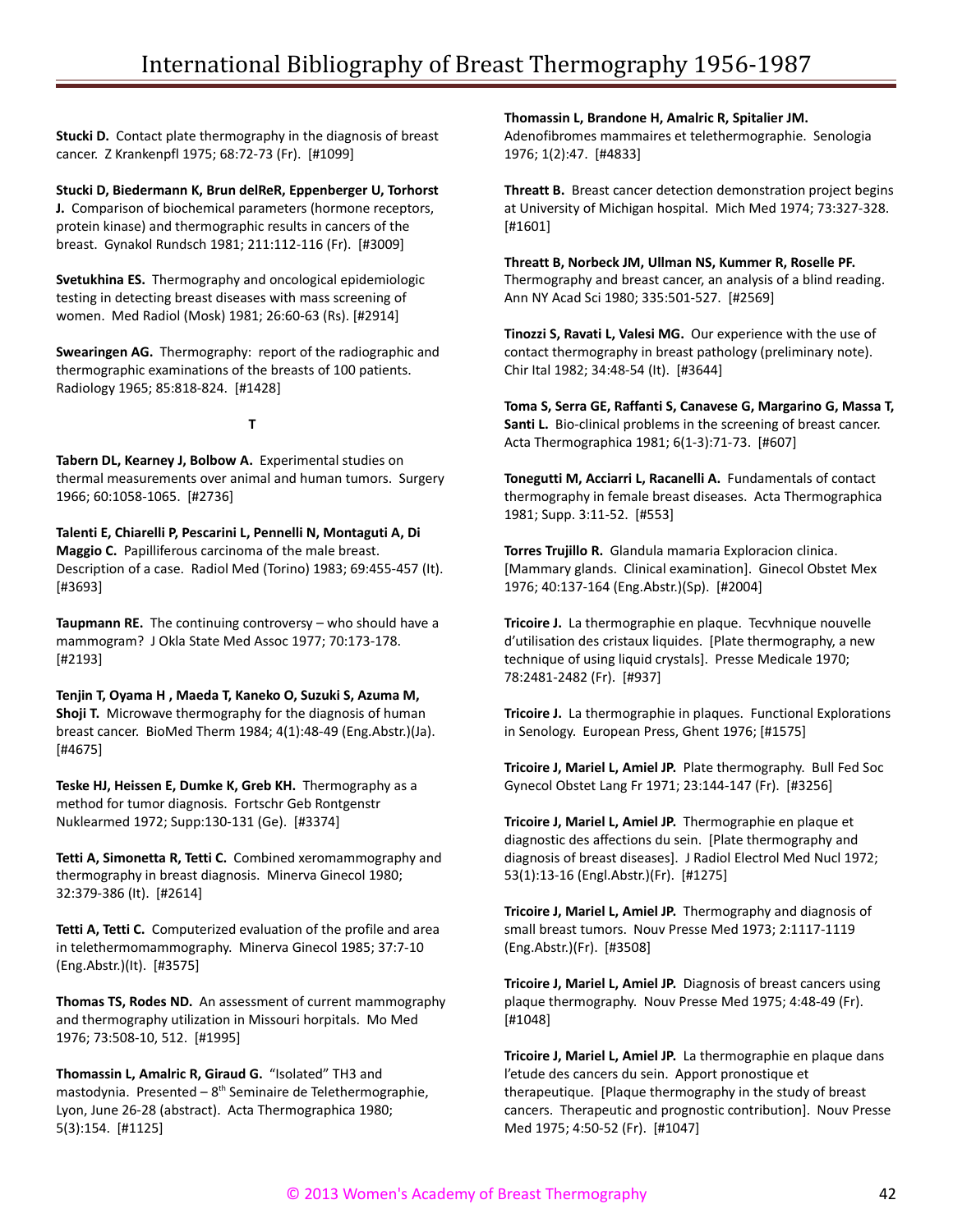## **Tricoire J, Mariel L, Amiel JP, Poirot G, Lacour J, Fajbisowicz S.**

La Thermographie en Plaque de 300 Malades Atteintes D'Affections Variees du sein. Presse Med 1970; 78:2483-2486 (Fr). [#1322]

## **Trodella L, Montemaggi P, De Renzis C, La Vecchia G.**

Thermography in the control of the skin metastases by breast cancer during chemotherapy. Acta Thermographica 1976; 1(3):207. [#590]

**Tseshkovskii MS.** Early detection of breast cancer. Vopr Onkol 1983; 29:77-84 (Rs). [#3790]

**Turner AE.** A review of technique development: mammography, xeromammography and thermomammography. Radiol Technol 1965; 36:325. [#1189]

**U**

**Uchida I, Onai Y, Ohashi Y, Tomaru T, Irifune T.** Quantitative diagnosis of breast thermograms by a computer. Nippon Igaku Hoshasen Gakkai Zasshi 1979; 39:401-411 (En). [#2483]

**Udod VM, Seleznev SA, Storozhuk VT, Markelov SI, Karsten EG.** Value of liquid crystal thermography in the diagnosis of acute lactation mastitis. Vestn Khir 1983; 131:45-47 (Eng.Abstr.)(Rs). [#3687]

**Ulmer HU, Wurthner K, Ludecke KM.** Comparison of microwave and infrared thermography in detecting malignant breast tumors. ROFO 1984; 141:208-211 (Eng.Abstr.)(Ge). [#3873]

**Uribe A, Astorquiza J.** Experience in thermography as a diagnostic method in breast pathology. Rev Chil Obstet Cinecol 1981; 46:231-240 (Sp). [#1109]

**Uribe A, Astorquiza J.** Thermographic diagnostic correlation and histopathological study in non-malignant pathology of the breast. Rev Chil Obstet Ginecol 1981; 46:278-285 (Eng.Abstr.)(Sp). [#1107]

**Uribe A, Astorquiza J.** Thermographic diagnosis of breast carcinoma. Rev Chil Obstet Ginecol 1982; 47:167-173 (Eng.Abstr.)(Sp). [#153]

**Uribe A, Diaz E.** Ultrasonic treatment for cyclic breast discomfort. Rev Chil Obstet Ginecol 1982; 47:384-392 (Eng.Abstr.)(Sp). [#58]

**Usuki H, Takashima S, Saeki H, Moriwaki S.** Thermographic diagnosis of breast disease. Gan No Rinsho 1986; 32:958-960 (Eng.Abstr.)(Ja). [#2674]

**Usuki H, Yoshizawa J, Hirai R, Yokoyama S, Kurihara H, Soga H, Komatubala S, Teramoto S, Takashima S.** Thermography in the diagnosis of the intracystic carcinoma of the breast. BioMed Therm 1986; 6(1):109-111 (Eng.Abstr.)(Ja). [#4169]

**Valdagni C.** Thermography in breast cancer screening (first experience). Acta Thermographica 1977; 2(2):100-102. [#632]

**Valdagni C.** The case finding of mammary carcinoma (abstract). Acta Thermographica 1977; 2(3):179. [#4013]

**Valdagni C, Perani B, Camin G.** Polyphase screening. Acta Thermographica 1980; 5(2):107-108. [#4462]

**Valdagni C, Perani B, Carnaghi PL, Rocchi L, Pietroujusti M.** Thermography in breast tumours. Presented, First National Congress, Italian Society of Thermography, May 18-19. Trieste. Acta Thermographica 1976; 1(3):161-165. [#4722]

**Van Bogaert LJ.** Elements of breast thermography. Rev Fr Gynecol Obstet 1984; 79:407-409 (Fr). [#3811]

**Van Denhaute E, Deleener A, Cornelis J, Barel A, Steenhaut O.** Infrared thermography: a dynamic technique for tumor detection. Presented at the Fourth International Congress of the European Association of Thermology, Graz, Austria, Sept. 1986. (Abstract). Thermology 1986; 2(2):75. [#4313]

**van der Linde F.** Problems of early detection of neoplasms from an epidemiological point of view. Schweiz Med Wochenschr 1978; 108:1360-1368 (Eng.Abstr.)(Ge). [#2336]

**Vapnik TN.** Detectability of breast diseases in different age groups of the female population. Med Radiol (Mosk) 1981; 26:66-68 (Eng.Abstr.)(Rs). [#2912]

**Vas W, McLoughlin D, Davidson J.** Hematoma of the breast. A case study. Acta Thermographica 1980; 5(3):149-151. [#560]

**Vasiliad M, Cioroianu I, Anton M, Cutoiu R.** The dynamic value of tele-thermography. Presented at the 2<sup>nd</sup> Congress, Italian Society of Thermography, Sept. 20-22, 1979, Selva di Fasano, Italy (Abstract). Acta Thermographica 1980; 5(2):120. [#4487]

**Vasiliad M, Cioroianu I, Marin A.** Combined diagnosis in breast cancers. Presented  $-8<sup>th</sup>$  Seminaire de Telethermographie, Lyon, June 26-28 (Abstract). Acta Thermographica 1980; 5(3):175-176. [#1873]

**Velasco M, Graziottin A.** Proposal of diagnostic approach in mammary pathology. Eur J Gynaecol Oncol 1981; 2:60-63. [#2884]

**Velikolug AN.** Thermographic semiotics of breast diseases. Med Radiol (Mosk) 1975; 20:69-70 (Rs). [#1053]

**Vephvadze RIa, Gedevanishvili EG, Naianova OK.** Analiz nekotorykh vozmozhnostei ispol zovaniia metoda termografii v klinike I eksperimente. [Analysis of some of the possibilities of the clinical and experimental utilization of the method of thermography]. Med Radiol (Mosk) 1977; 22(2):27-29 (Eng.Abstr.)(Rs). [#2226]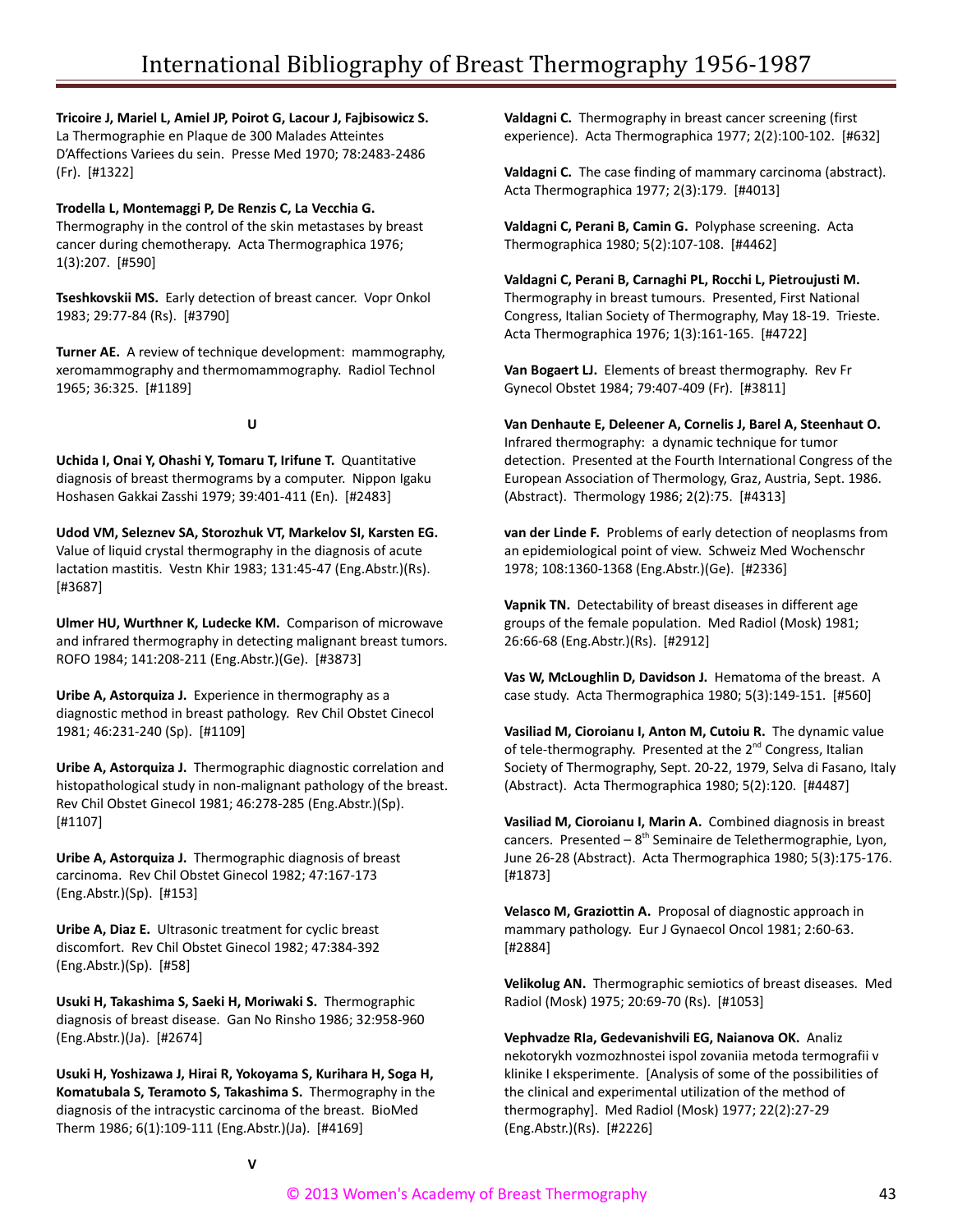**Vepkhvadze RIa, Khvedelidze ESh.** Mass prophylactic screening of women using the computerized thermograph. Med Radiol (Mosk) 1984; 29:62-65 (Rs). [#3867]

**Verna L, Picco S.** Thermography in the diagnosis of breast cancer, in the evaluation of target size, and in follow-up after surgery and radiotherapy. Minerva Med 1979; 70:2693-2700 (It). [#2485]

**Veronesi U, Costa A.** Problems with the detection of breast cancer. Tumori 1978; 64:233-240. [#2346]

**Verzini L, Romani F, Talia B.** Thermographic variations in the breast during the menstrual cycle. Acta Thermographica 1977; 2(3):143-149. [#524]

**Vetter G.** Indication for diagnostic excision in breast tumors. Ther Ggw 1971; 110:986 (Ge). [#3280]

**Viganotti G, Bergonzi S, Guzzon A, Coopermans DeYoldi G, Farina F.** Radiological and telethermographic diagnosis of breast lymphomas (28 cases). Radiol Med (Torino) 1982; 68:455-462 (Eng.Abstr.)(It). [#565]

#### **Viganotti G, Bergonzi S, Nessi R, Costa S, Macchi I.**

Mammography and contact thermography for the diagnosis of breast cancer: a combined approach. Acta Thermographica 1981; 6(1-3):40-46. [#602]

**Vishnevskii AA, Rozenfeld EB, Olenin VP, Rozenbrat LSh, Steplin IuG.** Diagnostika raka molochnoi zhelezy s ispol zovaniem fiksirovannykh parametrov termogramm. [Diagnosis of breat cancer with the use of fixed parameters of a thermogram]. Khirurgiia (Mosk) 1976; :46-50 (Engl.Abstr.) (Rs) [#1999]

**Vishniakova EG, Lenskaia OP.** Diagnostic errors in the thermographic study of breast cancer and mastopathy. Khirurgiia (Mosk) 1979; (3):107-111 (Rs). [#2554]

**von Fournier D, Kuttig H, Curland S, Poser H.** Auswertung von Thermogrammen mit dem Computer in der Mammaarkarzinom Diagnostik. Strahlentherapie 1973; 145:406-411 (Ge). [#786]

**von Fournier D, Weber E, Hoeffken W, Bauer M, Kubli F, Barth V.** Growth rate of 147 mammary carcinomas. Cancer 1980; 45:2198-2207. [#2644]

**von Kratochwil A, Kolb R, Stoger H, Dahlberg BE, Brenzina K, Czech W.** Modern methods in the diagnosis of breast disease. Wien Klin Wochenschr 1975; 87:47-52 (Eng.Abstr.)(Ge). [#1084]

**Vuorenkoski V, Wasz Hockert O, Koivisto E, Lind J.** The effect of cry stimulus on the temperature of the lactating breast of primipara. A thermographic study. Experientia 1969; 25:1286- 1287 (En). [#3094]

**W**

**Wallace JD, Dodd GD.** Thermography in the diagnosis of breast cancer. Radiology 1968; 91:679-685. [#719]

**Wallace JD, Driscoll DH, Kalomiris CG, Neaves A.** A study of free radicals occurring in tumorous female breast tissue and their implication to detection. Cancer 1970; 25:1087-1090. [#1323]

**Wallace JD, Goldman A, Dodd G, Stauffer V, Taylor J.** Rapid scanning thermography in suspect breast evaluation. Radiology 1965; 84:132. [#29]

**Walther M, Herrmann U.** Mammary cysts and their treatment by puncture. Schweiz Med Wochenschr 1981; 111:1468-1474 (Eng.Abstr.)(Ge). [#2948]

**Warter F, Dale M, Gros D.** Resultats de la radiotherapie radical des cancers du sein (467 cas). [Results of radical radiotherapy in breast cancer]. Schweiz Med Wochenschr 1977; 107:1002-1005 (Eng.Abstr.)(Fr). [#2160]

**Wasserman NF.** Thermogram and mammogram. Minn Med 1974; 57:971-974. [#1240]

**Watanabe H.** Study of breast thermograms by contact thermograph. BioMed Therm 1984; 4(2):118-128 (Eng.Abstr.) (Ja). [#4655]

**Watmough DJ, Oliver R.** Variation of effective surface emissivity with angle and implications for clinical thermography. Nature 1969; 222:472-473. [#3157]

**Watmough DJ, Oliver R.** The emission of infrared radiation from human skin – implications for clinical thermography. Br J Radiol 1969; 42:411-415. [#3128]

**Weishaar J.** Diagnostik operationsbedurftiger Mammaerkrankungen aus der Sicht eines Radiologen. [Breast affections requiring surgery: diagnosis from the viewpoint of a radiologist]. Med Klin 1976; 71:1671-1675 (Engl.Abstr.)(Ge). [#1996]

**Westbrook KC, Gallager HS.** Breast carcinoma presenting as an auxiliary mass. Am J Surg 1971; 122:607-611. [#3268]

**Wexler MJ.** Present status of breast cancer screening (letter). Can Med Assoc J 1978; 118(5):482-483. [#1730]

**Whitney LW.** From the Delaware Cancer Network. Report on American Cancer Society National Conference on Breast Cancer. Del Med J 1980; 52:75-76. [#2642]

**Williams KL.** Thermography in the prognosis of breast cancer. Proceedings of Boerhaave Course for Postgraduate Medical Education, Bibliotecha Radiologica No. 5, Medial Thermography. Karger, New York. 1969; pp. 62-67. [#4290]

**Winter J, Stein MA.** Computer image processing techniques for automated breast thermogram interpretation. Comput Biomed Res 1973; 6:522-529. [#1843]